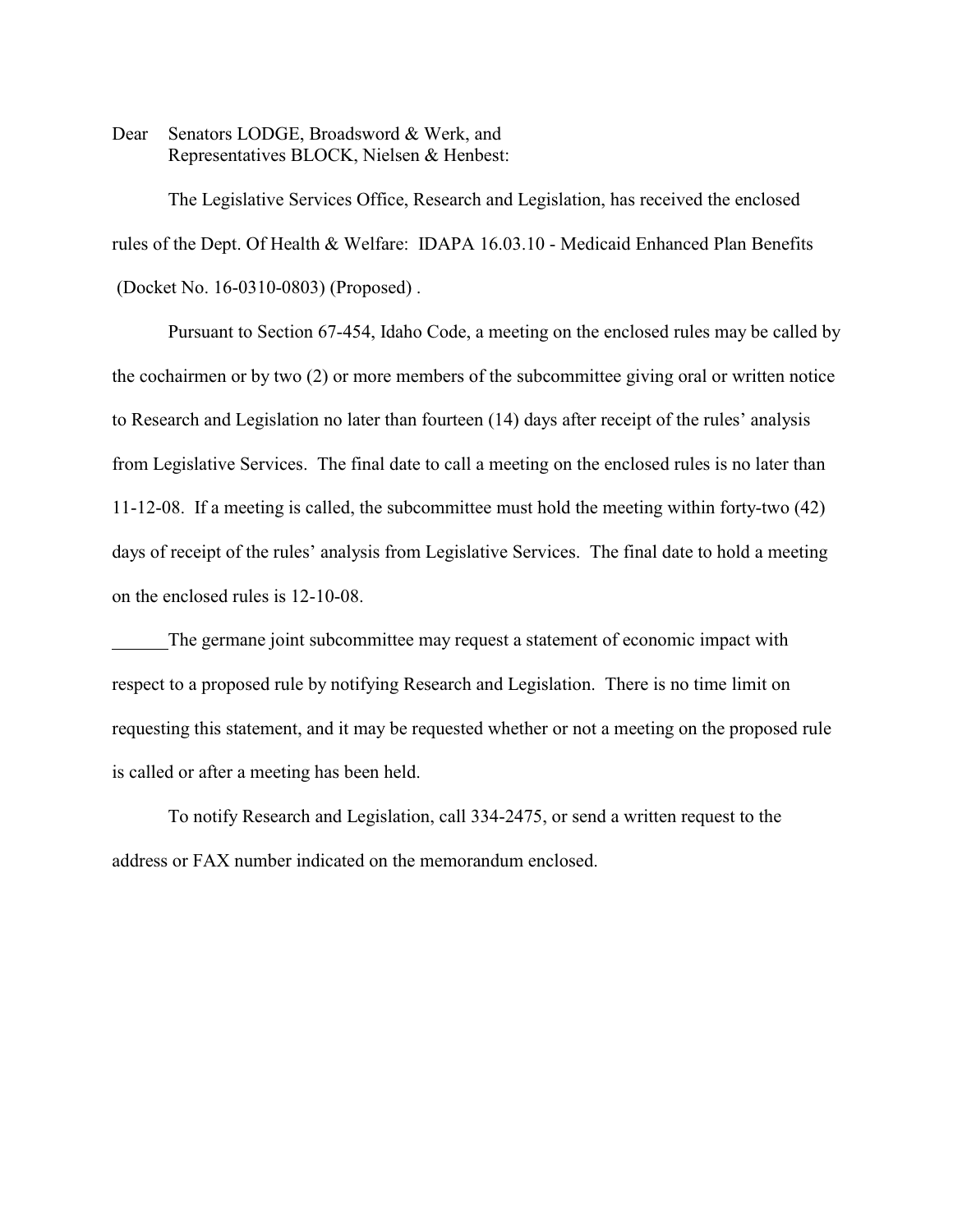# **MEMORANDUM**

| TO:             | Rules Review Subcommittee of the Senate Health & Welfare Committee and the<br>House Health & Welfare Committee              |
|-----------------|-----------------------------------------------------------------------------------------------------------------------------|
| <b>FROM:</b>    | Research & Legislation Staff - Paige Alan Parker                                                                            |
| DATE:           | October 23, 2008                                                                                                            |
| <b>SUBJECT:</b> | Department of Health and Welfare - IDAPA 16.03.10 - Medicaid Enhanced Plan<br>Benefits (Docket No. 16-0310-0803) (Proposed) |

This temporary and proposed rule docket 16-0310-0803 (hereinafter "proposed rule") represents the Department of Health and Welfare's amendments to chapter 16.03.10 dealing with Medicaid enhanced plan benefits.

The Department's purpose in revising the rule is to reform Medicaid's mental health program to help minimize duplication of services, eliminate overlapping components and contradictory requirements, better match benefits to participant needs, and better ensure that program resources are appropriately used and services are delivered by qualified providers.

According to the Department, the proposed rule is authorized pursuant to sections 56-202(b), 56-203(g), 56-203(i), and 56-250 through 56-257, Idaho Code.

Section 56-202(b), Idaho Code, provides the Department with general and broad rulemaking authority. Section 56-203(g), Idaho Code, grants the Department the power to define persons entitled to medical assistance in such terms as will meet requirements for federal participation in medical assistance payments. Section 56-203(I), Idaho Code, empowers the Department to determine the amount, duration and scope of care and services to be purchased as medical assistance on behalf of needy eligible individuals. Sections 56-250 through 56-255, Idaho Code, are the codified provisions of the Idaho Medicaid Simplification Act (HB 776 (2006)). Part of the legislative intent of that Act is to strive to balance efforts to contain Medicaid costs, improve program quality and improve access to services. Section 56-251(1), Idaho Code. Section 56-253(8), Idaho Code, gives the Department's director the authority to promulgate rules consistent with that Act. Sections 56-256 and 56-257, Idaho Code, deal with Personal Health Accounts and Co-payments, respectively, and are not relevant to the present proposed rule.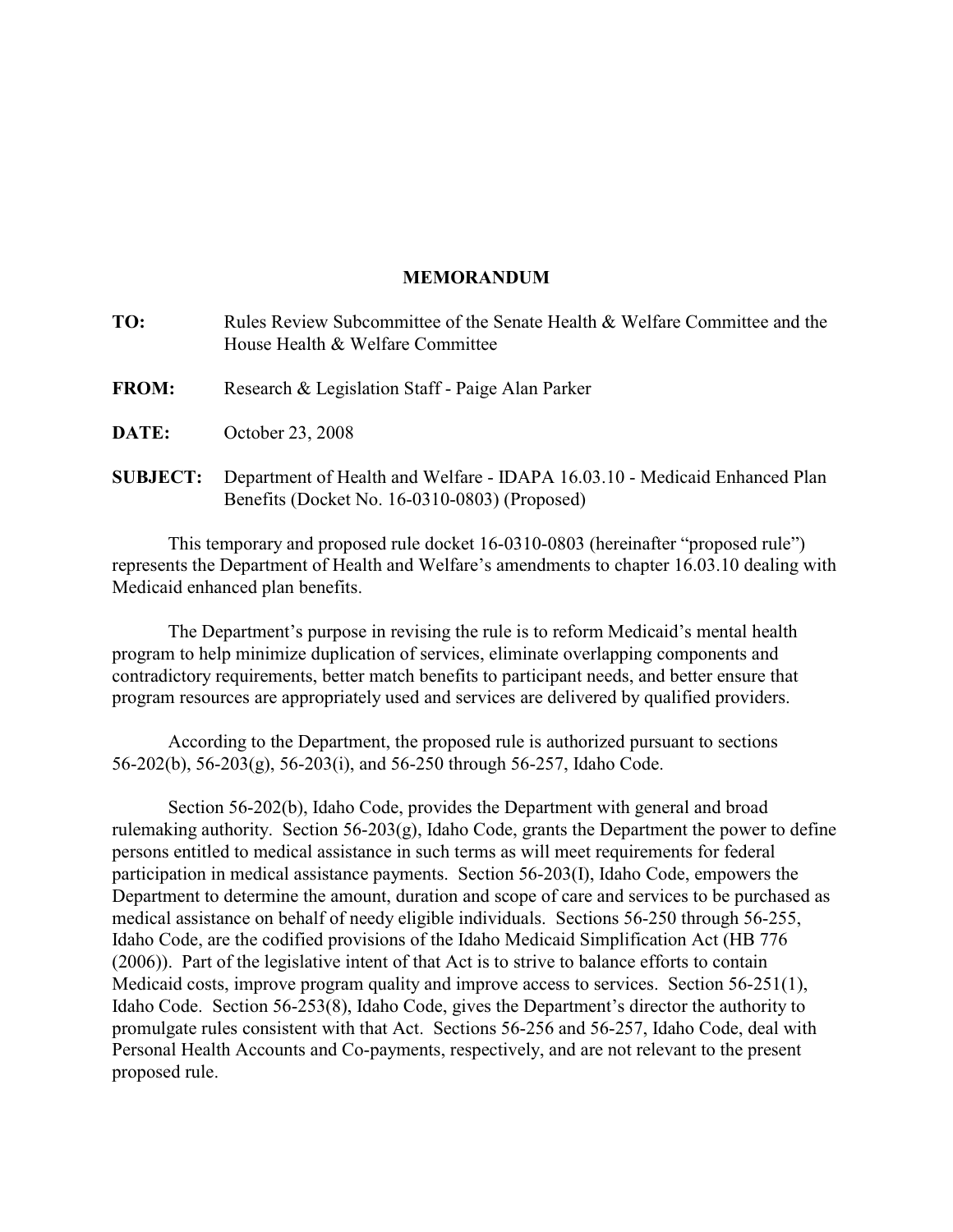According to the Department, no fee or charge is imposed by the proposed rule. The Department states that proposed rule represents the beginning of a three year planning process to incorporate new evidenced-based benefits and best practices, including improving the management of existing benefits, incorporating standards and applying appropriate limits. Costs and cost containment will be identified as the rule is further defined, but the Department anticipates the overall impact will be to slow the expenditure growth of Medicaid-paid mental health services while improving quality and maintaining access. According to the Department, cost containment will be achieved by establishing clear assessment criteria and by reducing inappropriate utilization.

According to the Department, negotiated rulemaking with Medicaid providers was not conducted, but that stakeholder meetings were conducted with the Mental Health Providers Association, National Alliance for the Mentally Ill, Office of Consumer Affairs and Technical Assistance, Idaho Federation of Families, Idaho Psychological Association, National Association of Social Workers and various participants receiving mental health services and providers of mental health services.

 Public hearings are scheduled in Coeur d'Alene on October 15, in Boise on October 17 and in Pocatello on October 10, 2008. All written comments must be directed and delivered to the Department's specified representative on or before October 22, 2008.

# **ANALYSIS**

The proposed rule provides a new definition for "collateral contact," as the "coordination of care communication that is initiated by a medical or qualified professional with members of a participant's interdisciplinary team or consultant to the interdisciplinary team." New to the definition is what "collateral contact" is to be used for: "coordinate care between professionals who are serving the participant," "relay medical results and explanations to members of the participant's interdisciplinary team," or "conduct an intermittent treatment plan review with the participant and his interdisciplinary team." Section 010.21. This revised definition is also utilized in docket no. 16-0309-0803, dealing with Medicaid Basic Plan Benefits.

Under the proposed rule, added to the enhanced outpatient mental health services are community reintegration and skill training. Deleted from the list of these services is psychosocial rehabilitation. Section 110.

"Psychosocial rehabilitative services (PRS)" has been completely redefined by the proposed rule. Under the existing rule, these services were provided to SED children and SMI adults "to address functional deficits due to psychiatric illness and to restore independent living, socialization, and effective life management skills." The proposed rule is far more detailed and speaks in terms of "an array of rehabilitative services," including "skill development interventions and adaptations for daily living tasks that maintain or increase a participant's functional abilities." Other included services are "skill training [a newly defined term],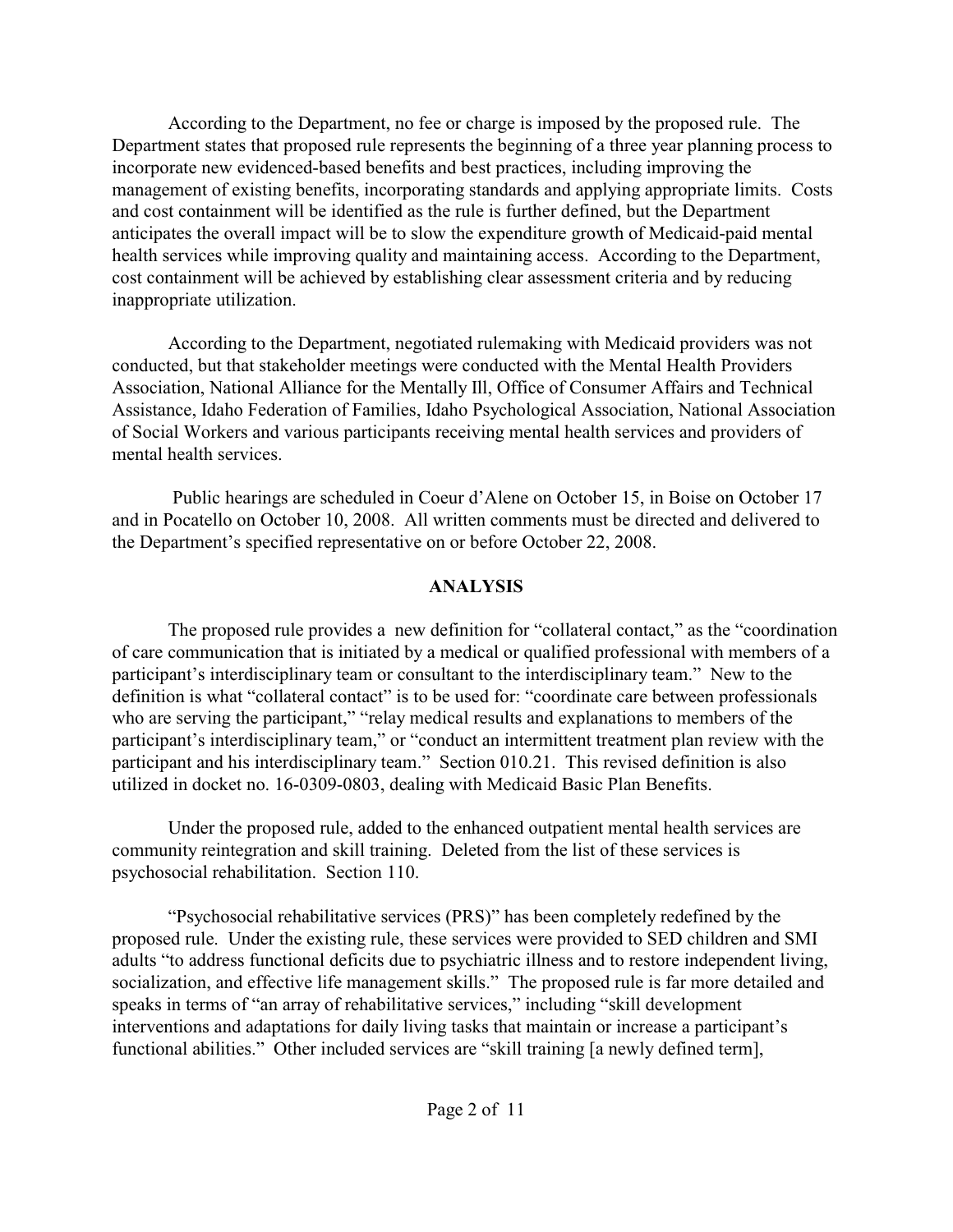community reintegration [another newly defined term], and crisis intervention that provide programming that meets the participant's level of need in structure and intensity." These services are to "enable a participant to apply or maintain skills and thereby increase his ability to live independently in his community" and "are intended to target those behaviors and symptoms associated with the participant's mental illness that interrupt the participant's ability to accomplish desired tasks." Section 111.16.

Sixteen new definitions specific to enhanced outpatient mental health services are added by the proposed rule: "agency," "community reintegration," "comprehensive diagnostic assessment," "functional assessment," "intake assessment," "interdisciplinary team," "psychiatric nurse, licensed mater's level," "psychotherapy," "psychological testing," "recovery model," "restraints," "serious emotional disturbance (SED)," "serious mental illness (SMI)," "skill training," "treatment plan review," and "USPRA." Nine of these newly defined terms ("comprehensive diagnostic assessment," "functional assessment," "intake assessment," "interdisciplinary team," "psychotherapy," "restraints," "serious emotional disturbance (SED)," "serious mental illness (SMI)," and "treatment plan review") are also identically defined in proposed rule docket no. 16-0309-0803, Medicaid Basic Plan Benefits, at section 707, Mental Health Clinic Services.

Of these new definitions, only "serious emotional disturbance (SED)" is defined in statute at section 16-2403, Idaho Code, dealing with children's mental health services. The proposed rule's definition of "serious emotional disturbance" basically tracks the statute's definition, but modifies that definition by deleting the statement, "a disorder shall be considered to 'result in a serious disability' if it causes substantial impairment of functioning in family, school or community," and by adding "conduct disorder" and "development disorder" as conditions that, alone, do not constitute a serious emotional disturbance but that may co-exist with such a disturbance. Section 111.21. By including SED as a defined term within the definition section, the proposed rule is able to delete the similar definition for that term from section 112.02, dealing with eligibility criteria for children. Defining terms in rule that are contrary to established statutory definitions should be discouraged.

Of the remaining definitions, "interdisciplinary team," "psychotherapy," and "serious mental illness" are also defined in existing rules promulgated by the Department or by another agency. None of these terms are identically defined in the existing rules. However, these terms are defined consistently with proposed rule docket no. 16-0309-0803. Varying definitions between rule chapters is not inherently confusing if the definition is operational to the specific chapter, but an effort toward consistency should be maintained.

The definition of "interdisciplinary team" in the proposed rule ("[g]roup that consists of two (2) or more individuals in addition to the participant, the participant's legal guardian, and the participant's natural supports, including professionals from several fields who combine their skills and resources to provide guidance and assistance in the creation of the participant's treatment plan") is more detailed than the definition in IDAPA 16.03.13.010.11, dealing with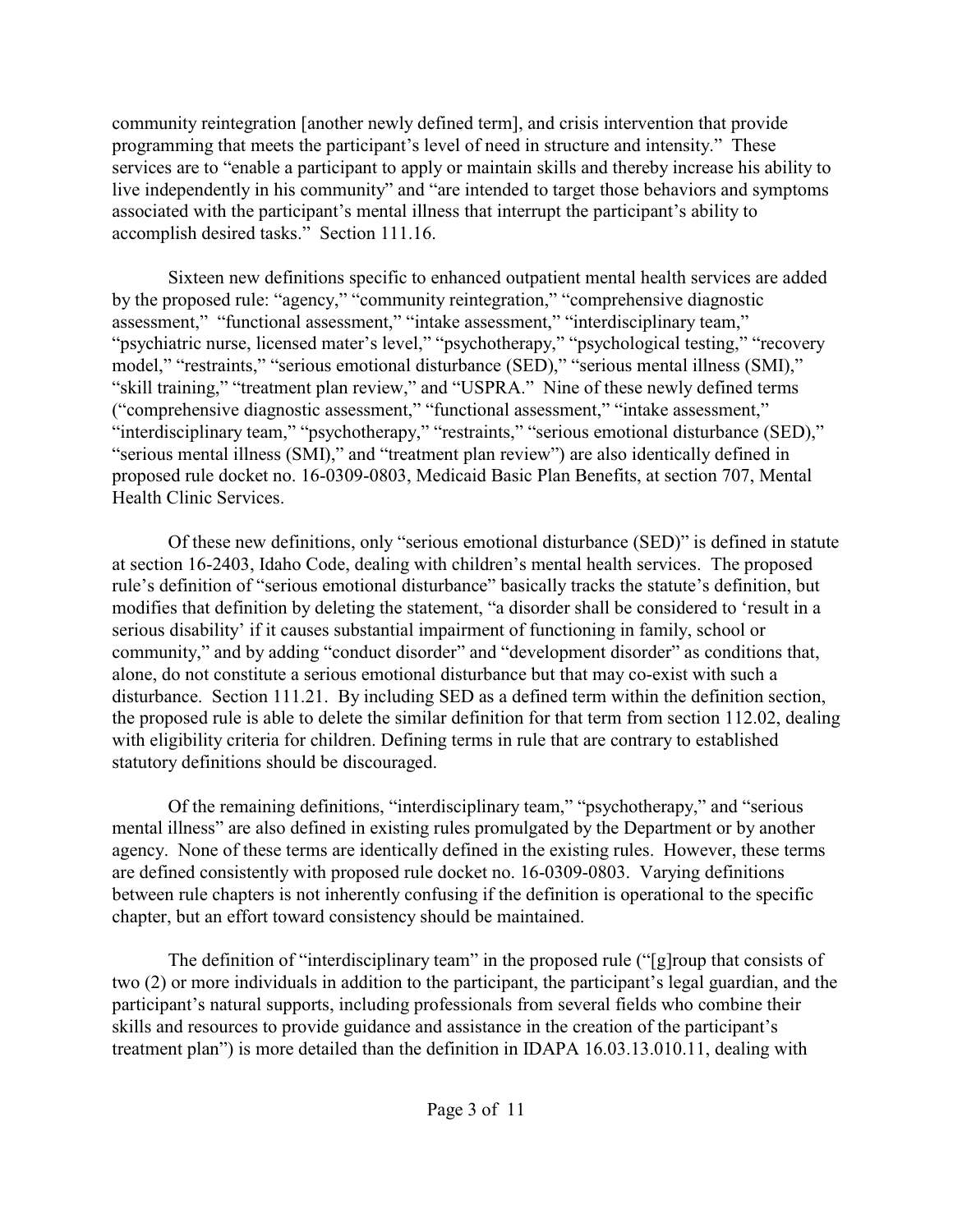"Prior Authorization for Behavioral Health Services" ("the interdisciplinary team is a team of professionals, determined by the Department, that reviews requests for reconsideration"). Section 111.10.

"Psychotherapy" is defined in IDAPA 24.14.01.010.03, "Rules of the State Board of Social Work Examiners," as "[t]reatment methods using a specialized, formal interaction between a Clinical Social Worker and an individual, couple, family, or group in which a therapeutic relationship is established, maintained, or sustained to understand unconscious processes, intrapersonal, interpersonal, and psychosocial dynamics, and the diagnosis and treatment of mental, emotional, and behavioral disorders, conditions, and addictions." In contrast, the proposed rule uses the abbreviated definition: "A method of treating and managing psychiatric disorders through the use of evidence-based psychotherapeutic modalities that focus on behavioral and cognitive aspects of a participant's abilities." Section 111.17.

The proposed rule states that its definition of "serious mental illness (SMI)" is in accordance with the Federal Register, Volume 58, page 29422 (June 24, 1999). The date of this citation is in error and should be May 20, 1993. The proposed rule does not specifically list the disorders that are included within its definition, stating, instead, that the person "[c]urrently or at any time during the year, must have had a diagnosable mental, behavioral, or emotional disorder of sufficient duration to meet the diagnostic criteria specified in the DSM-IV-TR . . . ." Federal Register at Vol. 58, p. 29425, states that "[t]hese disorders include any mental disorder (including those of biological etiology) listed in DSM-III-R or their ICD-9-CM equivalent (and subsequent revisions), with the exception of DSM-III-R 'V' codes, substance use disorders and developmental disorders, which are excluded, unless they co-occur with another diagnosable serious mental illness." In contrast to IDAPA 16.07.33.010.16, "Adult Mental Health Services," specifically lists schizophrenia, paranoia and other psychotic disorders, bipolar disorders (mixed, manic and depressive), major depressive disorders (single episode or recurrent), schizoaffective disorders and obsessive-compulsive disorders. The proposed rule also lists the criteria required to qualify as a "serious mental illness":

Must have a functional impairment which substantially interferes with or limits one (1) or more major life activities. Functional impairment is defined as difficulties that substantially interfere with or limit role functioning with an individual's basic daily living skills, instrumental living skills, and functioning in social, family, vocational or educational contexts. An adult who met the functional impairment criteria during the past year without the benefit of treatment or other support services is considered to have a serious mental illness.

Section 111.22. By including SMI as a defined term within the definition section, the proposed rule is able to delete the similar definition of that term from section 112.03, dealing with eligibility criteria for adults.

The other newly defined terms in the proposed rule are: "agency," "community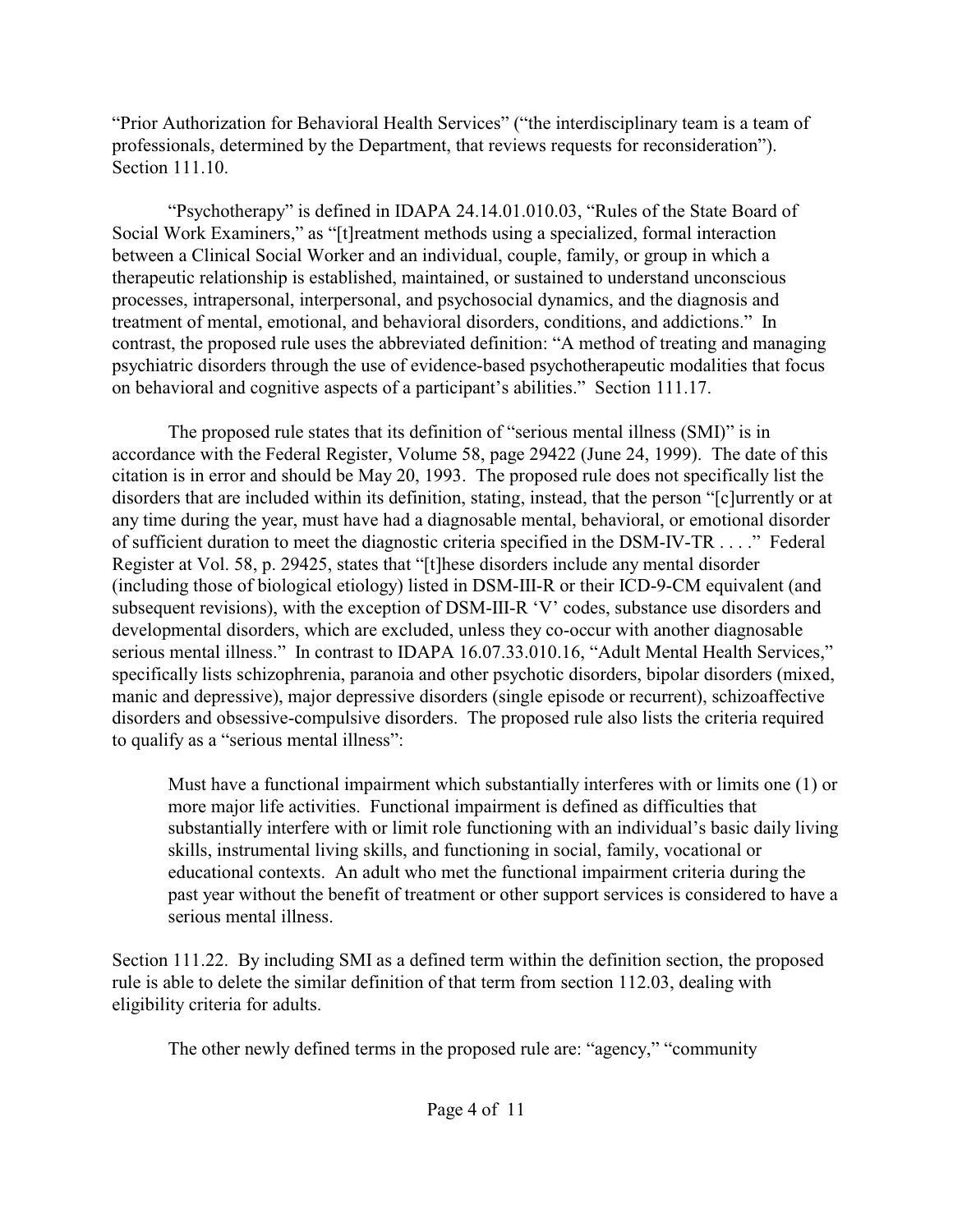reintegration," "comprehensive diagnostic assessment," "functional assessment," "intake assessment," "psychiatric nurse, licensed master's level," "psychological testing," "recovery model," "restraints" "skill training," "treatment plan review," and "USPRA" [United States Psychiatric Rehabilitation Association]. Many of these terms are used in the Department's existing rules without definition. All appear to be context appropriate.

Of these newly defined terms, "comprehensive functional assessment" is frequently utilized in the proposed rule. A "comprehensive functional assessment" is "a thorough assessment of the participant's current condition and complete medical and psychiatric history" and must include: a current mental status exam; a description of the participant's readiness and motivation to engage in treatment, participate in the development of the treatment plan and adhere to the treatment plan; and the five axes diagnoses under DSM-IV-TR with recommendations for level of care, intensity and expected duration of treatment services. Section 111.04.

Also of interest, "restraints" includes not only "the use of physical, mechanical, or chemical interventions to modify participant behavior" but also "the use of seclusion to attempt to modify participant behavior." Section 111.20.

One enhanced outpatient mental health services definitions have been modified by the proposed rule: "assessment hours." Under the proposed rule "assessment hours" includes the time allotted for completion of intake services. 111.01[sic 111.02].

At section 112, the proposed rule substitutes the newly defined term "comprehensive diagnostic assessment" for the existing, undefined term "comprehensive assessment." The proposed rule also provides that the participant must obtain a functional assessment the describes the need for skills training or partial care in order to obtain psychosocial rehabilitative or partial care services.

The proposed rule clarifies the eligibility requirements for children, specifying skill training and community reintegration as the services for which eligibility must be established. A child's level and type of functional impairment must be described in the functional assessment, initially using the Child and Adolescent Functional Assessment Scale/Preschool and Early Childhood Functional Assessment Scale (CAFAS/PECFAS) and with subsequent scores obtained at regular intervals to determine the child's change in functioning as a result of mental health treatment. Items endorsed on that scale must be supported by specific descriptions of the child's observable behavior in the comprehensive diagnostic assessment. The proposed rule changes the "substantial impairment" requirement by deleting the requirement of a full eight scale score of 80 or higher to scoring in the moderate range on at least two [up from one in the existing rule] CAFAS/PECFAS subscales (self-harmful behavior, moods/emotions or thinking). Section 112.05.

The adult eligibility requirements have also been clarified, specifying skill training and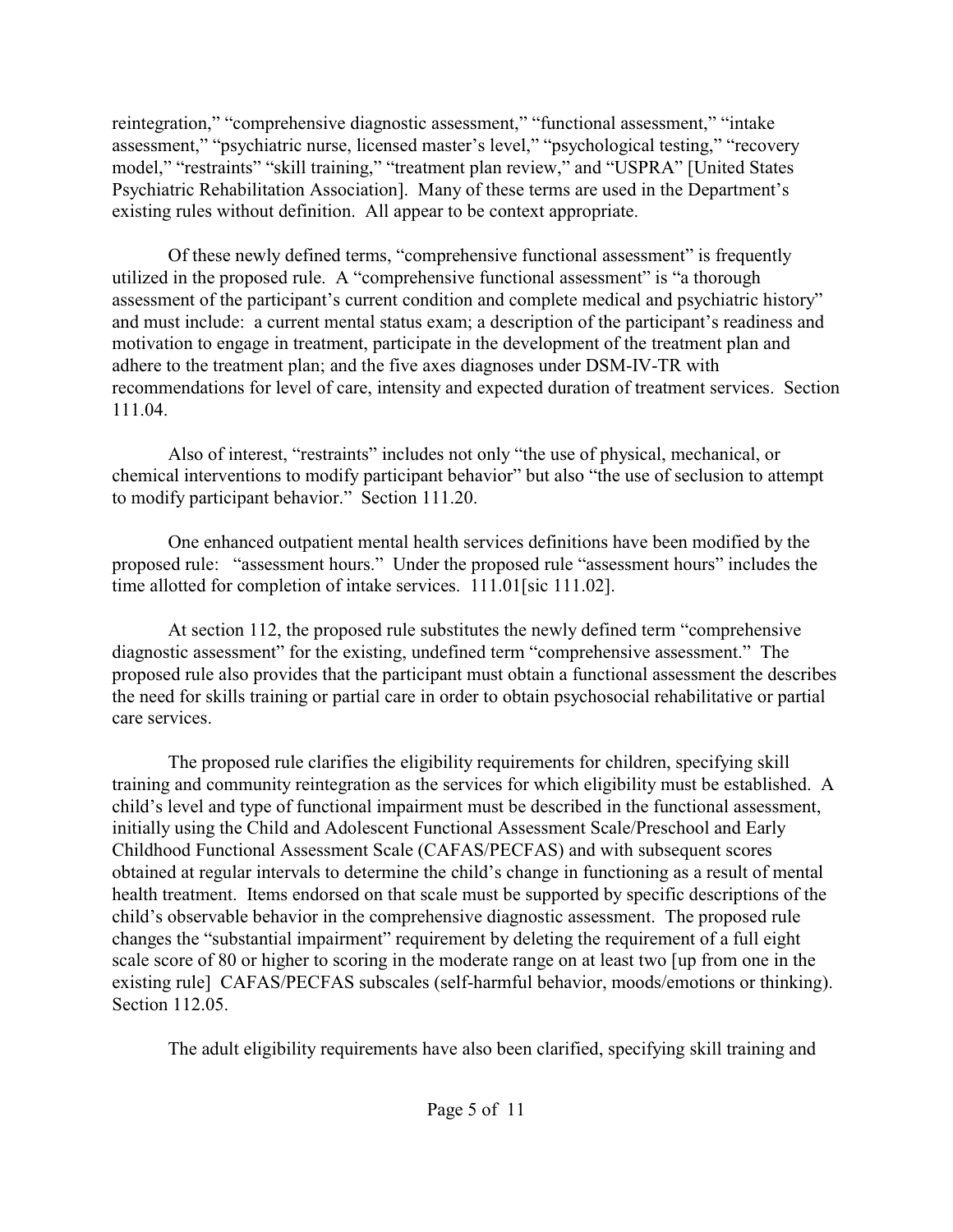community reintegration as the services for which eligibility must be established. The psychiatric disorder must be of sufficient severity to affect the participant's functional skills negatively. The details of the adult's level and type of functional impairment must be described in the functional assessment. Section 112.06.

Eligibility for services after discharge from psychiatric hospitalization has been modified by the proposed rule. Children and adults who meet certain eligibility requirements are immediately eligible for "enhanced outpatient mental health services," rather than the broadly defined "psychosocial rehabilitative services (PRS)" for 120 days following discharge. The individualized treatment plan must be documented in the medical record within 10 days of discharge. Section 112.07.a. Under the proposed rule, the individualized treatment plan no longer needs to be based "solely" on hospital records and past history. Once the individual treatment plan has been completed and properly documented, treatment may be initiated without additional assessment, qualification or Department authorization, although an intake assessment or a comprehensive diagnostic assessment must be completed within 10 days of the initiation of treatment. Sections 112.07.a.i and ii. To continue the services listed on the post-hospital treatment plan beyond 120 days, the provider must establish participant eligibility, including that the services are appropriate for the participant's circumstances. Section 112.07.b.

The proposed rule provides a new section 113 on intake assessment for enhanced outpatient mental health services. Intake assessments, meeting the requirements specified in another, cited rule, may be performed by PSR agencies and Mental Health Clinics for participants who transfer from other agencies. When the PSR agency is performing a comprehensive diagnostic assessment, an intake assessment must not be performed as an initial evaluation service.

The proposed rule, at section 114, clarifies that a comprehensive diagnostic assessment must be completed to determine eligibility for enhanced outpatient mental health services. Curiously, the proposed rule no longer specifically permits a licensed master's level psychiatric nurse to complete the assessment. Many of the specific items that must be included in the assessment have been deleted by the proposed rule, although the requirement for a five axis diagnosis under DSM-IV-TR, documented in a face-to-face evaluation, has been added. Many of the specific topics that must be addressed in the assessment under the existing rule have been moved to new section 115, dealing with functional assessments for enhanced outpatient mental health services.

New section 115 requires specified staff to complete a functional assessment for participants seeking skill training and community reintegration services or partial care services. The staff performing the CAFAS/PECFAS must be the same staff completing the functional assessment. The functional assessment must evaluate the participant's use of critical skills within the categories of skill training, identified in the comprehensive diagnostic assessment, that are needed for adaptive functioning in the various environments in which the participant lives. The provider should assess those identified functional skill areas that prohibit the participant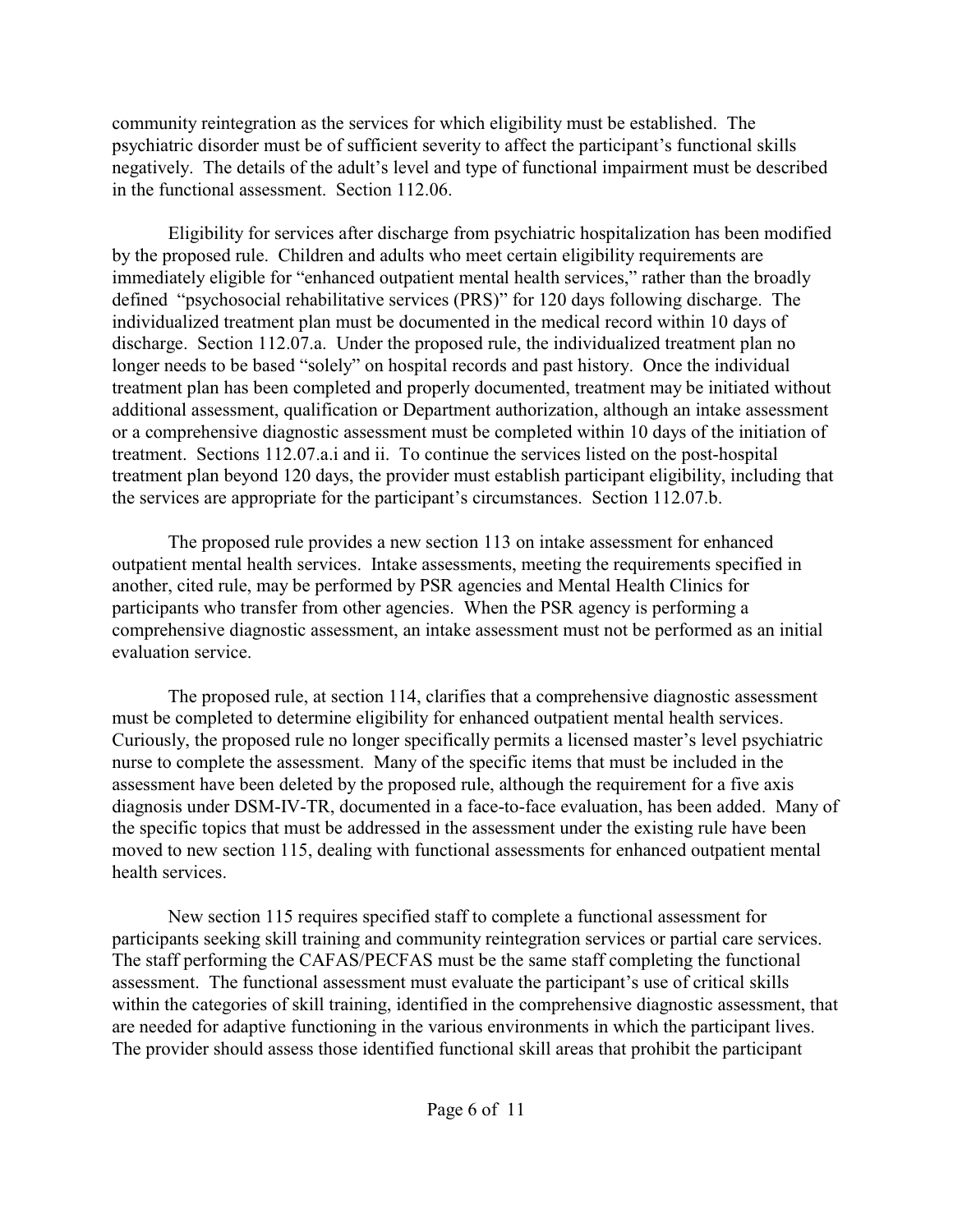from completing desired tasks in day-to-day functioning. The functional assessment should include recommendations for training in one or two of the list of "skill areas" (transformed in the movement from existing sections 113.02 through .09, from "information areas" that "must be assessed initially and at least annually thereafter," to new sections 115.01 through .08 where they are "skill areas,") in which the participant is interested in improving skills: health or medical issues, vocational and education status, financial status, social relationships and supports, family status, basic living skills, housing and community and legal status.

Section 116 of the proposed rule on written individualized treatment plans has been clarified to require that the individual staff person responsible for providing each enhanced service be specified and to provide that treatment planning is reimbursable if conducted by a designated professional. The goals of a written individualized treatment plan have been modified to include skill training, community reintegration and psychopharmacology and to remove PSR. Section 116.01. The plan content requirements have been modified to cross reference IDAPA 16.03.09, "Medicaid Basic Plan Benefits," section 709, as minimum requirements, and to remove the list of specified requirements in the existing rule. Although there is overlap between the cross referenced plan requirements and the deleted requirements, they are not identical. The proposed rule requires that at least one objective is required in the areas that are most likely to lead to the greatest level of stabilization. Section 116.02.

The proposed rule requires that intermittent treatment plan reviews occur as medically necessary but must not exceed 120 days between reviews. Plans must be completely rewritten for participants who continue treatment beyond twelve months. Section 116.03. Deleted by the proposed rule are individual treatment plan subsections on mandatory annual and physician review, establishment of the plan's date and authorized (twelve month) time period. Existing sections 116.04, 05, 06 and 08. The proposed rule clarifies that the participant's legal guardian is authorized to participate in the choice of providers. Section 116.04.

The proposed rule reduces the availability of partial care services from 36 to twelve hours a week per eligible participant. Section 118.02. The proposed rule clarifies that partial care services must be identified as a service need through the participant's comprehensive diagnostic assessment and the functional assessment and provide interventions for stabilizing behavior. Sections 118.02.a.ii and iii.

Fundamental to the proposed rule is the clarification that "psychosocial rehabilitation" is a classification of services, including pharmacological management, skill training, community reintegration, group skill training, crisis intervention, collateral contact, nursing service and psychotherapy, each with separate goals. Thus, the proposed rule removes the specific goal of psychosocial rehabilitative services (PRS) (to aid participants in work, school, family community or other issues related to their mental illness, to aid in obtaining developmentally appropriate skills for independent living, and to prevent movement to a more restrictive living situation) and

provides that all such services must be based on measurable and behavioral specific and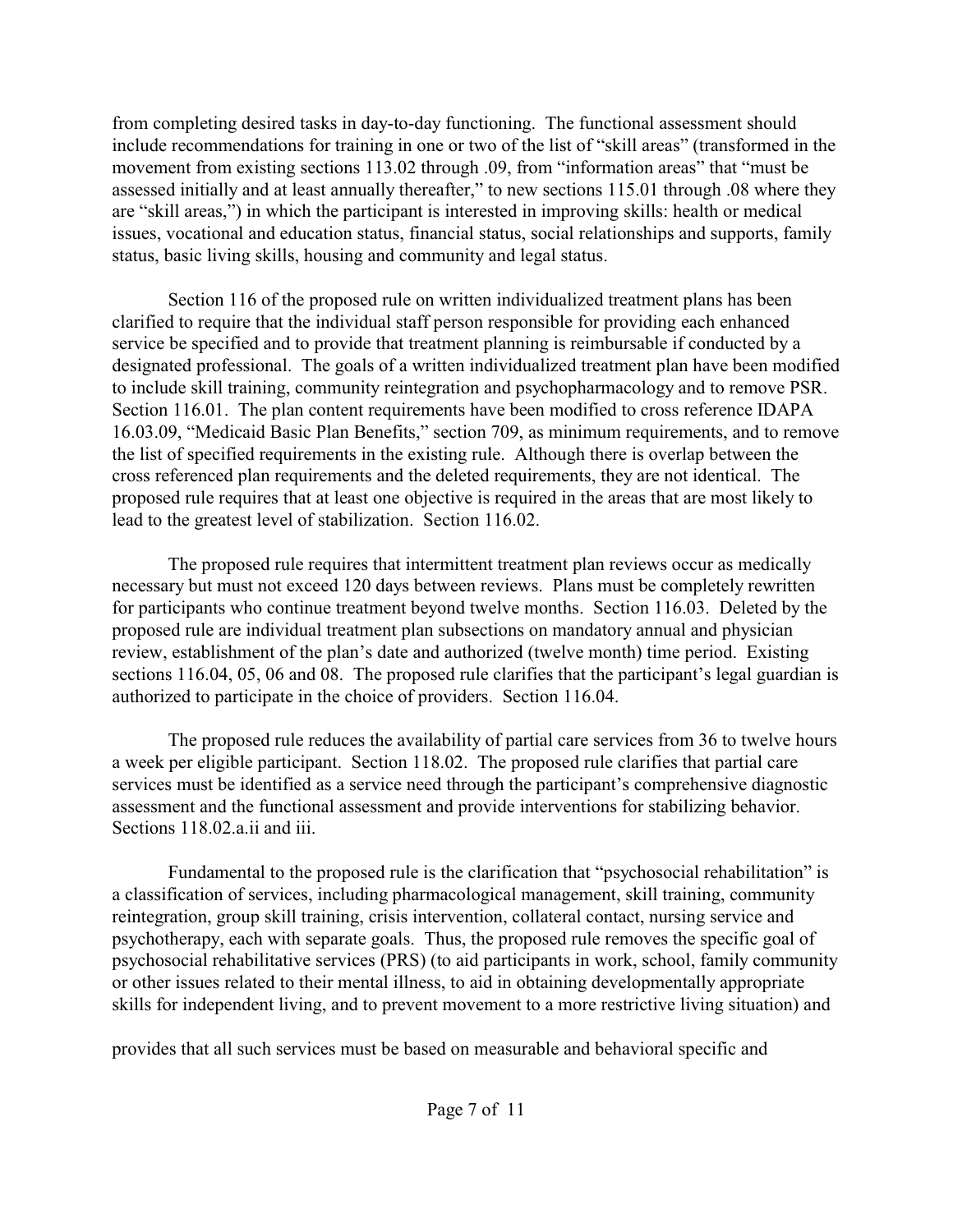achievable objectives in accordance with the treatment plan. Section 123.

With regard to pharmacological management, the proposed rule requires that medication prescriptions be issued to the participant in person (rather than by a designated individual in "visual contact" with the participant). Section 123.01.

The proposed rule defines "skill training" as "the service of providing instruction for skill development to the participant in a custom-tailored approach with the goal of increasing the participant's ability to function in the various environments he or his legal guardian choose." Section 123.02. Problematically, "skill training" is defined earlier in the proposed rule as "a curriculum-based method of presenting skill building concepts that meets the needs identified on the person's assessment, focuses on new interventions to minimize functional barrier, and promotes increased independence in thinking and behavior." Section 111.23. Different definitions for the same term in the same rule create confusion. The proposed rule modifies the list of attributes previously used to describe PSR to "skill training," to include: assistance in gaining and utilizing skills; assistance in gaining and utilizing skills necessary for managing personal finances, living arrangements and daily home care duties; individual interventions in social skill training directly related to the participant's mental illness; assistance for gaining and utilizing communications skills; medication education; and assistance for gaining and utilizing skills needed by the participant to arrange for transportation. Each of these individual attributes listed in the proposed rule contains additional information. Sections 123.02.a through g.

Similarly, the proposed rule states that "community reintegration" is "the service of providing practical information and support to a participant to help the participant maintain skills or to practice newly-acquired skills." Section 123.03. Earlier, the proposed rule defined "community reintegration" as "a psychosocial rehabilitation (PSR) service that provides practical information and support directed toward the participant maintaining his current functioning level or practicing newly-acquired life skills. This service is intended to help the participant integrate progress on his treatment plan objectives into daily life." Section 111.03. Again, multiple definitions for the same term in the same rule create confusion. The proposed rule provides that community reintegration includes: assisting the participant with self-administration of medications by verbal prompts; assisting the participant with maintaining or obtaining services that the participant usually takes care of for himself but is temporarily unable to do so because of an exacerbation of his symptoms; and working with the participant's legal guardian immediately following the delivery of a mental health service. Additional details are included in the proposed rule. Sections 123.03.a through c.

Under the proposed rule, "group psychosocial rehabilitation"has been changed to "group skill training." In the proposed rule this service includes educating participants on skills for adhering to the medical regimen and community living skills groups that focus on occupationrelated symptom management and skills related to appropriate job or school-related behaviors. Section 123.04.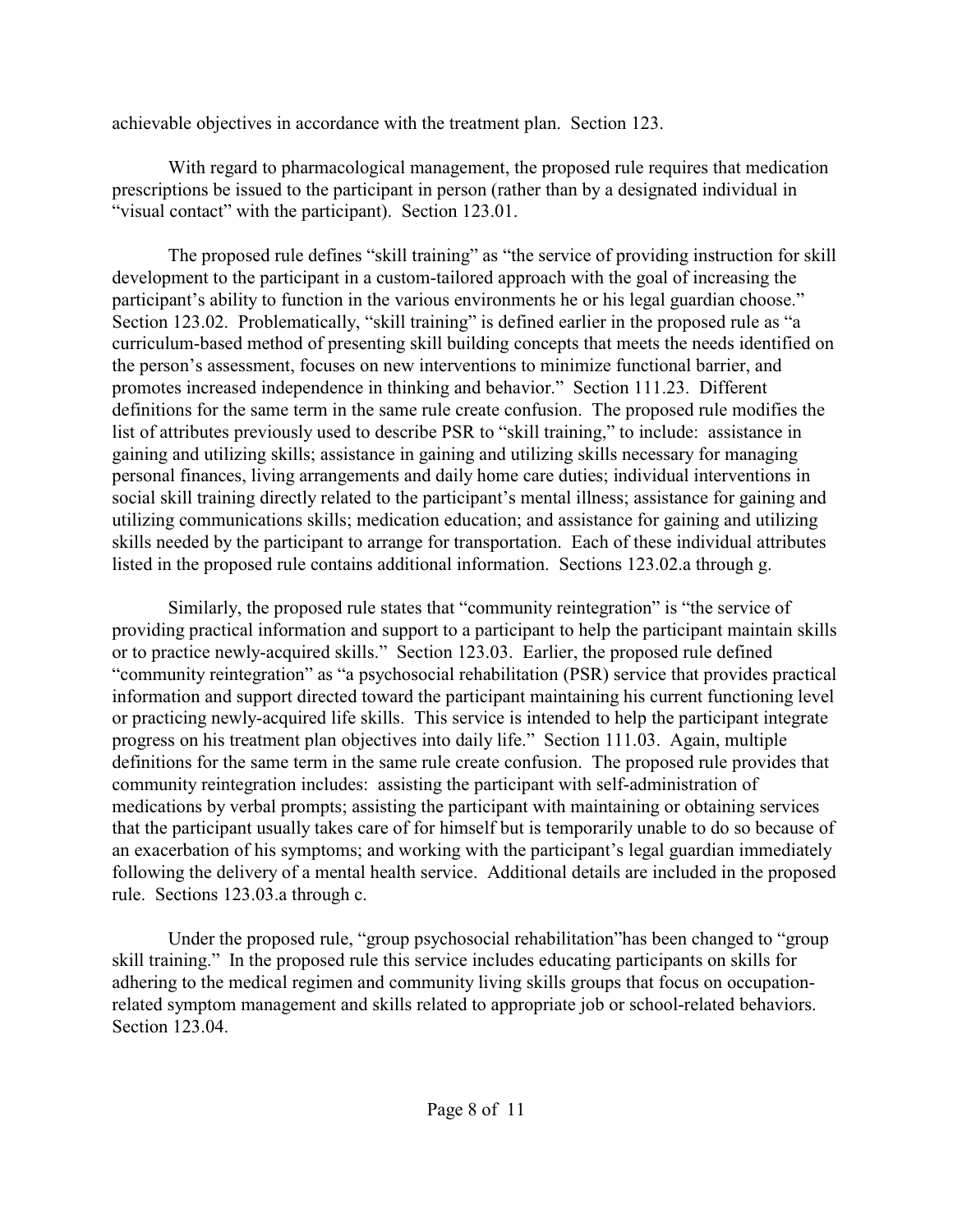Collateral contact, under the proposed rule, is a reimbursable service when included in the participant's individualized treatment plan and is necessary to gather and exchange information with members of the participant's interdisciplinary team. The proposed rule clarifies that collateral contact is provided by the agency staff providing treatment services. Section 123.06.

The proposed rule removes the requirement that psychotherapy must be prior authorized. Section 123.08. The proposed rule also deletes occupational therapy from the list of services under PSR. Existing section 123.08.

Limitations on psychosocial rehabilitative services have been modified by the proposed rule. Assessments must not exceed: one hour per provider per participant for intake assessments; four hour per participant annually for comprehensive diagnostic assessments and one hour per provider per participant for functional assessments. Under the existing rule, the maximum was six hours annually for any combination of evaluation or diagnostic services. Section 124.01. Skill training is limited at two hours per week, with up to five additional weekly hours with prior authorization. Section 124.05. Community reintegration services are limited to three hours a week, with up to ten additional hours with prior authorization. Section 124.06. PSA agency services may be provided at a provider's office or clinic if the location is medically necessary to maximize the impact of the service. Section 124.07.a.

Under the proposed rule, PSR services that are excluded and not reimbursable under Medicaid include any basic service for the provision of housing, education, social services or transportation. The PSA agency staff is directed to refer participants to other types of service agencies for these services. Section 125.06.

Reimbursement of specific services that require prior authorization is authorized from the date the required documentation is received by the Department. The proposed rule provides that the specific documentation required for prior authorization is dependent on the request of additional services, deleting the listing of required documentation. Section 128.02. The proposed rule limits prior authorization to a six-month period, down from twelve months under the existing rule. Section 128.02.a. The Department, under the proposed rule, has 15 days to review a provider request to increase the hours or to change the type of service provided. Under the existing rule the Department had ten days to conduct its review. Section 128.04.

The proposed rule requires the provider to conduct the comprehensive diagnostic assessment and develop an individualized treatment plan for each participant with input from the interdisciplinary team. Section 129.04. When a provider believes that an individualized treatment plan needs to be revised, the revisions are to be made in collaboration with the interdisciplinary team and be justified and documented in the medical record. The provider is no longer required to include the recommendation and rationale for a revision in the 120 day review documentation. Section 129.06.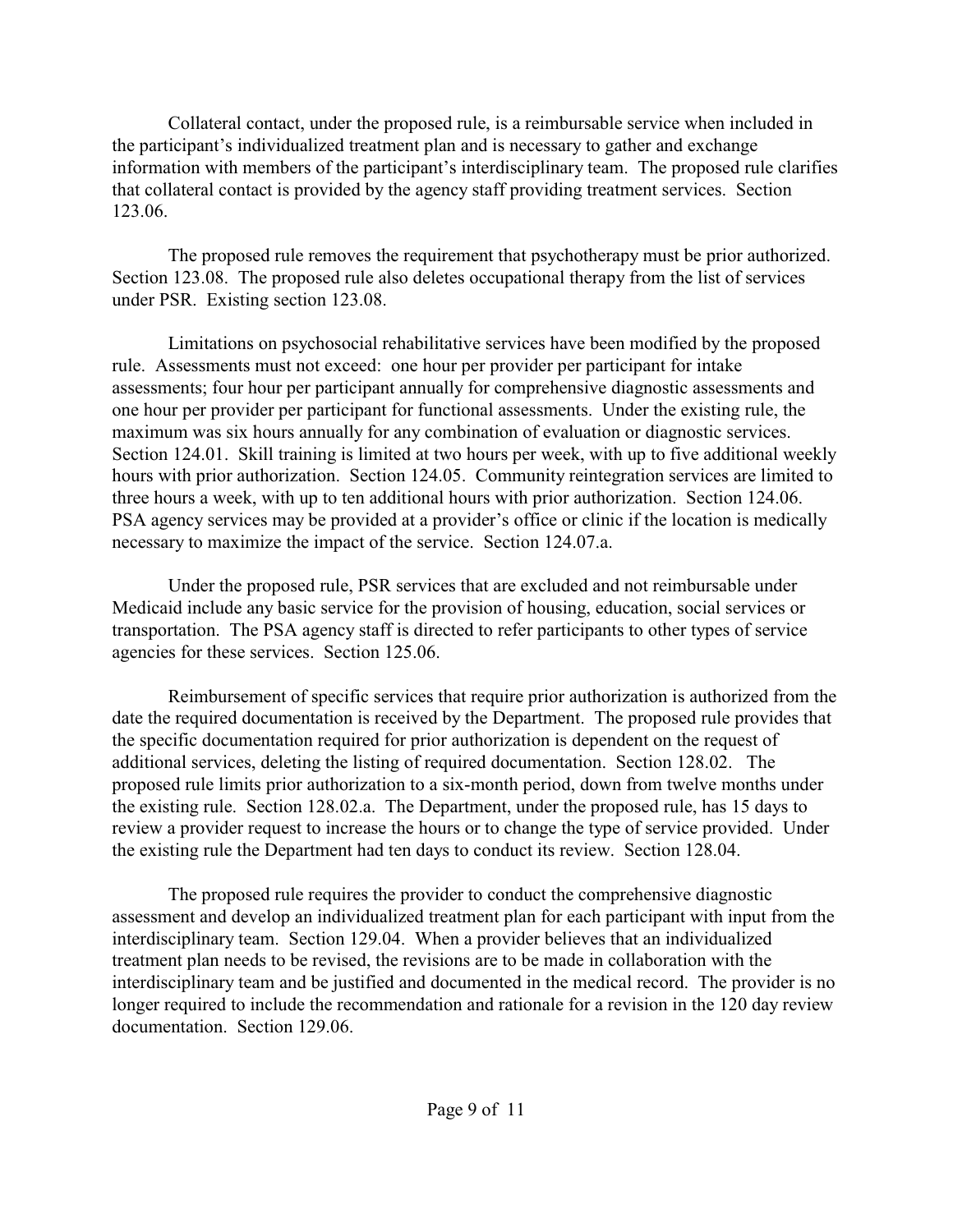New is the staff-to-participant ratio for group services. Under the proposed rule, no group work is allowed for children under the age of six years; and ratio may not exceed 1:6 and the group must not exceed twelve participants for children ages six to twelve years; and the ratio may not exceed 1:10 and the group must not exceed twelve participants for children over twelve years of age. Section 130.07.

New is a family participation requirement. For children under six years, the participant's legal guardian must be present during the delivery of mental health services; for children ages six through twelve, the guardian must be actively involved; for children over twelve years, the legal guardian may participate. There is no requirement that the legal guardian participate in treatment sessions no matter what the age of the child. However, if the child is over twelve years of age, the reasons for excluding the legal guardian must be documented in the medical record. Section 130.08.

Also new are the limitations on restraints and seclusion. Restraints and seclusion must only be used when the participant's behavior poses a threat to physical harm to himself or others. Note that the definition of "restraints," section 111.20, includes "seclusion." Use of restraints and seclusions must be incorporated into the participant's individualized treatment plan; the agency must develop and implement specified written policies and procedures; the agency must complete an incident report for each use of restraints, including specified information; a behavior modification plan must be developed and approved following the use of restraints; restraints cannot be used for punishment, staff convenience or inability to manage the participant's behavior; and adverse techniques or interventions are not allowed under any circumstance. Section 130.11

The proposed rule clarifies that the PSR agency is required to meet specified building, credentialing and ethic standards when the participants are in the agency building for any reason and any amount of time. Section 130.12.

The list of agency staff authorized to deliver direct services has been augmented by the proposed rule to include a licensed associate marriage and family therapist, section 131.05, but has been shortened to remove a licensed occupational therapist, existing section 131.11. The qualifications of a psychosocial rehabilitation specialist to deliver direct services has been modified to require that as of July 1, 2009, applicants to become such specialist for the delivery of Medicaid-reimbursable mental health services must either have the training, education and experience to sit for the USPRA PSR specialist certification examination or a bachelor's degree from a nationally accredited university in primary education, special education, adult education, counseling, human services, early childhood development, school psychology or a masters degree in psychology. Those individuals already working as PSR specialists may continue to do so until January 1, 2012, at which time they must meet the above requirements. Section 131.11.

Each individualized treatment plan goal and objective must be reviewed intermittently, but not more than 120 days apart under the proposed rule. Section 136.05. Failure to send a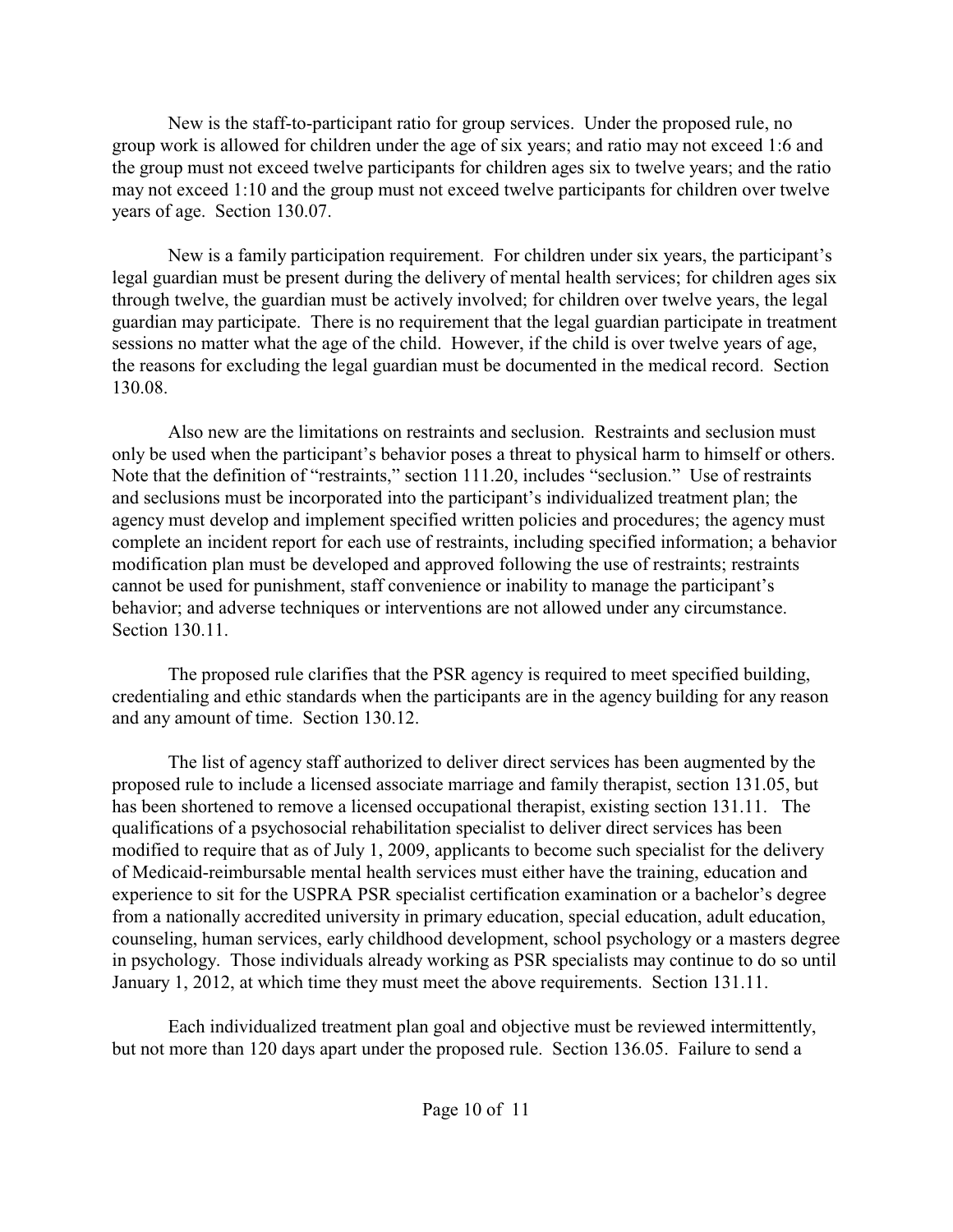requested copy of the review to the Department after the intermittent staffing review date may result in penalties. Section 136.05.a. The proposed rule clarifies that the 120 day review for children must include a new CAFAS/PECFAS for the purpose of measuring changes in the participant's functional impairment. Section 136.05.b. The proposed rule also clarifies that reimbursement is not allowed for scheduling appointments for any reason. The proposed rule deletes the limitation on reimbursement for more than one contact during a single 15 minute period, requiring, instead, that providers must comply with Medicaid billing requirements. Section 136.09.

The proposed rule deletes a provision permitting reimbursement for evaluations performed by qualified licensed occupational therapists. Existing section 140.08. The proposed rule specifically limits the services that may be provided during the last 30 days of inpatient stay to community reintegration services. Section 140.08.

# **SUMMARY**

A number of technical issues are noted in the above analysis. However, the Department's proposed rule appears to be authorized under sections 56-202(b), 56-203(b) and 56-253(8), Idaho Code.

cc: Department of Health and Welfare Tamara Prisock & Pat Guidry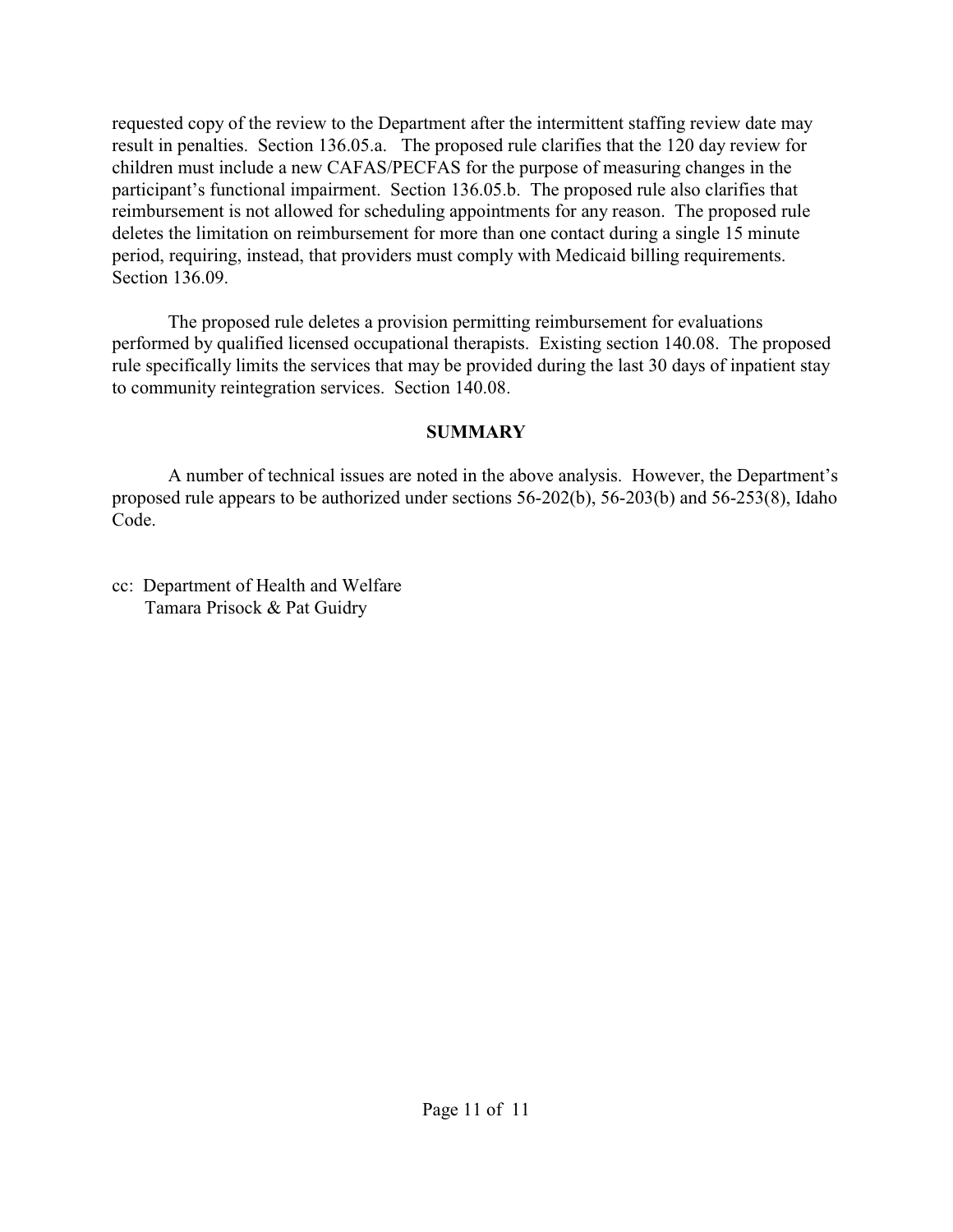# **IDAPA 16 - DEPARTMENT OF HEALTH AND WELFARE**

# **16.03.10 - MEDICAID ENHANCED PLAN BENEFITS**

# **DOCKET NO. 16-0310-0803**

# **NOTICE OF RULEMAKING - PROPOSED RULE**

**AUTHORITY:** In compliance with Section 67-5221(1), Idaho Code, notice is hereby given that this agency has initiated proposed rulemaking procedures. The action is authorized pursuant to Sections 56-202(b), 56-203(g), 56- 203(i), 56-250 through 56-257, Idaho Code.

**PUBLIC HEARING SCHEDULE:** Public hearings concerning this rulemaking will be held as follows:

| <b>FRIDAY</b>           | WEDNESDAY                    | <b>FRIDAY</b>                  |
|-------------------------|------------------------------|--------------------------------|
| <b>OCTOBER 10, 2008</b> | <b>OCTOBER 15, 2008</b>      | <b>OCTOBER 17, 2008</b>        |
| $1:00$ pm MDT           | $1:00$ pm PDT                | $9:00$ am MDT                  |
| H & W Region VI Office  | H & W Region I Office        | <b>Medicaid Central Office</b> |
| <b>Room 210</b>         | <b>Large Conference Room</b> | <b>Conference Room D&amp;E</b> |
| 421 Memorial Dr.        | 1120 Ironwood Drive          | 3232 Elder Street              |
| Pocatello, ID           | Coeur d'Alene, ID            | <b>Boise, ID</b>               |

The hearing sites will be accessible to persons with disabilities. Requests for accommodation must be made not later than five  $(5)$  days prior to the hearing, to the agency address below.

**DESCRIPTIVE SUMMARY:** The following is a nontechnical explanation of the substance and purpose of the proposed rulemaking:

Rules changes are being made to reform Medicaid's mental health program to: (1) help minimize duplication of mental health services, (2) eliminate overlapping components and contradictory requirements, (3) better match mental health benefits to participant's needs, and (4) better ensure that mental health program resources are appropriately used and services are delivered by qualified providers.

**FEE SUMMARY:** The following is a specific description of the fee or charge imposed or increased: NA

**FISCAL IMPACT:** The following is a specific description, if applicable, of any fiscal impact on the state general fund greater than ten thousand dollars (\$10,000) during the fiscal year.

These rule changes reflect year one of a three-year planning process to incorporate new evidenced-based benefits and best practices. Also included are changes which improve the management of existing benefits, incorporating standards and applying appropriate limits. As rules are further defined, costs and cost-containment details will be identified. The overall impact is anticipated to slow the expenditure growth of Medicaid-paid mental health services while improving quality and maintaining access. Cost containment will be achieved by establishing clear assessment criteria and reducing inappropriate utilization.

**NEGOTIATED RULEMAKING:** Pursuant to 67-5220(1), Idaho Code, negotiated rulemaking was not conducted. However, stakeholder meetings were conducted that included the Mental Health Providers Association, National Alliance for the Mentally Ill, Office of Consumer Affairs and Technical Assistance, Idaho Federation of Families, Idaho Psychological Association, National Association of Social Workers, and various participants receiving mental health services and providers of mental health services.

**ASSISTANCE ON TECHNICAL QUESTIONS, SUBMISSION OF WRITTEN COMMENTS:** For assistance on technical questions concerning the proposed rule, contact Pat Guidry at (208) 364-1813*.*

Anyone may submit written comments regarding this proposed rulemaking. All written comments must be directed to the undersigned and must be delivered on or before Wednesday, October 22, 2008.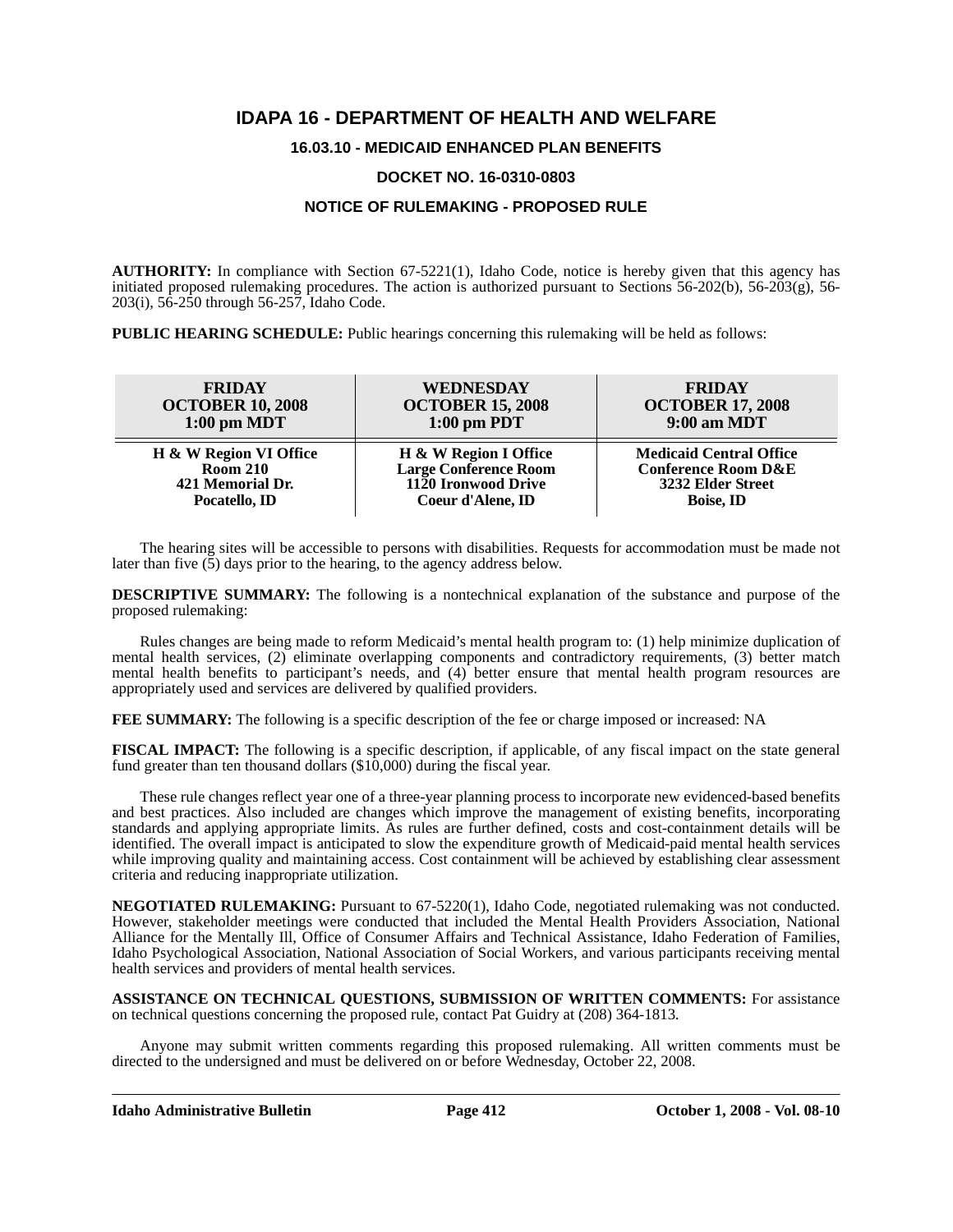DATED this 5th day of August, 2008.

Tamara Prisock DHW - Administrative Procedures Section 450 W. State - 10th Floor P.O. Box 83720 Boise, ID 83720-0036 (208) 334-5564 phone (208) 334-6558 fax <dhwrules@dhw.idaho.gov>

# **THE FOLLOWING IS THE TEXT OF DOCKET NO. 16-0310-0803**

# **010. DEFINITIONS A THROUGH D.**

For the purposes of these rules, the following terms are used as defined below:  $(3-19-07)$ 

**01.** Accrual Basis. An accounting system based on the principle that revenues are recorded when they are earned; expenses are recorded in the period incurred. (3-19-07)

**02. Active Treatmen**t. Active treatment is the continuous participation, during all waking hours, by an individual in an aggressive, consistently implemented program of specialized and generic training, treatment, health and related services, and provided in accordance with a treatment plan developed by an interdisciplinary team and monitored by a qualified mental retardation professional (QMRP) directed toward: the acquisition of the behaviors necessary for the resident to function with as much self-determination and independence as possible; or the prevention or deceleration of regression or loss of current functional status. (3-19-07)

**03. Activities of Daily Living (ADL)**. The performance of basic self-care activities in meeting an individual's needs for sustaining him in a daily living environment, including, but not limited to, bathing, washing, dressing, toileting, grooming, eating, communication, continence, mobility, and associated tasks. (3-19-07)

**04.** Allowable Cost. Costs that are reimbursable, and sufficiently documented to meet the requirements of audit.  $(3-19-07)$ 

**05.** Amortization. The systematic recognition of the declining utility value of certain assets, usually ed by the organization or intangible in nature.  $(3-19-07)$ not owned by the organization or intangible in nature.

**06. Appraisal**. The method of determining the value of property as determined by an American Institute of Real Estate Appraiser (MAI) appraisal. The appraisal must specifically identify the values of land, buildings, equipment, and goodwill. (3-19-07)

**07. Assets**. Economic resources of the provider recognized and measured in conformity with generally accepted accounting principles. (3-19-07)

**08. Attendant Care**. Services provided under a Medicaid Home and Community-Based Services waiver that involve personal and medically-oriented tasks dealing with the functional needs of the participants and accommodating the participant's needs for long-term maintenance, supportive care, or instrumental activities of daily living (IADL). These services may include personal assistance and medical tasks that can be done by unlicensed persons or delegated to unlicensed persons by a health care professional or the participant. Services are based on the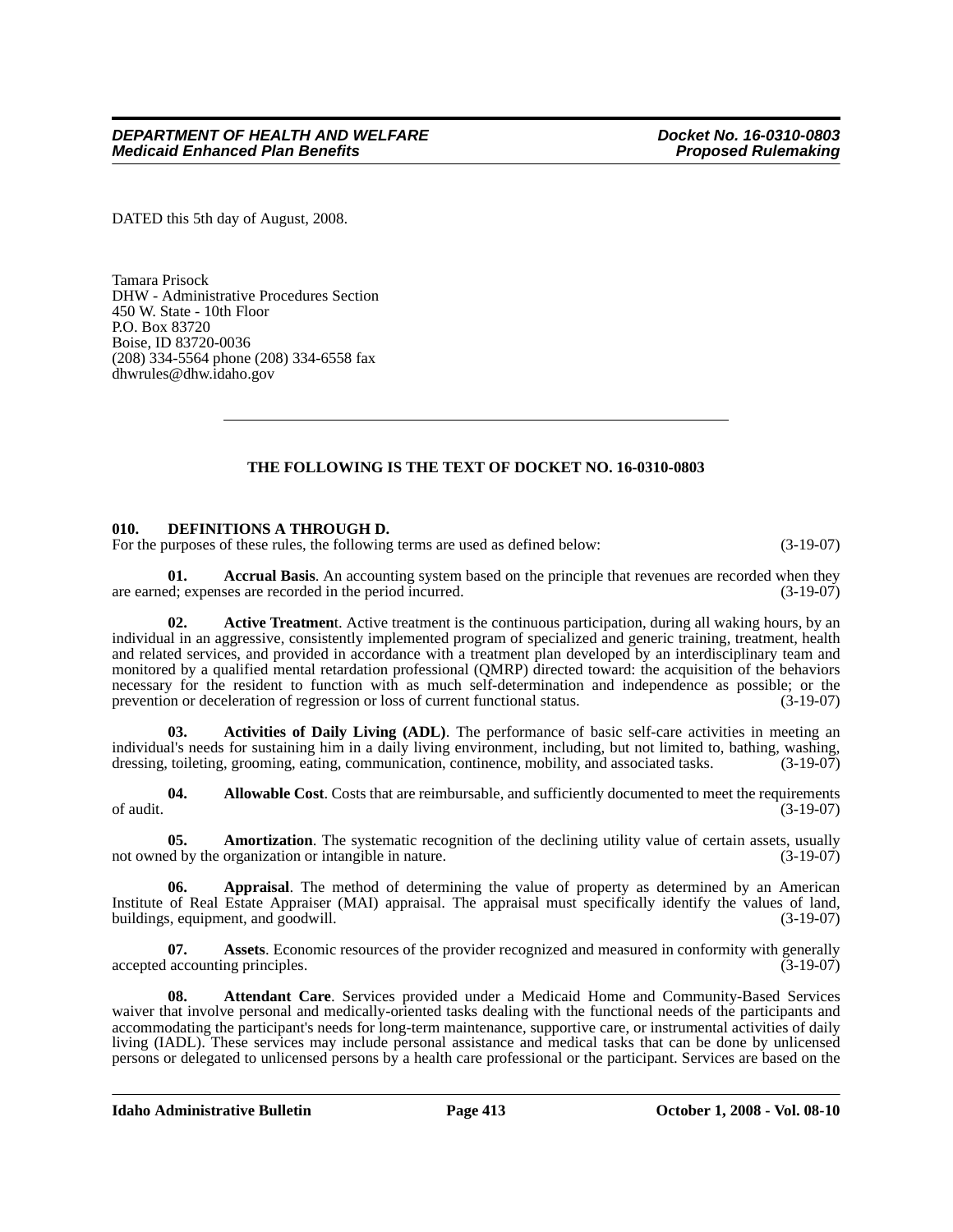| DEPARTMENT OF HEALTH AND WELFARE       | Docket No. 16-0310-0803    |
|----------------------------------------|----------------------------|
| <b>Medicaid Enhanced Plan Benefits</b> | <b>Proposed Rulemaking</b> |

person's abilities and limitations, regardless of age, medical diagnosis, or other category of disability. (7-1-07)T

**09. Audit**. An examination of provider records on the basis of which an opinion is expressed representing the compliance of a provider's financial statements and records with Medicaid law, regulations, and rules. (3-19-07)

**10. Auditor**. The individual or entity designated by the Department to conduct the audit of a provider's records.  $(3-19-07)$ 

#### **11. Audit Reports**. (3-19-07)

**a.** Draft Audit Report. A preliminary report of the audit finding sent to the provider for the provider's nd comments. (3-19-07) review and comments.

**b.** Final Audit Report. A final written report containing the results, findings, and recommendations, if any, from the audit of the provider, as approved by the Department.  $(3-19-07)$ 

**c.** Interim Final Audit Report. A written report containing the results, findings, and recommendations, if any, from the audit of the provider, sent to the Department by the auditor. (3-19-07)

**12. Bad Debts**. Amounts due to provider as a result of services rendered, but which are considered tible. (3-19-07) uncollectible.

**13. Bed-Weighted Median**. A numerical value determined by arraying the average per diem cost per bed of all facilities from high to low and identifying the bed at the point in the array at which half of the beds have equal or higher per diem costs and half have equal or lower per diem costs. The identified bed is the median bed. The per diem cost of the median bed is the bed-weighted median. (3-19-07)

**14. Capitalize**. The practice of accumulating expenditures related to long-lived assets which will benefit later periods. (3-19-07)

**15. Case Mix Adjustment Factor**. The factor used to adjust a provider's direct care rate component for the difference in the average Medicaid acuity and the average nursing facility-wide acuity. The average Medicaid acuity is from the picture date immediately preceding the rate period. The average nursing facility-wide acuity is the average of the indexes that correspond to the cost reporting period. (3-19-07)

**16. Case Mix Index (CMI)**. A numeric score assigned to each nursing facility resident, based on the resident's physical and mental condition, that projects the amount of relative resources needed to provide care to the resident. (3-19-07)

**a.** Nursing Facility Wide Case Mix Index. The average of the entire nursing facility's case mix indexes identified at each picture date during the cost reporting period. If case mix indexes are not available for applicable quarters due to lack of data, case mix indexes from available quarters will be used. (3-19-07)

**b.** Medicaid Case Mix Index. The average of the weighting factors assigned to each Medicaid resident in the facility on the picture date, based on their RUG classification. Medicaid or non-Medicaid status is based upon information contained in the MDS databases. To the extent that Medicaid identifiers are found to be incorrect, the Department may adjust the Medicaid case mix index and reestablish the reimbursement rate. (3-19-07)

**c.** State-Wide Average Case Mix Index. The simple average of all nursing facilities "facility wide" case mix indexes used in establishing the reimbursement limitation July 1st of each year. The state-wide case mix index will be calculated annually during each July 1st rate setting. (3-19-07)

**17. Certified Family Home**. A home certified by the Department to provide care to one (1) or two (2)adults, who are unable to reside on their own and require help with activities of daily living, protection and security, and need encouragement toward independence. (3-19-07) security, and need encouragement toward independence.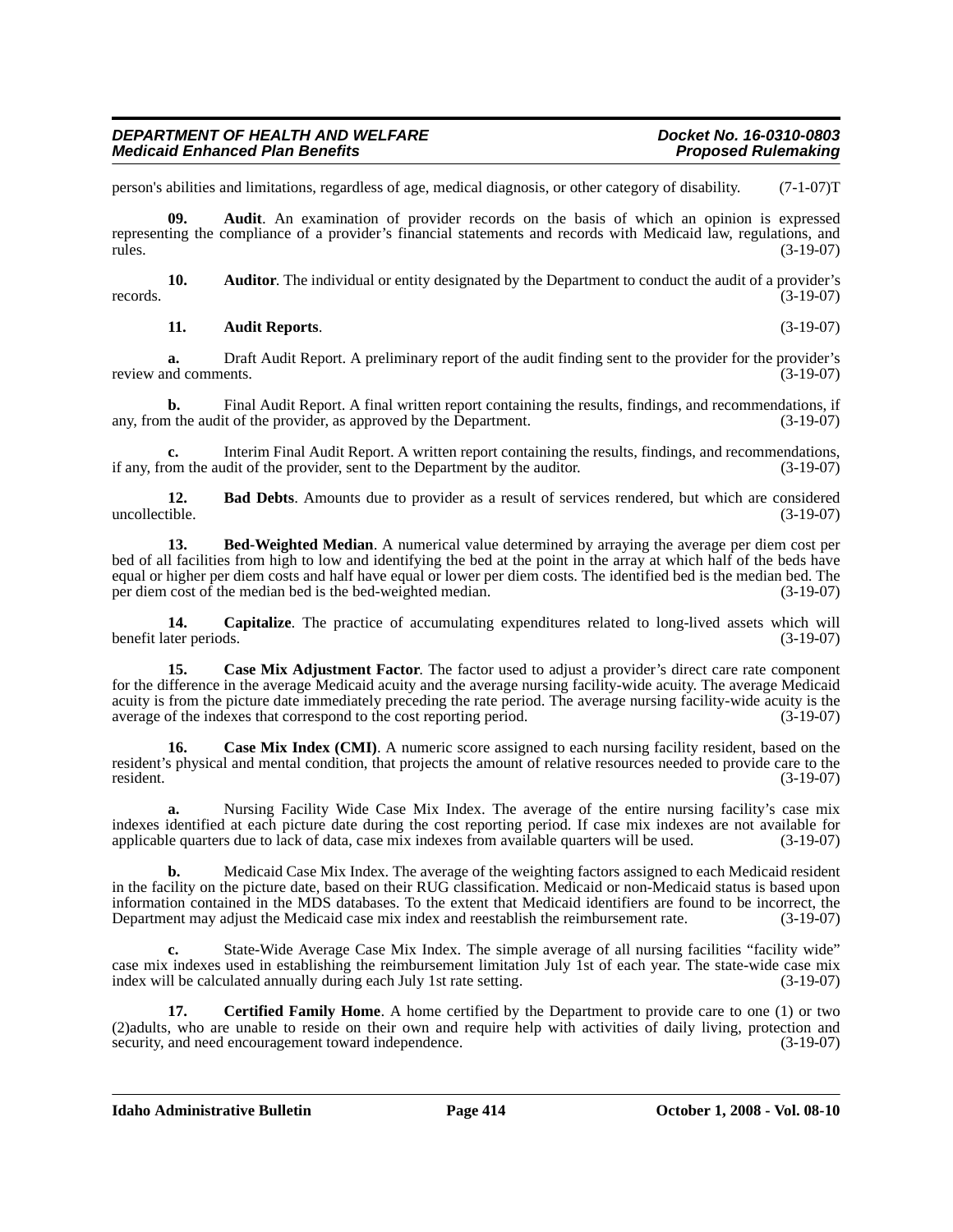**l8.** Chain Organization. A proprietorship, partnership, or corporation that leases, manages, or owns or more facilities that are separately licensed. (3-19-07) two  $(2)$  or more facilities that are separately licensed.

**19.** Claim. An itemized bill for services rendered to one (1) participant by a provider and submitted to the Department for payment. (3-19-07)

**20. Clinical Nurse Specialist**. A licensed professional nurse who meets all the applicable requirements to practice as clinical nurse specialist under Title 54, Chapter 14, Idaho Code, and IDAPA 23.01.01, "Rules of the Idaho Board of Nursing." (3-19-07)

**21. Collateral Contact**. *Contact made with a parent, guardian, or other individual having a primary relationship to the patient by an appropriately qualified treatment professional. The contact must be ordered by a physician, contained in the treatment plan, directed at the medical treatment of the patient, and documented in the progress notes or continuous service record.* Coordination of care communication that is initiated by a medical or qualified professional with members of a participant's interdisciplinary team or consultant to the interdisciplinary team. This service must appear on the treatment plan and must be documented in the progress notes of the participant's medical record. Collateral contact is used to:  $\left(\frac{3796}{2}\right)$ participant's medical record. Collateral contact is used to:

- **a.** Coordinate care between professionals who are serving the participant; ( )
- **b.** Relay medical results and explanations to members of the participant's interdisciplinary team; or  $($  )
- **c.** Conduct an intermittent treatment plan review with the participant and his interdisciplinary team.  $($  )

**22. Common Ownership**. An individual, individuals, or other entities who have equity or ownership in two (2) or more organizations which conduct business transactions with each other. Common ownership exists if an individual or individuals possess significant ownership or equity in the provider and the institution or organization serving the provider. (3-19-07)

**23. Compensation**. The total of all remuneration received, including cash, expenses paid, salary advances, etc. (3-19-07)

**24.** Control. Control exists where an individual or an organization has the power, directly or indirectly, to significantly influence or direct the actions or policies of an organization or institution. (3-19-07)

**25. Cost Center**. A "collection point" for expenses incurred in the rendering of services, supplies, or materials that are related or so considered for cost-accounting purposes. (3-19-07)

**26. Cost Component**. The portion of the nursing facility's rate that is determined from a prior cost report, including property rental rate. The cost component of a nursing facility's rate is established annually at July 1st of each year. (3-19-07)

**27.** Cost Reimbursement System. A method of fiscal administration of Title XIX and Title XXI ampensates the provider on the basis of expenses incurred. (3-19-07) which compensates the provider on the basis of expenses incurred.

**28. Cost Report**. A fiscal year report of provider costs required by the Medicare program and any supplemental schedules required by the Department. (3-19-07)

**29. Cost Statements**. An itemization of costs and revenues, presented on the accrual basis, which is used to determine cost of care for facility services for a specified period of time. These statements are commonly called income statements. (3-19-07)

**30. Costs Related to Patient Care**. All necessary and proper costs which are appropriate and helpful in developing and maintaining the operation of patient care facilities and activities. Necessary and proper costs related to patient care are usually costs which are common and accepted occurrences in the field of the provider's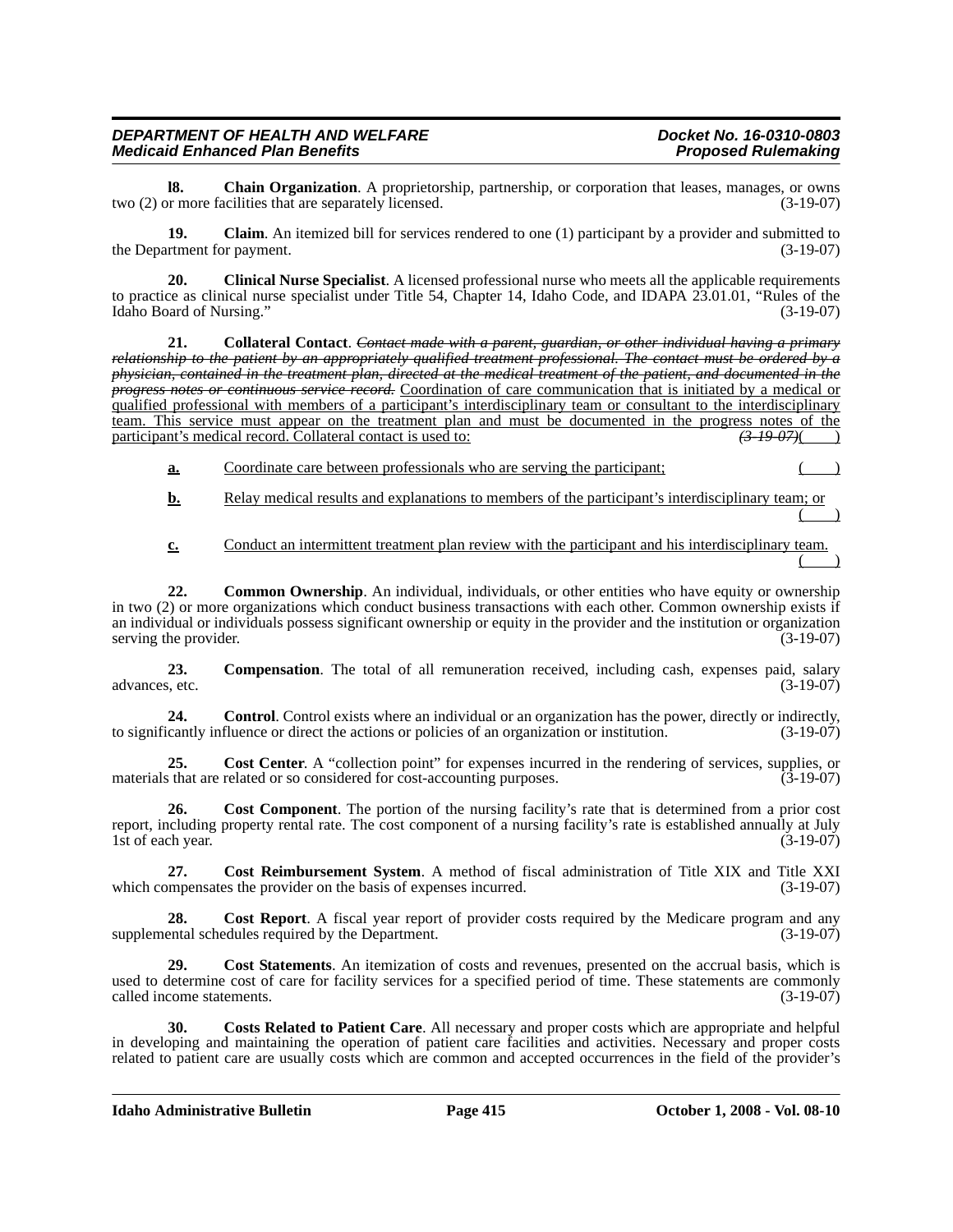activity. They include, but are not limited to, costs such as depreciation, interest expenses, nursing costs, maintenance costs, administrative costs, costs of employee pension plans, and normal standby costs.

**31. Costs Not Related to Patient Care**. Costs which are not appropriate or necessary and proper in developing and maintaining the operation of patient care facilities and activities. Such costs are nonallowable in computing reimbursable costs. They include, for example, cost of meals sold to visitors or employees; cost of drugs sold to other than patients; cost of operation of a gift shop; and similar items. Travel and entertainment expenses are nonallowable unless it can be specifically shown that they relate to patient care and for the operation of the nursing facility. (3-19-07)

**32. Customary Charges**. Customary charges are the rates charged to Medicare participants and to patients liable for such charges, as reflected in the facility's records. Those charges are adjusted downward, when the provider does not impose such charges on most patients liable for payment on a charge basis or, when the provider fails to make reasonable collection efforts. The reasonable effort to collect such charges is the same effort necessary for Medicare reimbursement as is needed for unrecovered costs attributable to certain bad debt under PRM, Chapter 3, Sections 310 and 312. (3-19-07)

**33. Day Treatment Services**. Day treatment services are developmental services provided regularly during normal working hours on weekdays by, or on behalf of, the Intermediate Care Facility for the Mentally Retarded (ICF/MR). However, day treatment services do not include recreational therapy, speech therapy, physical therapy, occupational therapy, or services paid for or required to be provided by a school or other entity.  $(3-19-07)$ 

**34. Department**. The Idaho Department of Health and Welfare or a person authorized to act on behalf of the Department. (3-19-07)

**35. Depreciation**. The systematic distribution of the cost or other basis of tangible assets, less salvage, over the estimated life of the assets.  $(3-19-07)$ 

**36. Developmental Disability (DD)**. A developmental disability, as defined in Section 66-402, Idaho Code, means a chronic disability of a person which appears before the age of twenty-two (22) years of age; and (3-19-07)

**a.** Is attributable to an impairment, such as mental retardation, cerebral palsy, epilepsy, autism or other condition found to be closely related to or similar to one (1) of these impairments, which requires similar treatment or services or is attributable to dyslexia resulting from such impairments; (3-19-07) services or is attributable to dyslexia resulting from such impairments;

**b.** Results in substantial functional limitations in three (3) or more of the following areas of major life activity; self-care, receptive and expressive language, learning, mobility, self-direction, capacity for independent living, or economic self-sufficiency; and (3-19-07)

**c.** Reflects the need for a combination or sequence of special, interdisciplinary or generic care, treatment or other services which are of lifelong or extended duration and individually planned and coordinated.

(3-19-07)

**37. Direct Care Costs**. Costs directly assigned to the nursing facility or allocated to the nursing facility the Medicare cost finding principles and consisting of the following:  $(3-19-07)$ through the Medicare cost finding principles and consisting of the following:

**a.** Direct nursing salaries that include the salaries of professional nurses (RN), licensed professional nurses, certified nurse's aides, and unit clerks; (3-19-07)

| b. | Routine nursing supplies;                              | $(3-19-07)$ |
|----|--------------------------------------------------------|-------------|
| c. | Nursing administration;                                | $(3-19-07)$ |
| d. | Direct portion of Medicaid related ancillary services; | $(3-19-07)$ |
| е. | Social services:                                       | $(3-19-07)$ |
|    |                                                        |             |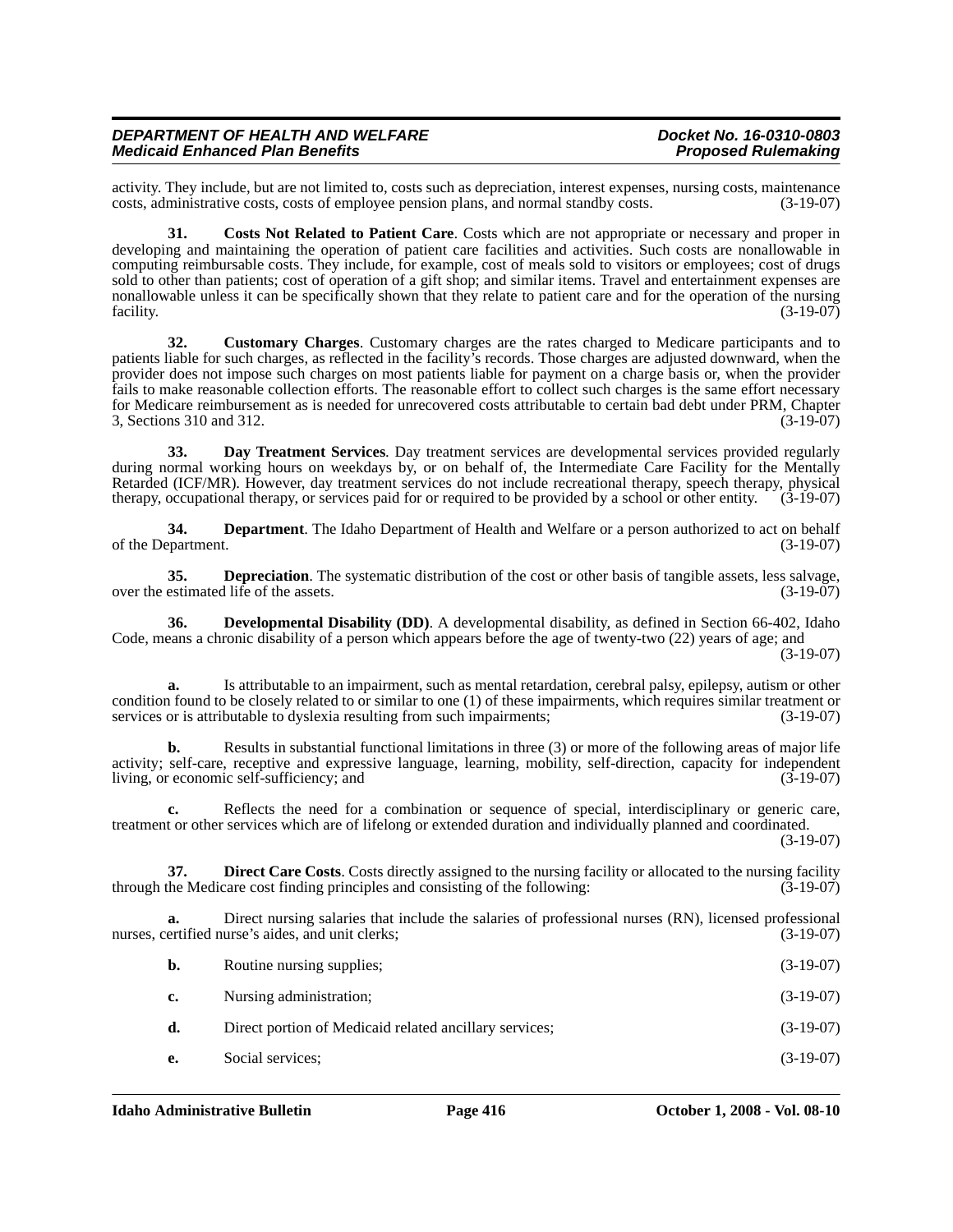| f.  | Raw food:                                                                              | $(3-19-07)$ |
|-----|----------------------------------------------------------------------------------------|-------------|
| g.  | Employee benefits associated with the direct salaries: and                             | $(3-19-07)$ |
| h.  | Medical waste disposal, for rates with effective dates beginning July 1, 2005.         | $(3-19-07)$ |
| 38. | <b>Director.</b> The Director of the Department of Health and Welfare or his designee. | $(3-19-07)$ |

**39. Durable Medical Equipment (DME)**. Equipment other than prosthetics or orthotics which can withstand repeated use by one (1) or more individuals, is primarily and customarily used to serve a medical purpose, is generally not useful to a person in the absence of an illness or injury, is appropriate for use in the home, and is reasonable and necessary for the treatment of an illness or injury for a medical assistance participant reasonable and necessary for the treatment of an illness or injury for a medical assistance participant.

# *(BREAK IN CONTINUITY OF SECTIONS)*

# **110. ENHANCED OUTPATIENT MENTAL HEALTH SERVICES.**

In addition to mental health services covered under IDAPA 16.03.09 "Medicaid Basic Plan Benefits," Sections 710 through 717, the Medicaid Enhanced Plan Benefits include*s* the following enhanced outpatient mental health benefits. *(3-19-07)*( )

**01.** *Psychotherapy. The enhanced services include additional psychotherapy in a Mental Health Clinic as described in Subsection 115.01 of these rules.* **Community Reintegration**. The enhanced services include community reintegration as described in Sections 111 through 146 of these rules. *(3-19-07)*( )

**02. Partial Care Services**. The enhanced services include partial care services in a Mental Health described in Subsection 1156.021 of these rules.  $\left(3-19-07\right)$ Clinic as described in Subsection 1156.021 of these rules.

**03. Psychotherapy**. The enhanced services include additional psychotherapy in a Mental Health Clinic as described in Subsection 116.01 of these rules.

**03.** *Psychosocial Rehabilitation* **Skill Training**. The enhanced services include *psychosocial rehabilitation* skill training as described in Sections 12311 through 146 of these rules.  $\left(3\text{-}19\text{-}07\right)$ 

# **111. ENHANCED OUTPATIENT MENTAL HEALTH SERVICES - DEFINITIONS.**

These definitions apply to Sections 100 through 146 of these rules. (3-19-07)

**01. Agency**. A Medicaid provider who delivers either mental health clinic services or psychosocial rehabilitative services, or both.

**01.** Assessment Hours. Time allotted for completion of intake, evaluation and diagnostic services. *(3-19-07)*( )

**03. Community Reintegration**. A psychosocial rehabilitation (PSR) service that provides practical information and support directed toward the participant maintaining his current functioning level or practicing newlyacquired life skills. This service is intended to help the participant integrate progress on his treatment plan objectives into daily life.

**04. Comprehensive Diagnostic Assessment**. A thorough assessment of the participant's current condition and complete medical and psychiatric history. The comprehensive diagnostic assessment must incorporate information typically gathered in an intake assessment process if an intake assessment has not been completed by the provider agency conducting the comprehensive diagnostic assessment. The comprehensive diagnostic assessment must include: ( )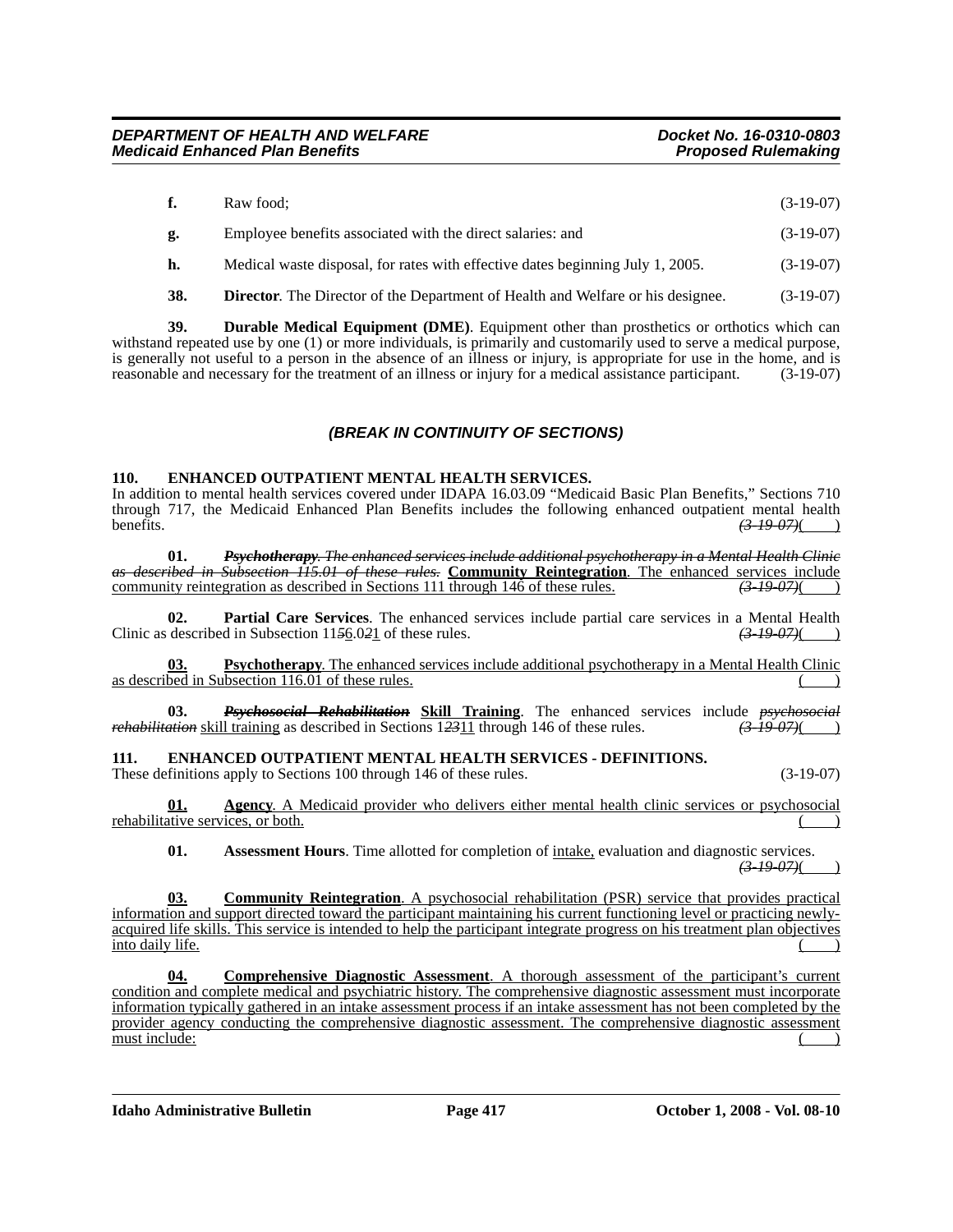**a.** A current mental status examination;

**b.** A description of the participant's readiness and motivation to engage in treatment, participate in the development of his treatment plan and adhere to his treatment plan; and

**c.** The five (5) axes diagnoses under DSM-IV-TR with recommendations for level of care, intensity, and expected duration of treatment services.

**0***2***5. Demographic Information**. Information that identifies participants and is entered into the Department's database collection system. (3-19-07)

**06. Functional Assessment**. In rehabilitative mental health, this assessment is used to provide supplemental information to the comprehensive diagnostic assessment that provides information on the current or required capabilities needed by a participant to maintain himself in his chosen environment. It is a description and evaluation of the participant's practical ability to complete tasks that support activities of daily living, family life, life in the community, and promote independence. This assessment assists participants to better understand what skills they need to achieve their rehabilitation goals.

**03.** Goal. The desired outcome related to an identified issue. (3-19-07)

**04.** Initial Contact. The date a participant, <u>or participant's</u> parent, or legal guardian comes in to an nd requests Enhanced Plan services.  $\left( \frac{3-19-07}{2} \right)$ agency and requests Enhanced Plan services.

**Intake Assessment**. An initial assessment of the participant that is conducted by an agency staff person who has been trained to perform mental status examinations and solicit sensitive health information for the purpose of identifying service needs prior to developing an individualized treatment plan. The intake assessment must contain a description of the reason(s) the participant is seeking services and a description of the participant's current symptoms, present life circumstances across all environments, recent events, resources, and barriers to mental health treatment. If this is the initial screening process then it must be used to determine whether mental health services are a medical necessity for the participant.

**Interdisciplinary Team**. Group that consists of two (2) or more individuals in addition to the participant, the participant's legal guardian, and the participant's natural supports, including professionals from several fields or professions who combine their skills and resources to provide guidance and assistance in the creation of the participants treatment plan.

*05***11. Issue**. A statement specifically describing the participant's behavior directly relating to the participant's mental illness and functional impairment. (3-19-07)

*06***12. Licensed Practitioner of the Healing Arts**. A licensed physician, physician assistant, nurse practitioner, or clinical nurse specialist. The nurse practitioner and clinical nurse specialist must have experience prescribing psychotropic medication. (3-19-07)

*07***13. Objective**. A milestone toward meeting the goal that is concrete, measurable, time-limited, and behaviorally specific. (3-19-07) (3-19-07)

*08***14. Partial Care**. Partial care is treatment for those children with serious emotional disturbance and adults with severe and persistent mental illness whose functioning is sufficiently disrupted so as to interfere with their productive involvement in daily living. Partial care services are a structured program of therapeutic interventions that assist program participants in the stabilization of their behavior and conduct through the application of principles of behavior modification for behavior change and structured, goal-oriented group socialization for skill acquisition.

(3-19-07)

**15. Psychiatric Nurse, Licensed Master's Level**. A certified psychiatric nurse, Clinical Nurse Specialist or Psychiatric Nurse Practitioner, must be licensed in accordance with Title 54, Chapter 14, Idaho Code, or certified by a recognized national certification organization, and have a minimum of a master's degree.

**Idaho Administrative Bulletin Page 418 October 1, 2008 - Vol. 08-10**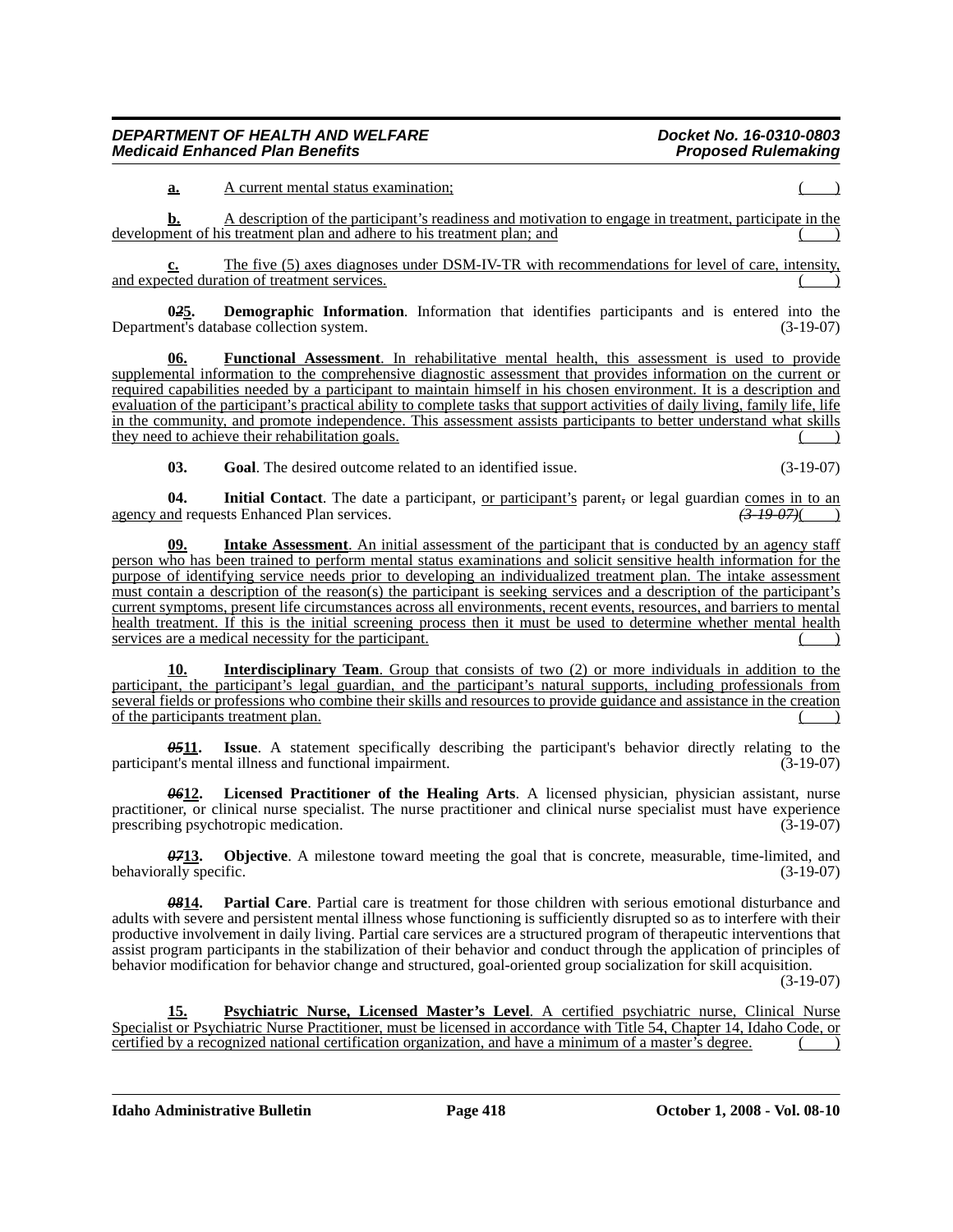# *DEPARTMENT OF HEALTH AND WELFARE Docket No. 16-0310-0803 Medicaid Enhanced Plan Benefits*

*09***16. Psychosocial Rehabilitative Services (PSR)**. *Rehabilitative services provided both to children with serious emotional disturbance and to adults with severe and persistent mental illness to address functional deficits due to psychiatric illness and to restore independent living, socialization, and effective life management skills.* An array of rehabilitative services that emphasize the Recovery Model for children with serious emotional disturbance and for adults with severe and persistent mental illness. These services include skill development interventions and adaptations for daily living tasks that maintain or increase a participant's functional abilities. These services also enable a participant to apply or maintain skills and thereby increase his ability to live independently in his community. PSR services are intended to target those behaviors and symptoms associated with the participant's mental illness that interrupt the participant's ability to accomplish desired tasks. PSR services include skill training, community reintegration, and crisis intervention that provide programming that meet the participant's level of need in structure and intensity.  $\left(3\frac{19}{9}\right)$ structure and intensity.

**17. Psychotherapy**. A method of treating and managing psychiatric disorders through the use of evidenced-based psychotherapeutic modalities that focus on behavioral and cognitive aspects of a participant's abilities. ( )

**18. Psychological Testing**. Psychological testing refers to any measurement procedure for assessing psychological characteristics in which a sample of an examinee's behavior is obtained and subsequently evaluated and scored using a standardized process. This does not refer to assessments that are otherwise conducted by a professional within the scope of his license for the purposes of determining a participant's mental status, diagnoses or functional impairments.

**19. Recovery Model**. An evidence-based treatment model that supports healing and transformation, enabling a participant with a mental health problem to live a meaningful life in a community of his choice while striving to achieve his full potential. It includes services for participants to build their skills to promote and manage their overall wellness.

**20. Restraints**. Restraints include the use of physical, mechanical, or chemical interventions to modify participant behavior. It also includes the use of seclusion to attempt to modify participant behavior.

**21. Serious Emotional Disturbance (SED)**. In accordance with the Children's Mental Health Services Act, Section 16-2403, Idaho Code, SED is:

An emotional or behavioral disorder, according to the DSM-IV-TR which results in a serious disability; and

**b.** Requires sustained treatment interventions; and

**c.** Causes the child's functioning to be impaired in thought, perception, affect, or behavior.

**d.** A substance abuse disorder, or conduct disorder, or developmental disorder, alone, does not constitute a serious emotional disturbance, although one (1) or more of these conditions may co-exist with serious emotional disturbance.

**22. Serious Mental Illness (SMI)**. In accordance with Volume 58 of the Federal Register, 29422-02, **June 24, 1999**, a person with SMI: a person with SMI:

**a.** Currently or at any time during the year, must have had a diagnosable mental, behavioral, or emotional disorder of sufficient duration to meet the diagnostic criteria specified in the DSM-IV-TR; and

**b.** Must have a functional impairment which substantially interferes with or limits one (1) or more major life activities. Functional impairment is defined as difficulties that substantially interfere with or limit role functioning with an individual's basic daily living skills, instrumental living skills, and functioning in social, family, vocational or educational contexts. An adult who met the functional impairment criteria during the past year without the benefit of treatment or other support services is considered to have a serious mental illness.

**Idaho Administrative Bulletin Page 419 October 1, 2008 - Vol. 08-10**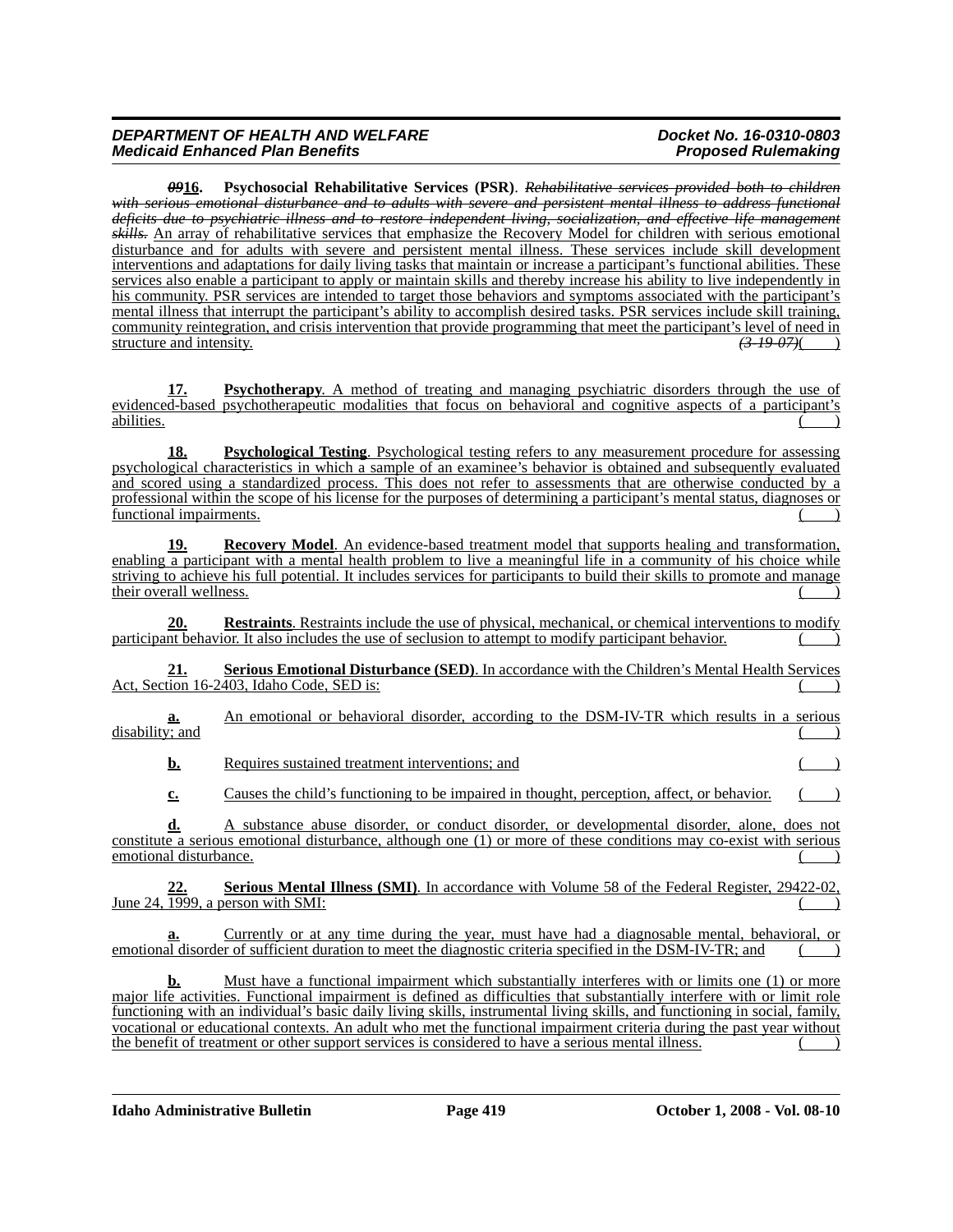# *DEPARTMENT OF HEALTH AND WELFARE Docket No. 16-0310-0803 Medicaid Enhanced Plan Benefits*

**23. Skill Training**. A curriculum-based method of presenting skill building concepts that meets the needs identified on the person's assessment, focuses on new interventions to minimize functional barriers, and promotes increased independence in thinking and behavior.

*10***24. Tasks**. Specific, time-limited activities and interventions designed to accomplish the objectives in the individualized treatment plan. (3-19-07)

**25. Treatment Plan Review**. The practice of holding a meeting among members of a participant's interdisciplinary team that is focused on evaluating the programs, progress, and future plans of a participant while providing feedback and suggestions intended to help team members and the participant to accomplish the participant's goals as identified on the participant's treatment plan.

**26. USPRA**[. The United States Psychiatric Rehabilitation Association is an association that works to](http://www.uspra.org) improve and promote the practice and outcomes of psychiatric rehabilitation and recovery. USPRA also maintains a [certification program to promote the use of qualified staff to work for individuals with mental illness. http://](http://www.uspra.org) www.uspra.org

# **112. ENHANCED OUTPATIENT MENTAL HEALTH SERVICES - PARTICIPANT ELIGIBILITY.**

To qualify for enhanced outpatient mental health services, a participant must obtain a comprehensive diagnostic assessment as described in Section 113 of these rules. The comprehensive diagnostic assessment for *PSR, Partial Care, and Psychotherapy* enhanced outpatient mental health services must include documentation of the medical necessity for each service to be provided. For partial care services, the comprehensive diagnostic assessment must also contain documentation that shows the participant is currently at risk for an out-of-home placement, further clinical deterioration that would lead to an out-of-home placement, or further clinical deterioration that would interfere with the participant's ability to maintain his current level of functioning. For PSR or partial care services, the participant must also obtain a functional assessment that describes the need for skills training or partial care, depending on which service is being sought. *(4-2-08)*( )

**01. General Participant Eligibility Criteria**. In order for a participant to be eligible for enhanced outpatient mental health services, the following criteria must be met and documented in the comprehensive diagnostic assessment:  $\left(3-19-07\right)($ diagnostic assessment: *(3-19-07)*( )

**a.** Other services have failed or are not appropriate for the clinical needs of the participant. (3-19-07)

**b.** The services can reasonably be expected to improve the participant's condition or prevent further regression so that the current level of care is no longer necessary or may be reduced. (4-2-08)

**c.** Participants identified in Subsections 112.01.c.i. through 112.01.c.iii. of this rule cannot participate in enhanced outpatient mental health services: (4-2-08)

i. Participants at immediate risk of self-harm or harm to others who cannot be stabilized; (4-2-08)

ii. Participants needing more restrictive care or inpatient care; and (4-2-08)

iii. Participants who have not fulfilled the requirements of Subsections 112.02 or 112.03 of these rules. (4-2-08)

**02. Eligibility Criteria for Children**. To be eligible for services, a participant under the age of eighteen (18) must have a serious emotional disturbance (SED). *The following definition of the SED target population is based on the definition of SED found in the Children's Mental Health Services Act, Section 16-2403, Idaho Code.*

*(4-2-08)*( )

*a. Presence of an emotional or behavioral disorder, according to the DSM-IV-TR which results in a serious disability; and (4-2-08)*

*b. Requires sustained treatment interventions; and (3-19-07)*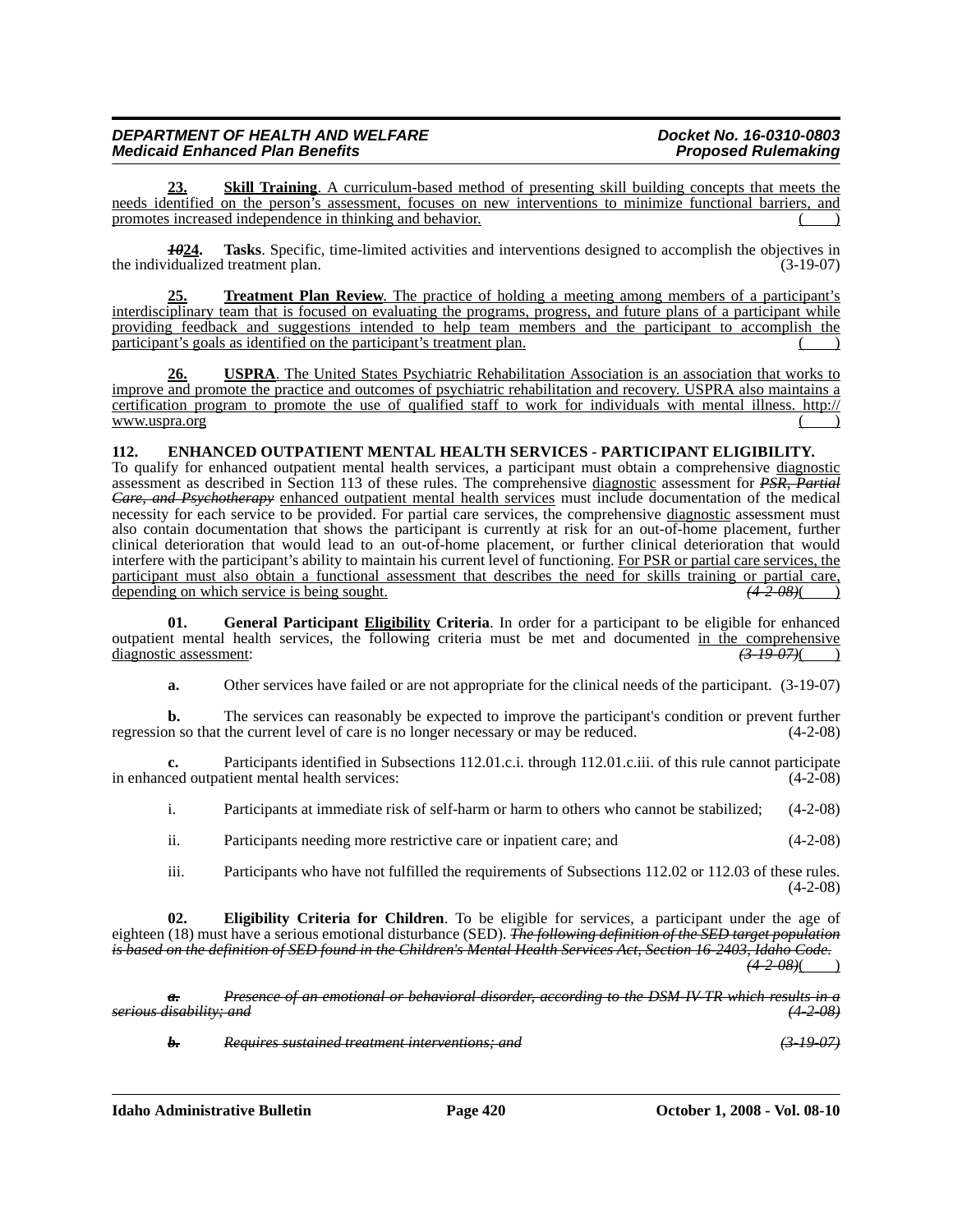*c. Causes the child's functioning to be impaired in thought, perception, affect, or behavior. (3-19-07)*

*d. A substance abuse disorder, or conduct disorder, or developmental disorder, alone, does not constitute a serious emotional disturbance, although one (1) or more of these conditions may co-exist with serious*   $emotional$  *disturbance*.

**03. Eligibility Criteria for Adults**. To be eligible for services, a participant must be eighteen (18) years or older and have a serious mental illness (SMI) *as defined in Volume 58 of the Federal Register, 29422-02, June 24, 1999*. *(4-2-08)*( )

*a. Currently or at any time during the year, he must have had a diagnosable mental, behavioral, or emotional disorder of sufficient duration to meet the diagnostic criteria specified in the DSM-IV-TR; and (4-2-08)*

*b. He must have a functional impairment which substantially interferes with or limits one (1) or more major life activities. Functional impairment is defined as difficulties that substantially interfere with or limit role functioning with an individual's basic daily living skills, instrumental living skills, and functioning in social, family, vocational or educational contexts. An adult who met the functional impairment criteria during the past year without the benefit of treatment or other support services is considered to have a serious mental illness. (4-2-08)*

**04. Level of Care Criteria - Mental Health Clinics**. To be eligible for mental health clinic services, a participant must meet the criteria as described in Subsections 112.04.a. and 112.04.b. of this rule. (4-2-08)

**a.** Children must meet Subsections 112.01 and 112.02 of this rule. (4-2-08)

**b.** Adults must meet Subsections 112.01 and 112.03 of this rule. (4-2-08)

**05. Level of Care Criteria - Psychosocial Rehabilitation (PSR)** *Agencies* **Services and Partial Care Services for Children**. To be eligible for *the* partial care services *of* or the PSR *or Partial Care* services of skill training and community reintegration, a child must meet the criteria of SED and Subsections 112.0*4*1*.a.* and 112.02 of this rule and must experience a substantial impairment in functioning. A child's level and type of *F*functional impairment must be *assessed using* described in the functional assessment. *t*The Child and Adolescent Functional Assessment Scale/Preschool and Early Childhood Functional Assessment Scale (CAFAS/PECFAS) instrument must be used to obtain the child's initial functional impairment score. Subsequent scores must be obtained at regular intervals in order to determine the child's change in functioning that occurs as a result of mental health treatment. Items endorsed on the CAFAS/PEFAS must be supported by specific descriptions of the child's observable behavior in the comprehensive diagnostic assessment. Substantial impairment requires *a full eight (8) scale score of eighty (80) or higher with moderate impairment in at least one (1) of the following three (3) scales in Subsections 112.05.a. through 112.05.c. of this rule* that the child score in the moderate range in at least two subscales on the CAFAS/<br>PECFAS. One of the two (2) <u>subscales must be from the following list</u>. (4–2–08)( PECFAS. One of the two (2) subscales must be from the following list.

| a. | Self-harmful behavior: | $(4-2-08)$ |
|----|------------------------|------------|
|----|------------------------|------------|

| b. | Moods/Emotions; or | $(4-2-08)$ |
|----|--------------------|------------|
| c. | Thinking.          | $(4-2-08)$ |

**06. Level of Care Criteria - Psychosocial Rehabilitation (PSR)** *Agencies* **Services and Partial Care Services for Adults**. To be eligible for partial care services *of* or the PSR *or Partial Care* services of skill training and community reintegration, an adult must meet the criteria of SMI and Subsections 112.0*4*1*.b.* and 112.03 of this rule. In addition, the following criteria in Subsections 112.06.a. and 112.06.b. of this rule must be met.

 $(4 - 2 - 08)$ 

**a.** The participant must have a diagnosis under DSM-IV-TR, of Schizophrenia, Schizoaffective Disorder, Bipolar I Disorder, Bipolar II Disorder, Major Depressive Disorder Recurrent Severe, Delusional Disorder, or Borderline Personality Disorder. The only Not Otherwise Specified (NOS) diagnosis included is Psychotic Disorder NOS for a maximum of one hundred twenty (120) days without a conclusive diagnosis; and (4-2-08)

**Idaho Administrative Bulletin Page 421 October 1, 2008 - Vol. 08-10**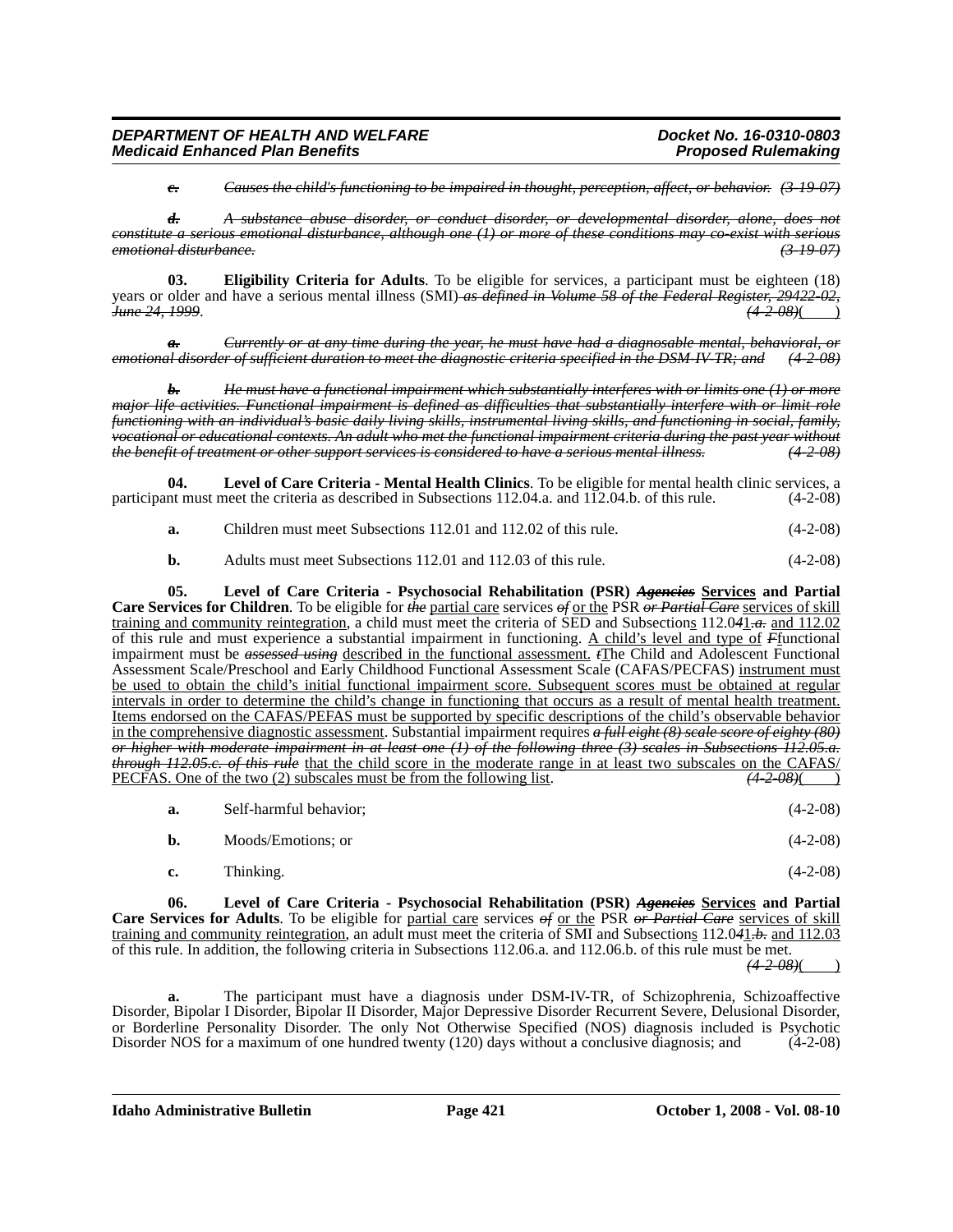# *DEPARTMENT OF HEALTH AND WELFARE Docket No. 16-0310-0803 Medicaid Enhanced Plan Benefits*

**b.** The psychiatric disorder must be of sufficient severity to *cause* affect the participant's functional skills negatively, causing a substantial disturbance in role performance or coping skills in at least two (2) of the *following* areas in Subsection 112.0*5*6.b.i. through 112.0*5*6.b.viii. of this rule on either a continuous or an intermittent, at least once per year, basis. The detail of the adult's level and type of functional impairment must be described in the functional assessment:  $(4-2-0.08)$  (4-2-08)

| i.    | Vocational/educational;       | $(4-2-08)$ |
|-------|-------------------------------|------------|
| ii.   | Financial:                    | $(4-2-08)$ |
| iii.  | Social relationships/support; | $(4-2-08)$ |
| iv.   | Family;                       | $(4-2-08)$ |
| V.    | Basic living skills;          | $(4-2-08)$ |
| vi.   | Housing;                      | $(4-2-08)$ |
| vii.  | Community/legal; or           | $(4-2-08)$ |
| viii. | Health/medical.               | $(4-2-08)$ |

**07. Criteria Following Discharge For Psychiatric Hospitalization**. Children and adults discharged from psychiatric hospitalization and who meet the diagnostic criteria of the target population in these rules are eligible for enhanced outpatient mental health clinic and PSR services. (3-19-07) eligible for enhanced outpatient mental health clinic and PSR services.

**a.** Children and adults discharged from psychiatric hospitalization and who meet the diagnostic criteria of the target population in these rules, described in Subsection 112.02 of this rule for children, and in Subsection 112.03 of this rule for adults, are considered immediately eligible for *PSR* enhanced outpatient mental health services for a period of at least one hundred and twenty (120) days following discharge from the hospital. The individualized treatment plan must be completed and *submitted to the Department for prior authorization* documented in the medical record within ten (10) days of discharge.

i. Up to two (2) hours of plan development hours may be for coordinating with hospital staff and others the participant chooses. These plan development hours are to be used for the development of an individualized treatment plan based *solely* on the participant's hospital records and past history. The provider agency does not have to perform any additional assessment <u>in order to initiate treatment</u> nor does the participant need to qualify as described in Subsection 113.01 of these rules.  $\left( \frac{3.19 \text{ } 0.07}{6.00 \text{ } \text{ } \text{ } \text{ } \text{ } \text{ } \text{ } \text{ } \text{$ described in Subsection 113.01 of these rules.

ii. Upon *submission of the completed individualized treatment plan to the Department or its designee, PSR services may be prior authorized* initiation of treatment at the agency, the treatment plan is valid for no more than one hundred twenty (120) days from the date of discharge from the hospital. *For services to continue beyond one hundred twenty (120) days, the requirements of Section 129 of these rules must be met by the provider agency.* An intake assessment must be completed within ten (10) days of the initiation of treatment. A comprehensive diagnostic assessment must be completed in lieu of the intake assessment if one is not available from the hospital or if the one from the hospital does not contain the needed clinical information.  $\left( \frac{3-19-07}{2} \right)$ from the hospital does not contain the needed clinical information.

**b.** *A mental health clinic may serve a participant with Enhanced Plan services following a psychiatric hospitalization after a comprehensive assessment has been completed. The assessment* In order for the participant to continue in the services listed on the post-hospitalization treatment plan beyond one hundred twenty (120) days, the provider must establish that the participant meets the criteria as described in Subsections 112.01 through 112.06 of this rule as applicable to the services being provided, and *is* that enhanced outpatient mental health services are appropriate for the participant's age, circumstances, and medically necessary level of care *that is medically necessary*. The PSR or mental health clinic provider does not need to submit form H0002 because the participant is already in the Enhanced Plan.  $(4-2-0.8)($ the Enhanced Plan. *(4-2-08)*( )

# **113. ENHANCED OUTPATIENT MENTAL HEALTH SERVICES - INTAKE ASSESSMENT.**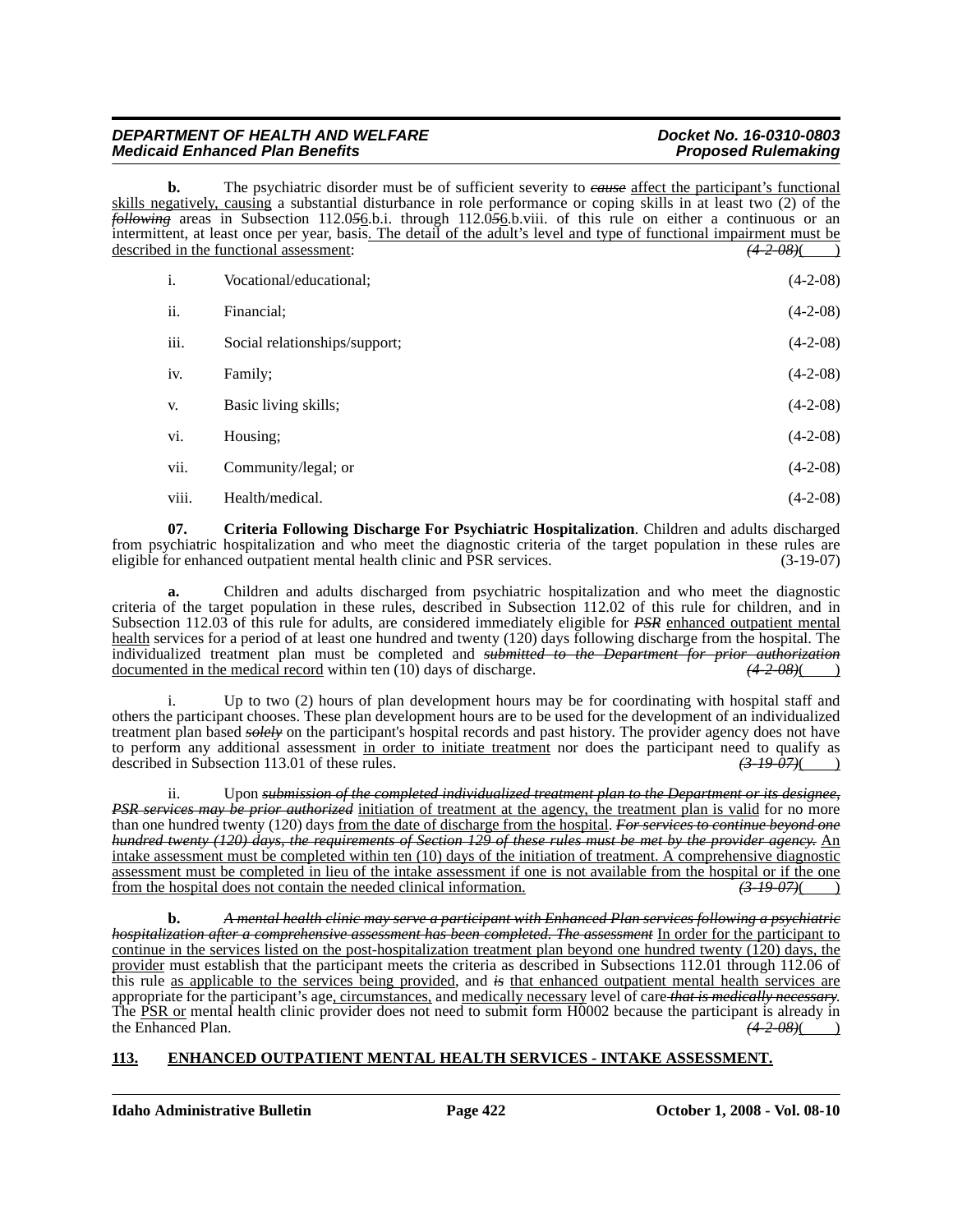# *DEPARTMENT OF HEALTH AND WELFARE Docket No. 16-0310-0803 Medicaid Enhanced Plan Benefits*

Intake assessments may be performed by PSR agencies and Mental Health Clinics for participants who transfer to them from other agencies. Intake assessments must meet requirements listed at IDAPA 16.03.09, "Medicaid Basic Plan Benefits," Subsection 710.03. Intake assessments must not be performed as an initial evaluation service in PSR agencies when the PSR agency is performing a comprehensive diagnostic assessment.

#### **11***3***4. ENHANCED OUTPATIENT MENTAL HEALTH SERVICES - COMPREHENSIVE DIAGNOSTIC ASSESSMENT.**

In order to determine eligibility for enhanced outpatient mental health services, a comprehensive diagnostic assessment must first be completed by one (1) of the following licensed professionals: psychiatrist, physician, other practitioner of the healing arts, psychologist, clinical social worker, clinical professional counselor, or licensed marriage and family therapist. For participants seeking services beyond twelve (12) months, a review of the assessment is required to determine whether a full comprehensive diagnostic assessment or an updated assessment is needed to reflect the participant's current status on an annual basis. If, upon this review, the treatment staff determines that the latest assessment accurately represents the status of the participant in the targeted service areas, then the medical record must contain documentation from the treatment staff stating so. In such cases, only an updated assessment that includes a new mental status examination is required. The assessment *must address the participant's strengths and supports, deficits and needs, and must* be directed toward formulation of a diagnosis and a written individualized treatment plan. The participant must take part in the assessment to the fullest extent possible. *The assessment must be directly related to the participant's mental illness and level of functioning. Information regarding services received from any of the participant's service provider(s) must be collected and reported on the comprehensive assessment. The assessment and supplemental psychiatric, psychological, or other specialty evaluations and tests must be written, dated, signed and be retained in the participant's medical record. The assessment is reimbursable if conducted by qualified PSR provider agency staff listed under Section 131 of these rules, or qualified Mental Health Clinic staff listed in IDAPA 16.03.09, "Medicaid Basic Plan Benefits," Section 715. Each of the following areas must be assessed initially and at least annually thereafter.* The comprehensive diagnostic assessment must include a five (5) axes diagnosis under DSM-IV-TR documented in a face-to-face evaluation, a complete psychiatric and medical history, a current mental status examination, treatment recommendations including level of care, and any other information that contributes to the assessment of the participant's current psychiatric status and need for services.

*01. Psychiatric History and Current Mental Status. Psychiatric history and current mental status which includes, at a minimum: (3-19-07)*

*a. Diagnosis documented within the last twelve (12) months in a face-to-face evaluation by a licensed physician or other licensed practitioner of the healing arts, licensed master's level psychiatric nurse, licensed psychologist, licensed clinical professional counselor, licensed marriage and family therapist, or licensed clinical social worker within the scope of his practice under state law:* 

| b.                     | Age of the participant at onset;                      | $(3-19-07)$          |
|------------------------|-------------------------------------------------------|----------------------|
| $e_{\overline{r}}$     | Childhood history of physical or sexual abuse;        | (3, 19, 07)          |
| $\boldsymbol{d}$       | Number of hospitalizations;                           | $(3-19-07)$          |
| $e_{\overline{\cdot}}$ | Precursors of hospitalizations;                       | $(3-19-07)$          |
| $\mathbf{f}$           | Symptoms of decompensation the participant manifests; | (3, 19, 07)          |
| g.                     | Participant's ability to identify his symptoms;       | $(3-19-07)$          |
| $h$ .                  | <b>Medication history;</b>                            | $(3-19-07)$          |
| t.                     | Substance abuse history;                              | (31907)              |
| j.                     | History of mental illness in the family;              | $(3-19-07)$          |
| k.                     | <del>Current mental status; and</del>                 | <del>(3-19-07)</del> |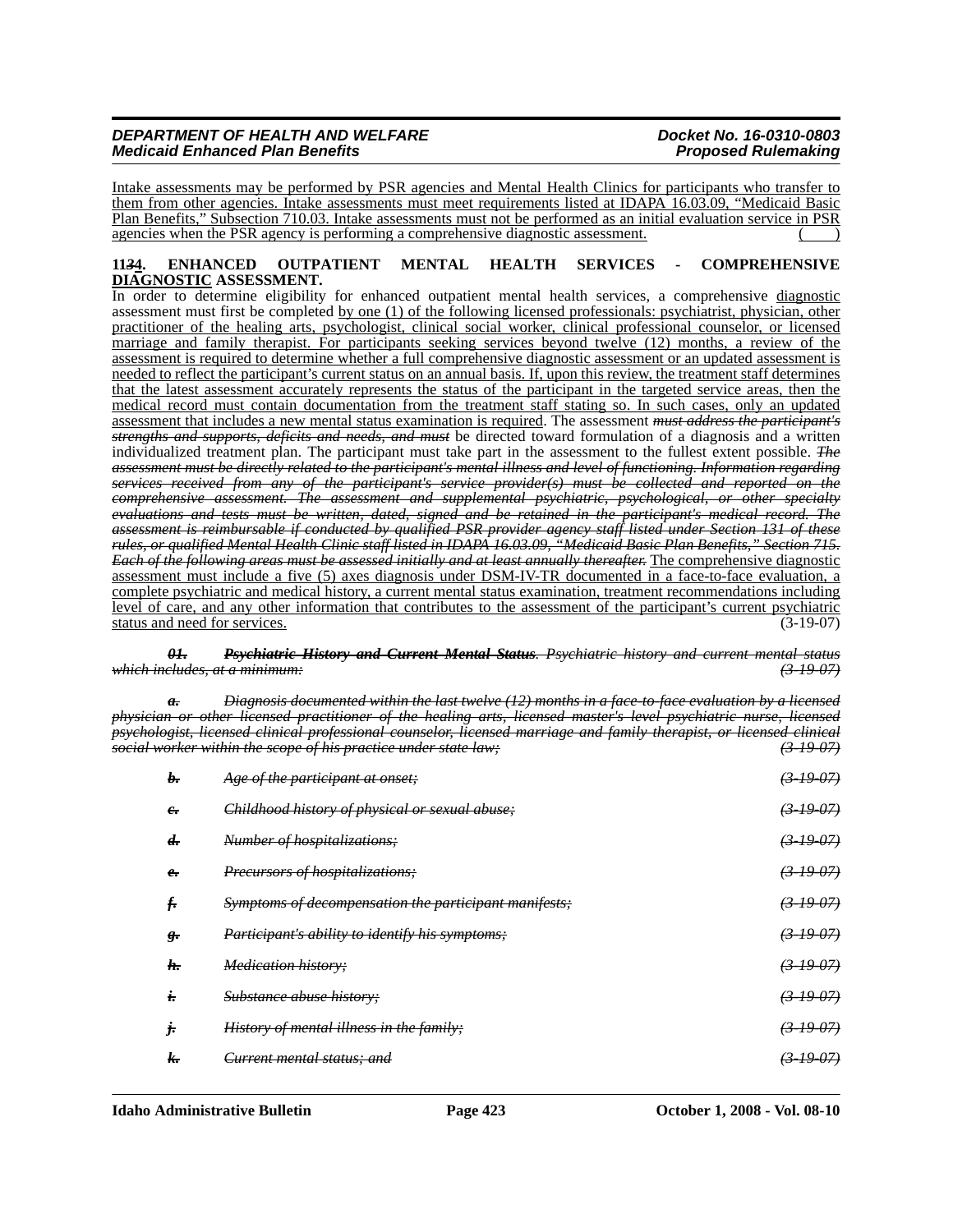*l. Any other information that contributes to the assessment of the participant's current psychiatric status. (3-19-07)*

*02. Health or Medical Issues. Medical history and current medical status which includes at a minimum, history of any major non-psychiatric illnesses, surgeries, hospitalizations, dates of last physical, dental, or eye examinations, pertinent family history of medical illness, current health problems or needs, current medications, name of current primary physician; health or medical issues or both including medical complications that result from mental illness. (3-19-07)*

*03. Vocational And Educational Status. Vocational and educational status which includes at a minimum, current and past job status, level of satisfaction with the vocation, educational level, military status, strengths and barriers to employment. For children, this area addresses relevant school enrollment, performance, achievement levels and school-related social functioning. (3-19-07)*

*04. Financial Status. Financial status which includes at a minimum, adequacy and stability of the participant's financial status, financial difficulties of the participant, resources available, and the participant's ability to manage personal finances. (3-19-07)*

*05. Social Relationships and Supports. Social relationships and supports which includes, at a minimum, participant's ability to establish/maintain personal support systems or relationships and participant's ability to develop leisure, recreational, or social interests. (3-19-07)*

*06. Family Status. Family status which includes, at a minimum, the participant's ability or desire to carry out family roles, participant's perception of the support he receives from his family, and the role the family plays in the participant's mental illness. For children this area addresses the child's functioning within the family and the impact of the child's mental illness on family functioning. (3-19-07)*

*07. Basic Living Skills. Basic living skills which include at a minimum, participant's ability to meet age appropriate basic living skills including transition to adulthood. (3-19-07)*

*08. Housing. Housing which includes at a minimum, current living situation and level of satisfaction with the arrangement, and appropriateness of current living situation with respect to the participant's needs, his health and safety.* 

*09. Community and Legal Status. Community and Legal status which includes at a minimum, legal history with law enforcement, transportation needs, supports the participant has in the community, and daily living skills necessary for community living. (3-19-07)*

# **115. ENHANCED OUTPATIENT MENTAL HEALTH SERVICES - FUNCTIONAL ASSESSMENT.**

For participants seeking the PSR services of skill training and community reintegration and for participants seeking partial care services, a functional assessment must be completed by staff who meet the requirements under Section 131 of these rules. Staff performing the CAFAS/PECFAS must be the same staff completing the functional assessment. Following the completion of the comprehensive diagnostic assessment in which categories of skill training needs are identified, a functional assessment must evaluate the participant's use of critical skills within those identified categories of skill training that are needed for adaptive functioning in the various environments in which he lives. The provider should assess those functional skill areas identified by the participant and the comprehensive diagnostic assessment that prohibit the participant from completing desired tasks in their day-to-day functioning. The functional assessment should include recommendations for training in one (1) or two (2) skills areas from the following list in which the participant is interested in improving his skills.

**01. Health or Medical Issues**. Focus must be on participant's skills for self-managing health and medical issues including ability to schedule and keep medical appointments, maximize opportunities for communicating health status to medical providers, and adherence to medical regimens prescribed by healthcare providers.  $($ 

**02. Vocational And Educational Status**. Focus must be on skill development to maximize adaptive

**Idaho Administrative Bulletin Page 424 October 1, 2008 - Vol. 08-10**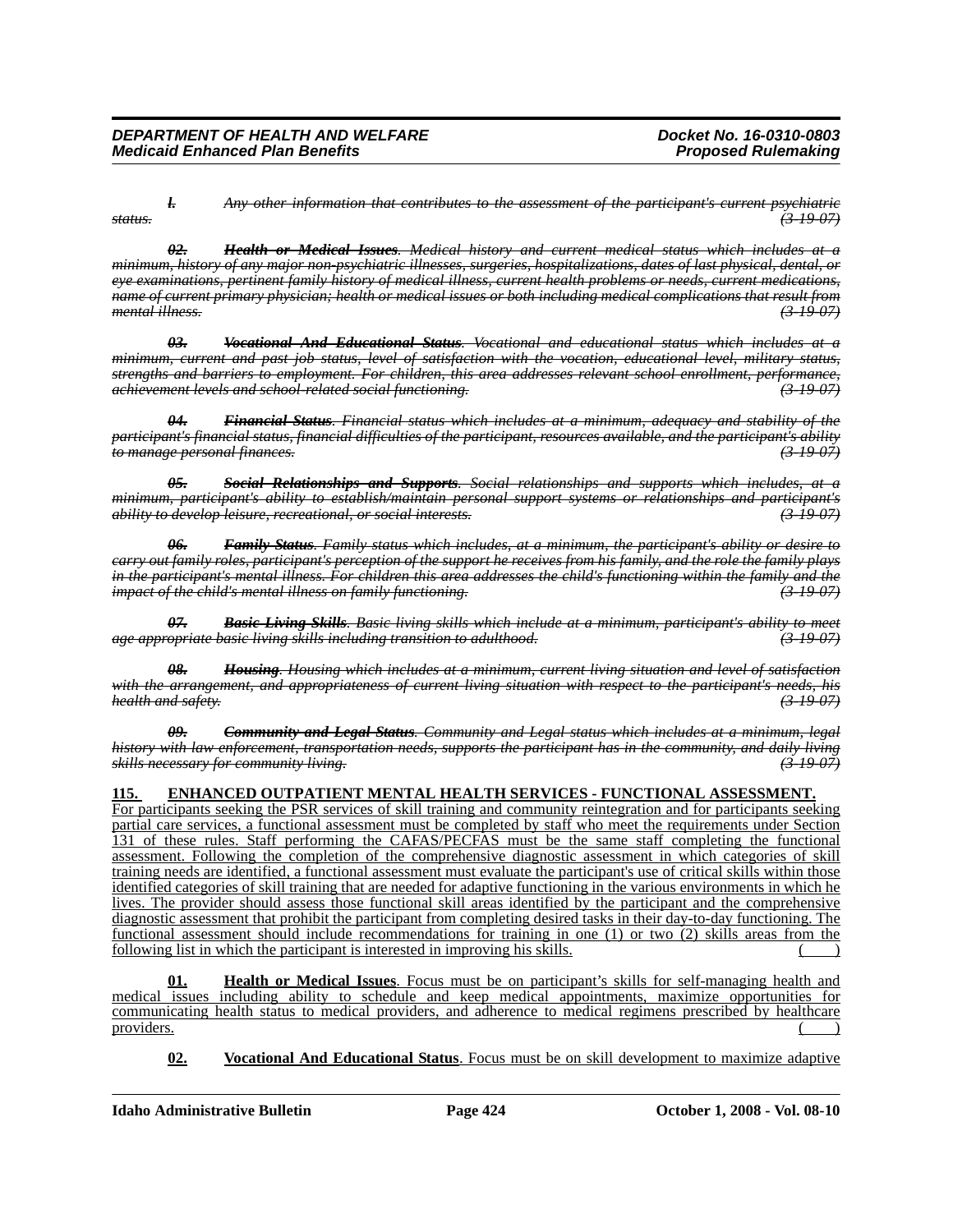### *DEPARTMENT OF HEALTH AND WELFARE Docket No. 16-0310-0803 Medicaid Enhanced Plan Benefits*

occupational functioning as applicable to work or school settings.

**03. Financial Status**. Focus must be on the participant's skills for managing personal finances. ( )

**04. Social Relationships and Supports**. Focus must be on participant's skills for establishing and maintaining personal support systems or relationships and participant's skills for developing and participating in leisure, recreational, or social interests.

**05. Family Status**. Focus must be on participant's skills needed to carry out family roles and participate in family relationships.

**06. Basic Living Skills**. Focus must be on participant's skills needed to perform age-appropriate basic living skills, including transition to adulthood.

**07. Housing**. Focus must be on participant's skills for obtaining and maintaining safe and appropriate  $h \text{ousing.}$ 

**08. Community and Legal Status**. Focus must be on participant's skills necessary for community living including compliance with rules, laws, and informal agreements made with others.

# **11***4***6. ENHANCED OUTPATIENT MENTAL HEALTH SERVICES - WRITTEN INDIVIDUALIZED TREATMENT PLAN.**

A written individualized treatment plan must be developed and implemented for each participant of enhanced outpatient mental *outpatient* health services as a means to address the enhanced service needs of the participant. Each individualized treatment plan must specify the individual staff person responsible for providing each service, and the amount, frequency and expected duration of treatment. Treatment planning is reimbursable if conducted by a professional identified in Subsections 132.01 through 132.09 of these rules.  $\left(3-19-07\right)$ professional identified in Subsections 132.01 through 132.09 of these rules.

**01. Goals**. Services identified on the treatment plan must support the goals of any of the following as applicable to the participant's identified needs: (3-19-07)

**a.** *PSR* Skill Training. The goal is *the maximum reduction of mental disability and achievement of the highest possible functioning level of that participant; for adults this means becoming independent or maintaining the highest level of independence; for children this means learning or maintaining developmentally appropriate role functioning* to assist the participant in regaining skills that have been lost due to the symptoms of his mental illness so that he may achieve maximum reduction of symptoms of mental illness or serious emotional disturbance for adaptive <u>community living. For a participant who is a child, the targeted skills must be those that would otherwise have been</u> developed except for the interference of the symptoms of SED.  $\overline{(3.19 \text{ } 07)}$ developed except for the interference of the symptoms of SED.

Community Reintegration. The goal is to provide practical information and support for the participant to be able to be effectively involved in the rehabilitation process.

*b***<sub>C</sub>.** Partial care. The goal is to decrease the severity and acuity of presenting symptoms so that the participant may be maintained in the least restrictive setting and to increase the participant's interpersonal skills in order to obtain the optimal level of interpersonal adjustment. (3-19-07)

*c***d.** Psychotherapy. The goal is to *develop and implement* engage in active treatment that involves psychotherapeutic strategies for problem resolution to promote optimal functioning and wellness. *(3-19-07)*( )

**e.** Psychopharmacology. The goal is to obtain a decrease or remission of symptoms of psychiatric illness and improve quality of life through the use of pharmacological agents without causing adverse affects.

**02. Plan Content**. An individualized treatment plan must *include* meet the *following* requirements listed in IDAPA 16.03.09, "Medicaid Basic Plan Benefits," Section 709, at a minimum: Additionally, at least one (1) objective is required in the areas that are most likely to lead to the greatest level of stabilization.  $\$ objective is required in the areas that are most likely to lead to the greatest level of stabilization. *(3-19-07)*( )

*a. An issue statement specifically describing the participant's behavior that directly relates to his*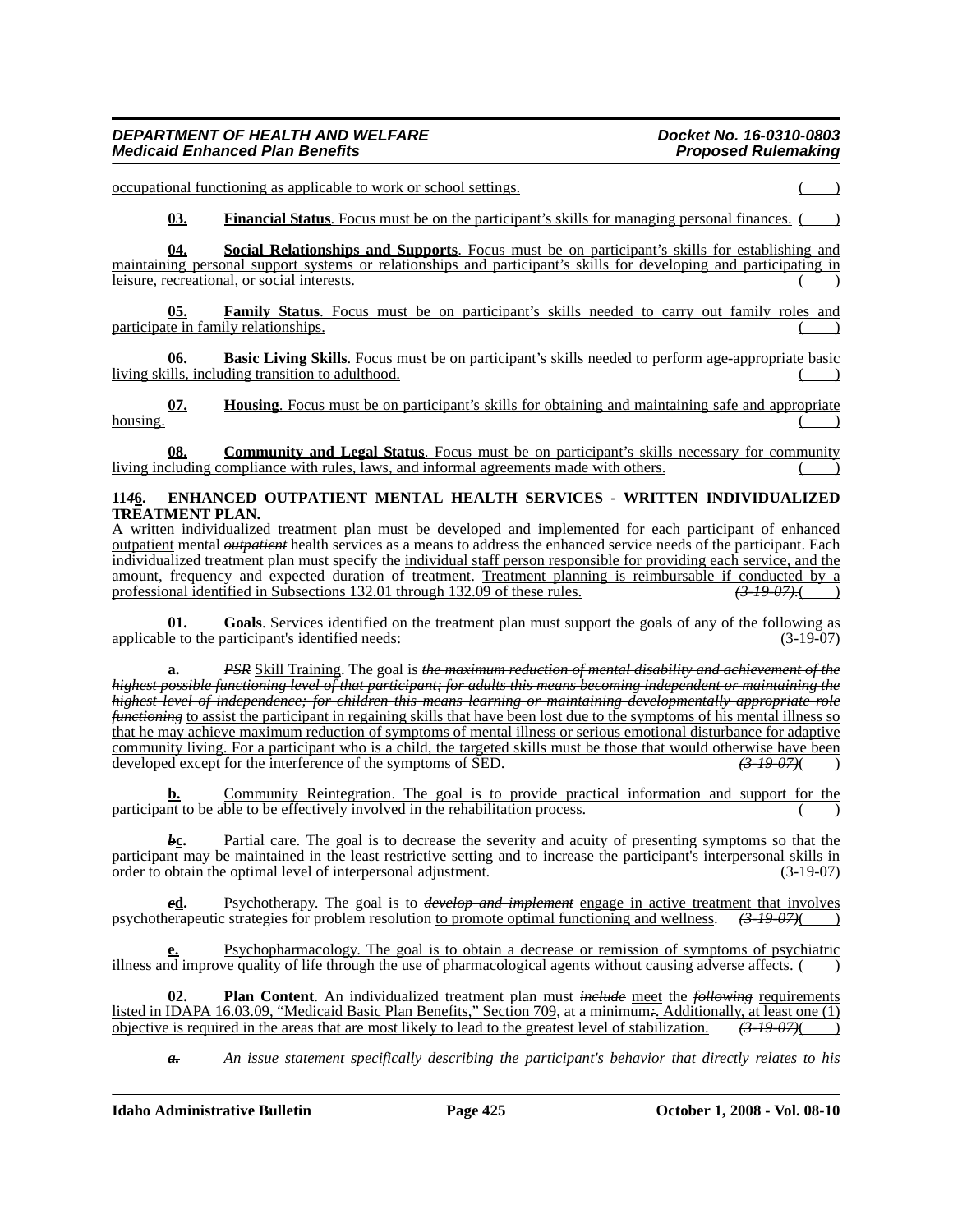*mental illness and functional impairment; (3-19-07)*

*b. A statement which identifies the participant's goal relative to the goals of Enhanced Outpatient Mental Health Services as per Sections 120 of these rules;* 

*c. Overall goals and concrete, measurable objectives to be achieved, including time frames for completion. At least one (1) objective is required for the focus areas which must likely lead to the greatest stabilizing impact. At a minimum, this should include at least one (1) objective in each of the two (2) focus areas which qualify the participant for Enhanced Outpatient Mental Health Services; (3-19-07)*

*d. Tasks that are specific, time-limited activities and interventions designed to accomplish the objectives in the individualized treatment plan and are developed by the participant and the selected provider(s). Each task description must specify the anticipated place of service, the frequency of services, the type of service, and the person(s) responsible to assist the participant in the completion of tasks; and (3-19-07)*

*e. Documentation of who participated in the development of the individualized treatment plan. The participant, if possible, must take part in the development of the individualized treatment plan. The adult participant or the adult participant's legal guardian must sign the individualized treatment plan or documentation must be provided why this was not possible, including participant refusal to sign. For a minor child participant, the child's parent or legal guardian must sign the plan. A copy of the plan must be given to the adult participant and his legal guardian or to the parent or legal guardian when the participant is a minor child. (3-19-07)*

**03. Plan Timeframes**. An individualized treatment plan must be developed and signed by a physician or a licensed practitioner of the healing arts within thirty (30) calendar days from initial contact. Intermittent treatment plan reviews must occur as medically necessary, but must not exceed one hundred twenty (120) days between reviews. The treatment plan must be completely rewritten for participants who will continue in treatment beyond twelve (12) months. *(3-19-07)*( )

*04. Annual Review. An individualized treatment plan review by the provider agency staff and the participant must occur at least annually. During the review, the provider agency staff and the participant review any objectives which may be added to or deleted from the individualized treatment plan. Input from other participants in the plan including service provider(s) must be considered. Other attendees of the individualized treatment plan review may be chosen by the adult participant or his legal guardian if any or, when the participant is a minor child, by his family or legal guardian and the provider agency staff. (3-19-07)*

*05. Physician Review. Each individualized treatment plan must be reviewed and signed by a physician or a licensed practitioner of the healing arts at least annually. Treatment plans developed by a Mental Health Clinic must be signed by a Medical Doctor (MD) or Doctor of Osteopathy (DO).* 

*06. Date of Plan. Following the completion of the comprehensive assessment and the date the plan is established, that date continues to be the annual date of the plan. Mental health clinics and PSR provider agencies serving the same participant must coordinate services such that the annual review date occurs on the same anniversary date. (3-19-07)*

**074.** Choice of Providers. The eligible participant *will* or his legal guardian must be allowed to choose whether or not he desires to receive enhanced outpatient mental health services and who the which provider(s) of *services will be* agency or agencies he would like to assist him in accomplishing the objectives stated in his individualized treatment plan. Documentation must be included in the participant's medical record showing that the participant or his legal guardian has been informed of his rights to refuse services and choose provider*s* agencies. *(3-19-07)*( )

#### *08. Authorization Time Period. PSR Service authorizations are limited to a twelve (12) month period and must be reviewed and updated at least annually. (3-19-07)*

**0***9***5. No Duplication of Services**. The provider agency or its designee must monitor, coordinate, and jointly plan with all known providers to a participant to prevent duplication of services provided to enhanced outpatient mental health services participants through other Medicaid reimbursable and non-Medicaid programs.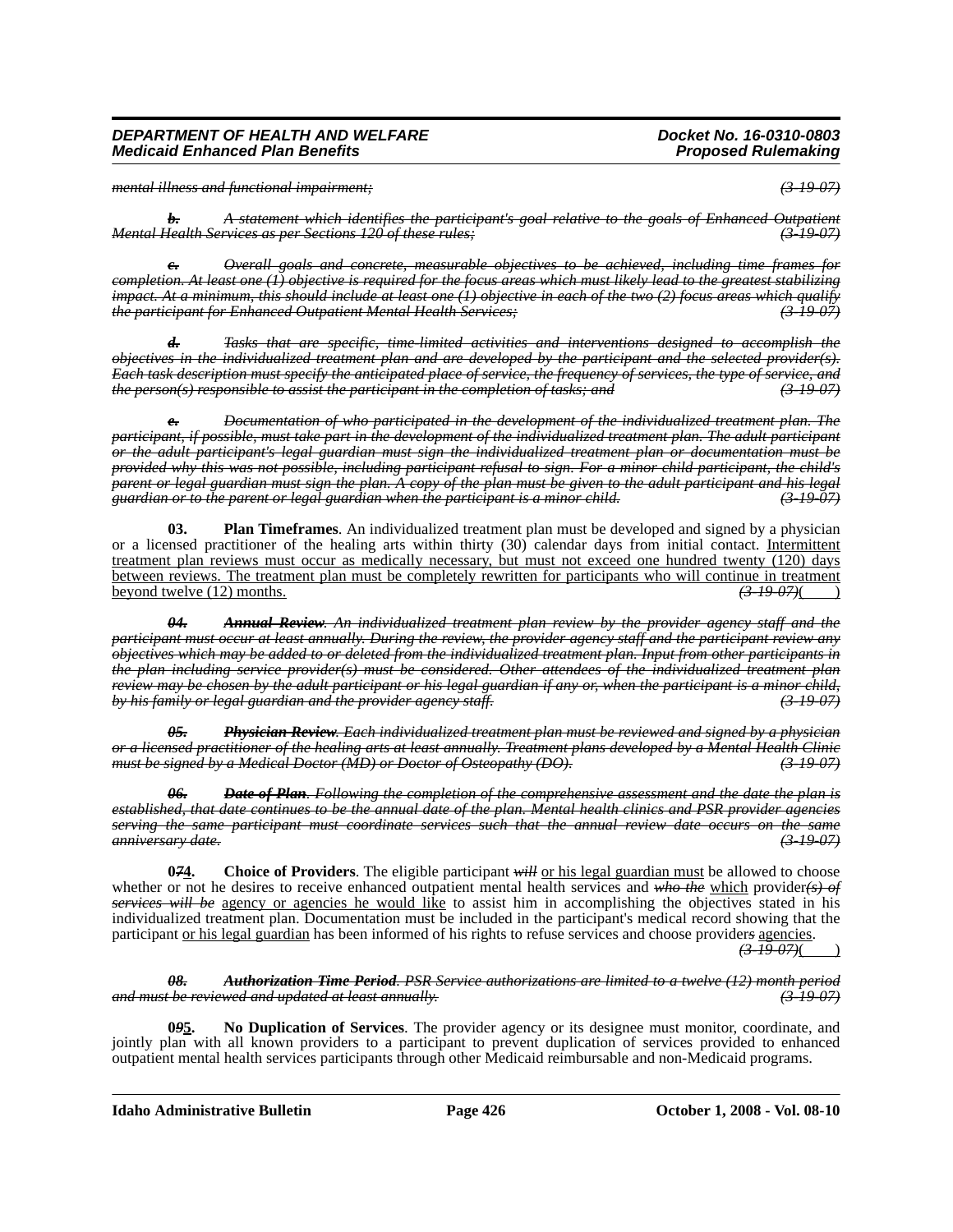(3-19-07)

# **115. ENHANCED OUTPATIENT MENTAL HEALTH SERVICES - MENTAL HEALTH CLINICS (MHC).**

All rules in IDAPA 16.03.09, "Medicaid Basic Plan Benefits," Sections 707 through 718 apply to Mental Health Clinic services in this chapter with the *following* enhancements described under Section 118 of these rules.

 $\sqrt{(3-19-07)}$ ( )

# **118. ENHANCED OUTPATIENT MENTAL HEALTH SERVICES -- DESCRIPTIONS.**

**01. Psychotherapy**. Under the Medicaid Enhanced Plan, individual, family and group psychotherapy services are limited to forty-five (45) hours per calendar year.  $(3-19-07)$ 

**02. Partial Care Services**. Under the Medicaid Enhanced Plan, partial care services are limited to *thirty-six* twelve (*36*12) hours per week per eligible participant. *(3-19-07)*( )

**a.** In order to be considered a partial care service, the service must: (3-19-07)

i. Be provided in a structured environment within the MHC setting; (3-19-07)

ii. Be *a needed service as indicated* identified as a service need through the participant's comprehensive diagnostic assessment *in Section 113 of these rules and Section 114 of these rules* and the functional assessment and be indicated on the individualized treatment plan with documented, concrete, and measurable *goals* objectives and outcomes; and *(3-19-07)*( )

iii. Provide interventions for relieving symptoms, stabilizing behavior, and acquiring specific skills. These interventions must include the specific medical services, therapies, and activities that are used to meet the treatment objectives.<br> $\left(3-19-07\right)$ treatment objectives. *(3-19-07)*( )

**b.** Staff Qualifications for Partial Care Services. Licensed, qualified professionals providing partial care services must have, at a minimum, one (1) or more of the qualifications listed in IDAPA 16.03.09, "Medicaid Basic Plan Benefits," Subsection 715.01. (3-19-07)

**c.** Excluded Services. Services that focus on vocation, recreation or education are not reimbursable edicaid Partial Care. Services that are provided outside the clinic facility are not reimbursable. (3-19-07) under Medicaid Partial Care. Services that are provided outside the clinic facility are not reimbursable.

#### *116. -* **119. (RESERVED).**

# *(BREAK IN CONTINUITY OF SECTIONS)*

# **123. PSYCHOSOCIAL REHABILITATIVE SERVICES (PSR) - DESCRIPTIONS.**

*The goal of PSR services is to aid participants in work, school, family, community, or other issues related to their mental illness. It is also to aid them in obtaining developmentally appropriate skills for living independently and to prevent movement to a more restrictive living situation.* All services provided must be clinically appropriate in content, service location and duration and based on measurable and behaviorally specific and achievable objectives in <u>accordance with the treatment plan</u>. PSR consists of the following services described in Subsections 123.01 through  $\frac{123.08}{44.08}$  ( $\frac{1}{44.08}$ ) 123.08 of this rule.

**01. Pharmacological Management**. Pharmacological management services must be provided in accordance with the individualized treatment plan. Pharmacological management, alone, may be provided if the plan indicates that this service is necessary and sufficient to prevent relapse or hospitalization and that functional deficits are either manageable by the participant or absent but expected to return if pharmacological management is not provided. The telephoning of prescriptions to the pharmacy is not a billable service. Medication prescriptions must be *done* issued to the participant in person by a licensed physician or other practitioner of the healing arts within the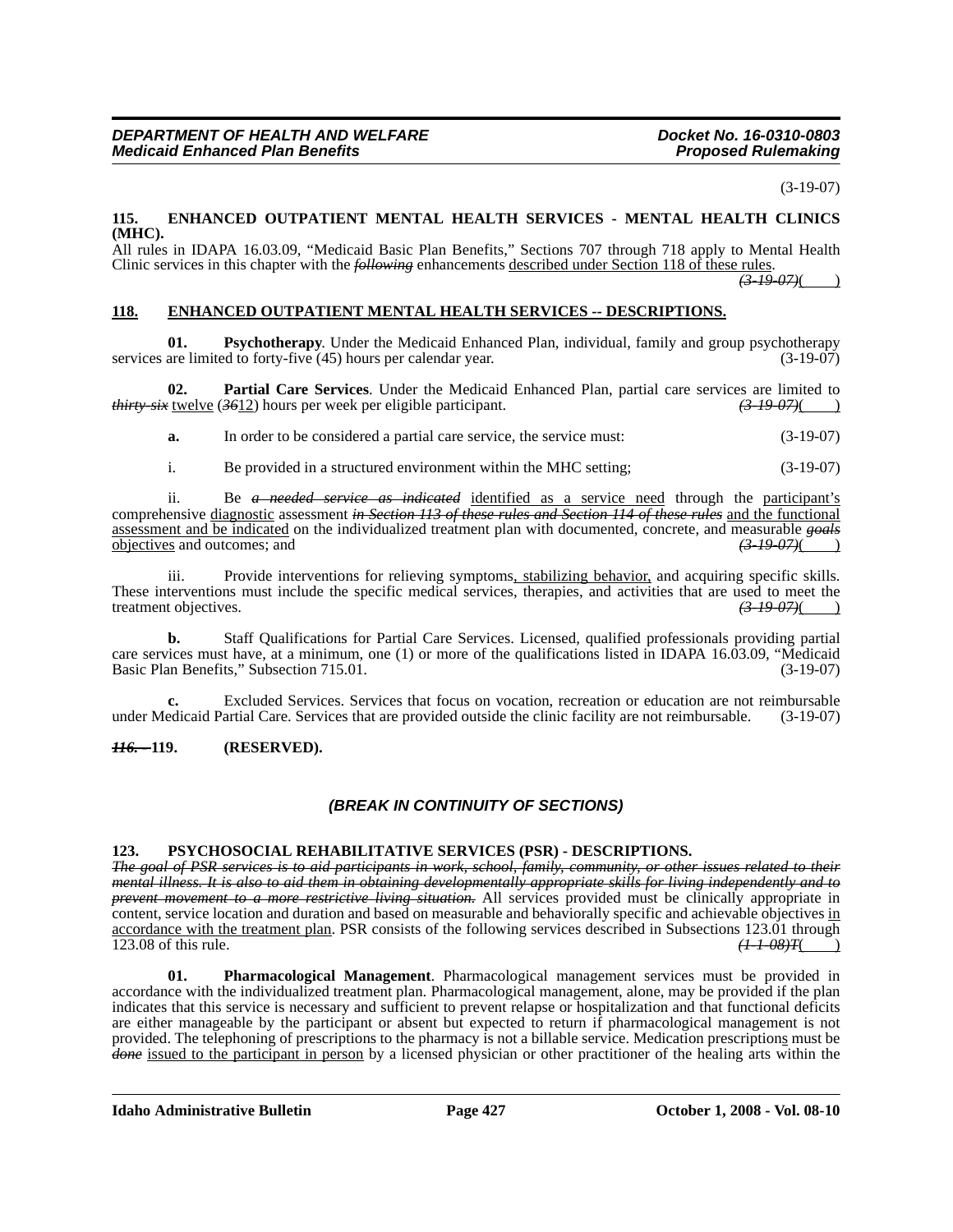scope of practice defined in their license *in visual contact with the participant*.  $(3-19-07)($ 

**02.** *Individual Psychosocial Rehabilitation (PSR)* **Skill Training**. *Individual psychosocial rehabilitation* Skill training is the service of providing instruction for skill development to the participant in a customtailored approach with the goal of increasing the participant's ability to function in the various environments he or his legal guardian choose. The service must be provided in accordance with the objectives specified in the individualized treatment plan. *Individual PSR is a service provided to an individual participant on a one-to-one basis. Individual PSR* Skill training is reimbursable if provided by an agency with a current provider agreement and the agency staff delivering the service meet the qualifications, in accordance with Section 131 of these rules. *Individual PSR* Skill training includes one (1) or more of the following:<br>
(3-19-07) training includes one (1) or more of the following:

**a.** Assistance in gaining and utilizing skills necessary to *undertake school, employment, or independence* function adaptively in home and community settings. This includes helping the participant learn personal hygiene and grooming, selecting and acquiring appropriate clothing, *time management and other skills related to participant's psychosocial circumstances;* and other self-care skills needed for community integration. This service cannot be duplicative of other services the participant may be receiving from other programs.

*(3-19-07)*( )

**b.** *Ongoing on-site assessment, evaluation, and feedback sessions, including one hundred twenty (120) day reviews, to identify symptoms or behaviors related to the participant's mental illness and to develop interventions with the participant and his employer or teacher;* Assistance in gaining and utilizing skills necessary for managing personal finances. Iiving arrangements, and daily home care duties.  $\overline{(3-19.07)}$ managing personal finances, living arrangements, and daily home care duties.

**c.** Individual interventions in social skill training directly related to the participant's mental illness to improve *communication skills* community functioning and to facilitate appropriate interpersonal behavior. *directly related to the participant's mental illness;* 

**d.** *Problem solving, support, and supervision related to activities of daily living to assist participants in gaining and utilizing skills such as personal hygiene, household tasks, use of transportation, and money management;* Assistance in gaining and utilizing cognitive skills for problem-solving everyday dilemmas, listening,<br>symptom management, and self-regulation. symptom management, and self-regulation.

**e.** *Assisting the participant with receiving necessary services when he has difficulty or is unable to obtain them.* Assistance for gaining and utilizing communications skills for the participant to be able to express himself coherently to others including other service providers. himself coherently to others including other service providers.

i. *This assistance may be given by accompanying him to Medicaid-reimbursable appointments. For reimbursement purposes, the PSR agency staff person must be present during the appointment and deliver a PSR service during the appointment. Travel time and time waiting to meet with the Medicaid provider are not reimbursable; however, reimbursement is available for the delivery of prior authorized PSR services occurring during these times.* For participants receiving skill training for communication whose current communication functioning is impaired to the extent that he cannot express necessary information to his healthcare providers or understand instructions given to him by healthcare providers, the PSR agency staff person may accompany the participant to medical appointments as a part of the communication skill training service.  $\left(3\frac{19}{9}\right)$ participant to medical appointments as a part of the communication skill training service.

ii. *To be eligible for this service, the participant must have a functional impairment that affects his ability to communicate accurately due to a mental illness and be unable to report symptoms to a licensed practitioner, as identified in Subsection 131.01 of these rules, or be unable to understand the practitioner's instructions. The impairment must be identified in the assessment. The individualized treatment plan must identify how the impairment is to be resolved and include objectives toward independence in this area. For children, this service is not intended to replace the parent's responsibility in advocating for or attending appointments for their child;* For reimbursement purposes, the PSR agency staff person must be present during the appointment and deliver a skill training service during the appointment. Travel time and time waiting to meet with the Medicaid provider are not reimbursable.

*(3-19-07)*( )

iii. The individualized treatment plan must identify how the impairment is to be resolved and include objectives toward independence in this area. For children, this service is not intended to replace the parent's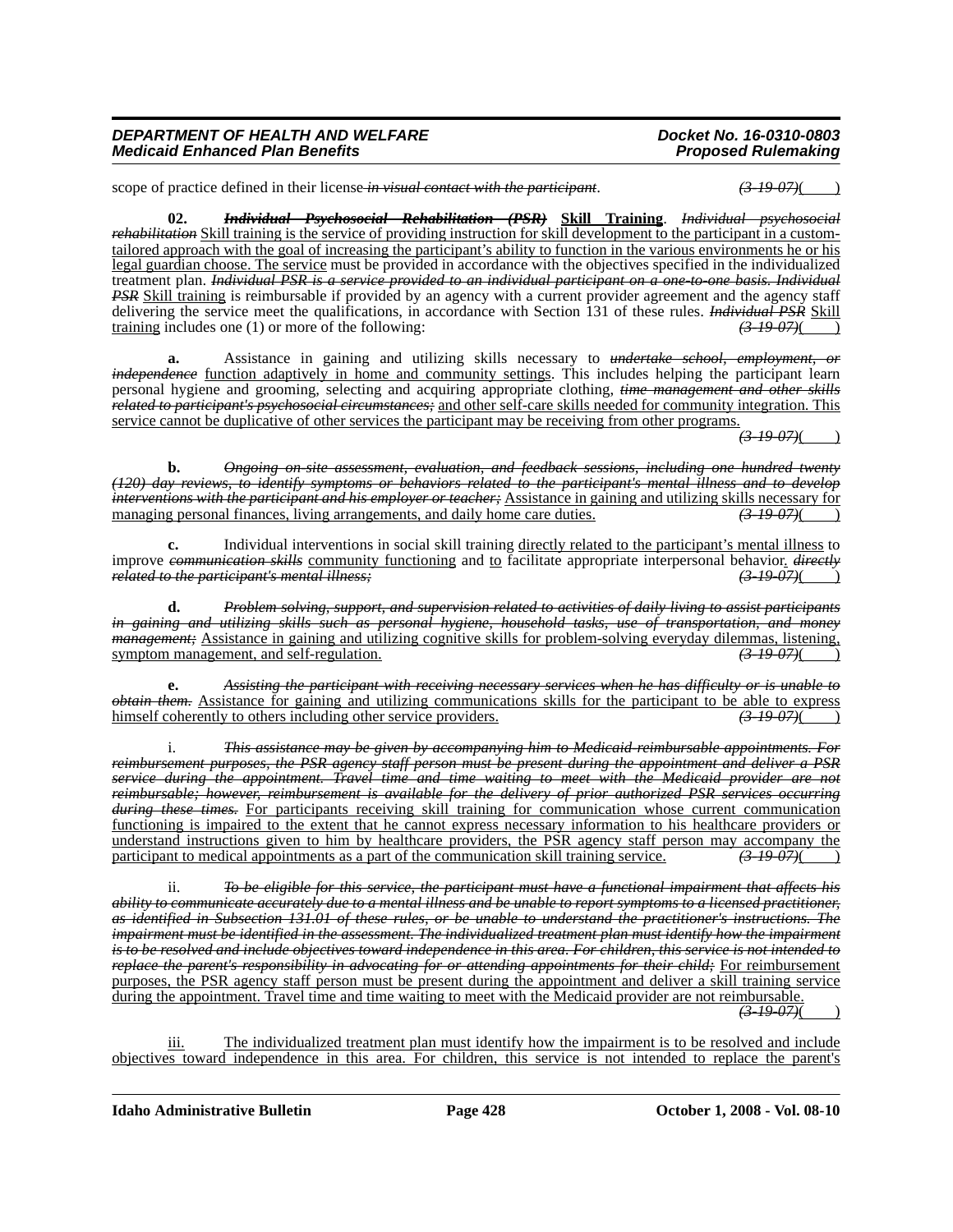# *DEPARTMENT OF HEALTH AND WELFARE Docket No. 16-0310-0803 Medicaid Enhanced Plan Benefits*

responsibility in advocating for or attending appointments for their child;

**f.** Medication education may be provided by a licensed physician, licensed nurse, or a licensed practitioner of the healing arts within the scope of his practice under state law. This service focuses on educating the participant about the role and effects of medications in treating symptoms of mental illness, *and* symptom management, and adherence to the treatment regimen. management, and adherence to the treatment regimen.

**g.** *Development of coping skills and symptom management to identify the symptoms of mental illness that are barriers to successful community integration and crisis prevention.* Assistance for gaining and utilizing skills needed by the participant to arrange for his transportation, or to access and utilize the public transportation system.

*(3-19-07)*( )

*h. May assist participant with "self" administration of medications by verbal prompts according to the direction of the prescribing physician. Verbal prompts must be delivered face-to-face and an assessment of the participant's functioning must be completed and documented. In cases where verbal prompts by phone are justified, they must be specifically prior authorized. (3-19-07)*

**03. Community Reintegration**. Community reintegration is the service of providing practical information and support to a participant to help the participant maintain skills or to practice newly-acquired skills. This type of service may include:

**a.** Assisting the participant with self-administration of medications by verbal prompts according to the direction of the prescribing physician. Verbal prompts must be delivered face-to-face and an assessment of the participant's functioning must be completed and documented. In cases where verbal prompts by phone are justified, they must be specifically prior authorized.

**b.** Assisting the participant with maintaining or obtaining services that the participant usually takes care of for himself but is temporarily unable to do so because of an exacerbation of his symptoms. The targeted skills must be necessary to maintain his status in the home or community.

**c.** Working with the participant's legal guardian immediately following the delivery of a mental health service in order to provide follow-up and support actions that facilitate the participant's positive response to the  $s$ ervices. ( $\qquad$ )

**0***3***4. Group** *Psychosocial Rehabilitation (PSR)* **Skill Training**. Group *PSR* skill training must be provided in accordance with the objectives specified in the individualized treatment plan. Group *PSR* skill training is a service provided to two (2) or more individuals concurrently. Group *PSR* skill training is reimbursable if provided by an agency with a current provider agreement and the agency staff person delivering the service meets the qualifications in accordance with Section 131 of these rules. This service includes one (1) or more of the following:  $(3-19-07)$ ( $\qquad$ )

**a.** Medication education groups provided by a licensed physician, licensed nurse, or a licensed practitioner of the healing arts within the scope of his practice under state law. This service focuses on educating participants about the role and effects of medications in treating symptoms of mental illness, *and* symptom management, and skills for adhering to their medical regimen. These groups must not be used solely for the purpose of group prescription writing:  $\left( \frac{3-19-07}{2} \right)$ of group prescription writing; *(3-19-07)*( )

**b.** *Employment or school-related* Community Living skills groups *to* that focus on occupation-related symptom management on the job or in school, symptom reduction, and *education about* skills related to appropriate<br>job or school-related behaviors; job or school-related behaviors;

**c.** Communication and interpersonal skills groups, the goals of which are to improve communication skills and facilitate appropriate interpersonal behavior; (3-19-07)

**d.** Symptom management groups to identify mental illness symptoms which are barriers to successful community integration, crisis prevention, problem identification and resolution, coping skills, developing support systems and planning interventions with teachers, employers, family members and other support persons; and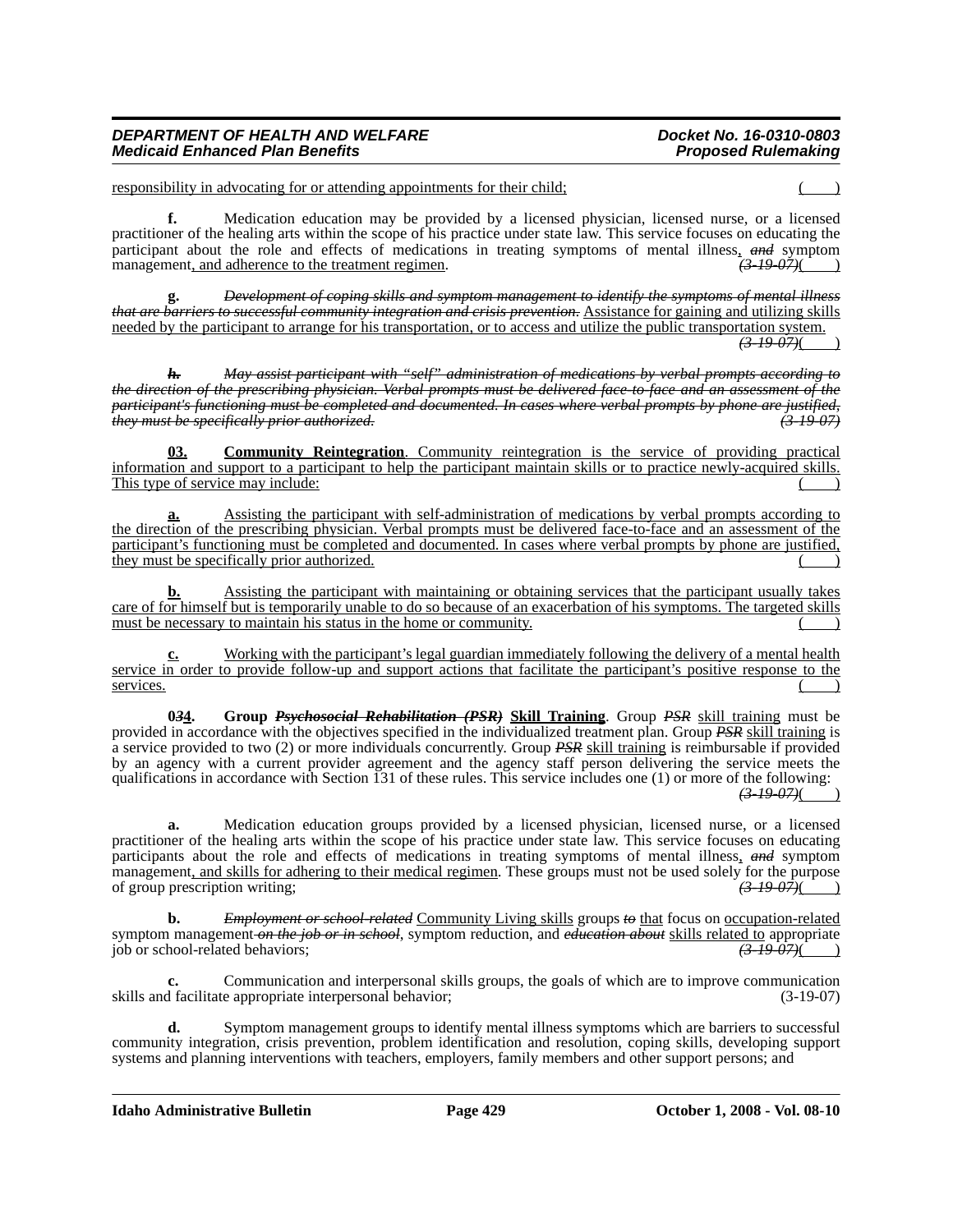#### (3-19-07)

**e.** Activities of daily living groups which help participants learn skills related to personal hygiene, grooming, household tasks, use of transportation, socialization, and money management. (3-19-07)

**0***4***5. Crisis Intervention Service**. Crisis support includes intervention for a participant in crisis situations to ensure his health and safety or to prevent his hospitalization or incarceration. Crisis intervention service is reimbursable if provided by an agency with a current provider agreement and the agency staff delivering the service meet the qualifications under Section 131 of these rules. A crisis may be precipitated by loss of housing, employment or reduction of income, risk of incarceration, risk of physical harm, family altercation or other emergencies. PSR agency staff may deliver direct services within the scope of these rules or *link* refer the participant to community resources to resolve the crisis or both. Crisis support may be provided prior to or after the completion of the assessment and service plan. Service is reimbursable if there is documentation that supports the need for the service and the individualized treatment is either authorized the next business day following the beginning of the crisis or prior authorized in anticipation of the need for crisis support. Crisis hours are authorized on a per incident basis.<br> $\left(\frac{I - I - 0.08}{I}\right)$ basis. *(1-1-08)T*( )

**a.** Crisis Support in a Community. Limitations to reimbursement in this place of service are described in Subsection 124 of these rules. (3-19-07)

**b.** Crisis Support in an Emergency Department. (3-19-07)

i. A service provided in a hospital emergency department as an adjunct to the medical evaluation completed by the emergency department physician. This evaluation may include a psychiatric assessment. (3-19-07)

ii. The goal of this service is to assist in the identification of the least restrictive setting appropriate to the needs of the participant. (3-19-07)

**0***5***6. Collateral Contact**. Collateral contact, as defined in Section 010 of these rules, is *covered by Medicaid if* a reimbursable service when it is included on the participant's individualized treatment plan and it is necessary to gather and exchange information*, provide interpretation or explanation of results of psychiatric evaluations, medical examinations and procedures, other accumulated data to family or other responsible persons,* with members of the participant's interdisciplinary team or advise them how to assist the participant.

*(1-1-08)T*( )

**a.** Collateral contact may be provided face-to-face by agency staff *qualified to deliver* providing treatment services. Face-to-face contact is defined as two (2) people meeting in person at the same time; or  $(11.08)T($ 

**b.** Collateral contact may be provided by telephone by agency staff *qualified to deliver* providing treatment services, when this is the most expeditious and effective way to exchange information.  $(1+1.08)T($ 

**0***6***7. Nursing Service**. A service performed by licensed and qualified nursing personnel within the limits of the Nurse Practice Act, Section 54-1402, Idaho Code. This may include supervision, monitoring, and administration of medications. (3-19-07)

**0***7***8. Psychotherapy**. Individual, group, and family psychotherapy must be *prior authorized and* provided in accordance with the objectives specified in the written individualized treatment plan, as described in Section 11*4*5 of these rules. Staff qualified to deliver psychotherapy and qualified supervisors of psychotherapy are identified in IDAPA 16.03.09, "Medicaid Basic Plan Benefits," Sections 707 through 718. *(1 1 08)T*(

*08. Occupational Therapy. Occupational therapy services must be prior authorized by the Department, based on the results of an occupational therapy evaluation completed by a licensed Occupational Therapist in accordance with Subsections 131.11 and 140.08 of these rules.* 

**124. PSYCHOSOCIAL REHABILITATIVE SERVICES (PSR) - COVERAGE AND LIMITATIONS.** 

The following service limitations apply to PSR services, unless otherwise authorized by the Department in each

**Idaho Administrative Bulletin Page 430 October 1, 2008 - Vol. 08-10**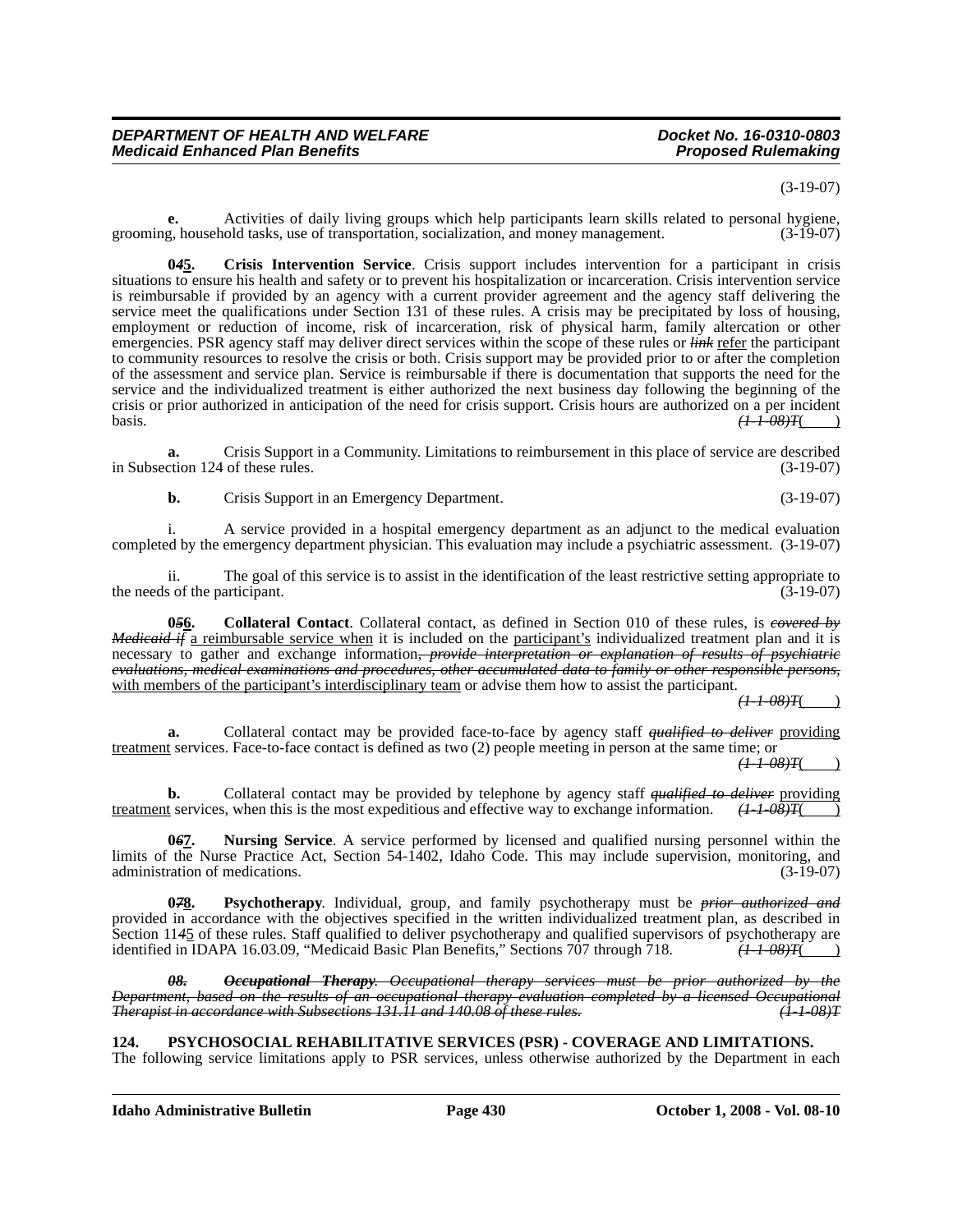#### *DEPARTMENT OF HEALTH AND WELFARE Docket No. 16-0310-0803 Medicaid Enhanced Plan Benefits*

region. (3-19-07)

| 01.       | Assessment. Any combination of evaluations or diagnostic services is limited to a maximum of six<br>(6) hours annually. Assessments must not exceed the following limits: |  |
|-----------|---------------------------------------------------------------------------------------------------------------------------------------------------------------------------|--|
| <u>a.</u> | Intake Assessment. One (1) hour per provider per participant;                                                                                                             |  |
| b.        | Comprehensive Diagnostic Assessment. Four (4) hours per participant annually;                                                                                             |  |
| c.        | Functional Assessment. One (1) hour per provider per participant.                                                                                                         |  |

**02.** Individualized Treatment Plan. Two (2) hours per year per participant per provider agency are for treatment plan development. available for treatment plan development.

**03. Psychotherapy**. Individual, family and group psychotherapy services are limited to a maximum of our (24) hours annually. Services beyond six (6) hours must be prior-authorized.  $\left(3\text{-}19\text{-}07\right)$  (3) twenty-four (24) hours annually. Services beyond six (6) hours must be prior-authorized.

**04. Crisis Intervention Service**. A maximum of twenty (20) hours of crisis support in a community may be reimbursed per crisis during any consecutive five (5) day period. Authorization must follow procedure described above at Subsection 123.04 of these rules. (1-1-08)T

**05.** *Psychosocial Rehabilitation* **Skill Training**. *Any combination of PSR services excluding crisis hours are not to exceed twenty (20) hours per week and must be prior authorized by the Department. Services in excess of twenty (20) hours require additional review and prior authorization.* Services are limited to two (2) hours weekly. Up to five (5) additional weekly hours are available with prior authorization. (3-19-07)

**06. Community Reintegration**. Services are limited to three (3) hours weekly. Up to ten (10) additional weekly hours are available with prior authorization.

**067.** Place of Service. PSR agency services are to be home and community-based.  $(3-19-07)$ 

**a.** PSR agency services must be provided to the participant in his home and community whenever possible. Any other location, including a provider's office or clinic, may be used if the specific place of service is stated in the individualized treatment plan and *is prior authorized* is medically necessary to maximize the impact of the service.<br>
(3.49.07) the service. *(3-19-07)*( )

**b.** PSR agency services may be provided to a participant living in a residential or assisted living facility if the PSR services are determined by the Department to be appropriate, desired by the resident, and are not the responsibility of the facility or another agency under the Negotiated Service Agreement for residential or assisted<br>living facilities.  $\left( \frac{3-19-07}{2} \right)$ living facilities.

**c.** Prior to delivering any services in a school-based setting, the PSR agency must have a contract with the school or the Infant Toddler program. The PSR agency must not bill Medicaid or the Medicaid participant for these contracted services. Only the school district, charter school, or the Idaho Infant Toddler program may bill Medicaid for these contracted services when provided in accordance with IDAPA 16.03.09 "Medicaid Basic Plan Benefits," Sections 850 through 856. (3-19-07) Benefits," Sections 850 through 856.

#### **125. PSYCHOSOCIAL REHABILITATIVE SERVICES (PSR) - EXCLUDED SERVICES NOT REIMBURSABLE UNDER MEDICAID.**

Excluded services are those services that are not reimbursable under Medicaid PSR. The following is a list of those services: (3-19-07)

**01. Inpatient**. Treatment services rendered to participants residing in inpatient medical facilities including nursing homes, or hospitals, except those identified in Subsection 140.09 of these rules. (3-19-07)

**02. Recreational and Social Activities**. Activities which are primarily social or recreational in  $purpose.$  (3-19-07)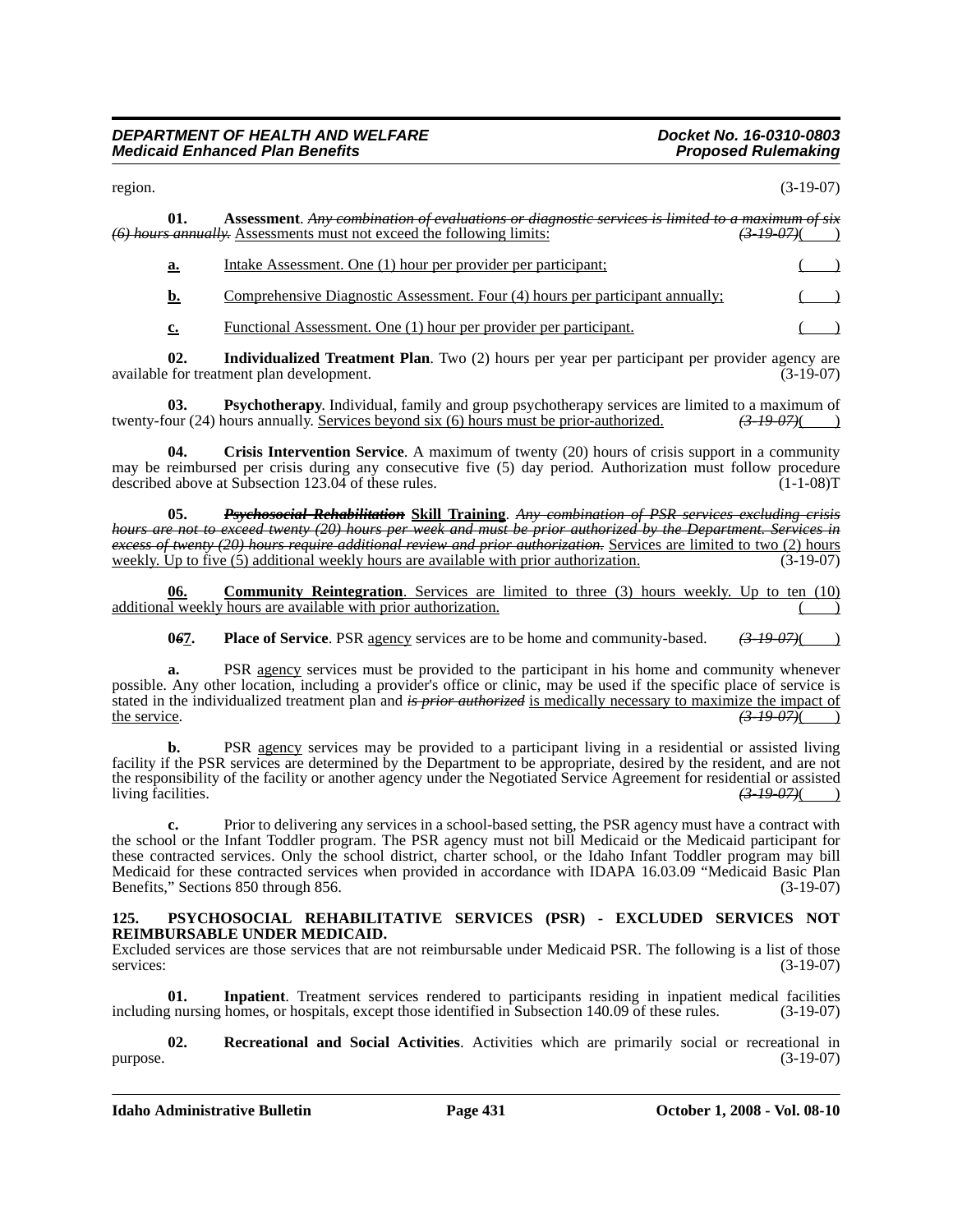**03. Employment**. Job-specific interventions, job training and job placement services which includes helping the participant develop a resume, applying for a job, and job training or coaching. (3-19-07)

**04. Household Tasks**. Staff performance of household tasks and chores. (3-19-07)

**05.** Treatment of Other Individuals. Treatment services for persons other than the identified participant. (3-19-07) participant. (3-19-07)

**06.** *Participant Staffing Within an Agency* **Services Primarily Available Through Other Community Agencies**. *A participant staffing between two (2) staff who both provide PSR services within the same agency is not reimbursable. A participant staffing may fall under the definition of collateral contact when it is prior authorized and occurs between two (2) staff who are providing services from different Medicaid programs either within or outside the same agency.* Any basic service for the provision of housing, education, social services, or transportation. The PSR agency staff should refer participants to other types of service agencies for these services.

*(3-19-07)*( )

| 07. | <b>Medication Drops.</b> Delivery of medication only; | $(3-19-07)$ |
|-----|-------------------------------------------------------|-------------|
|     |                                                       |             |

**08. Services Delivered on an Expired Individualized Treatment Plan**. Services provided between the expiration date of one (1) plan and the start date of the subsequent treatment plan. (3-19-07)

**09. Transportation**. The provision of transportation services and staff time to transport. (3-19-07)

**10. Inmate of a Public Institution**. Treatment services rendered to participants who are residing in a stitution as defined in 42 CFR 435.1009. public institution as defined in 42 CFR 435.1009.

**11. Services Not Listed**. Any other services not listed in Section 123 of these rules. (3-19-07)

#### **126. -- 127. (RESERVED).**

#### **128. PSYCHOSOCIAL REHABILITATIVE SERVICES (PSR) - RESPONSIBILITIES OF THE DEPARTMENT.**

The Department will administer the provider agreement for the provision of PSR <u>agency</u> services and is responsible for the following tasks:<br>  $\left(3.19.07\right)$ for the following tasks:

**01. Credentialing**. The Department is responsible for ensuring Medicaid PSR agencies meet credentialing requirements described in IDAPA 16.03.09, "Medicaid Basic Plan Benefits," Section 712. (3-19-07)

**02.** *Individualized Treatment Plan Requirements* **Prior Authorization Process**. *Individualized treatment plans must include the following:* Reimbursement for specific services that require prior authorization will be authorized from the date the required documentation is received by the Department. The specific documentation that is required for prior authorization is dependent on the request for additional services. *(3-19-07)*( )

| $\theta$ .<br>i <del>ncludes:</del> | The required documentation for each individualized treatment plan<br>Required Documentation.                                                                                                                                                     | <del>(3-19-07)</del>  |
|-------------------------------------|--------------------------------------------------------------------------------------------------------------------------------------------------------------------------------------------------------------------------------------------------|-----------------------|
| $t$ .                               | Participant demographic information;                                                                                                                                                                                                             | $(3-19-07)$           |
| ü.                                  | A comprehensive assessment as provided in Section 113 of these rules;                                                                                                                                                                            | !-08)T                |
| iii.                                | A written individualized treatment plan as provided in Section 114 of these rules;                                                                                                                                                               | 4-1-08)F              |
| $t\mathcal{V}$ .                    | Adult treatment plans require a mental health client profile; and                                                                                                                                                                                | <del>(3-19-07)</del>  |
| ν.                                  | Children's individualized treatment plans also require the Child and Adolescent Functional<br>and Early Childhood Eunctional Assessment Soals (CAEAS/DECEAS)<br><del>ана шату Спиа</del><br><del>чтенона Аззеззтен земе (СА1719/1 LC17197.</del> | (2, 10, 07)<br>72 VI. |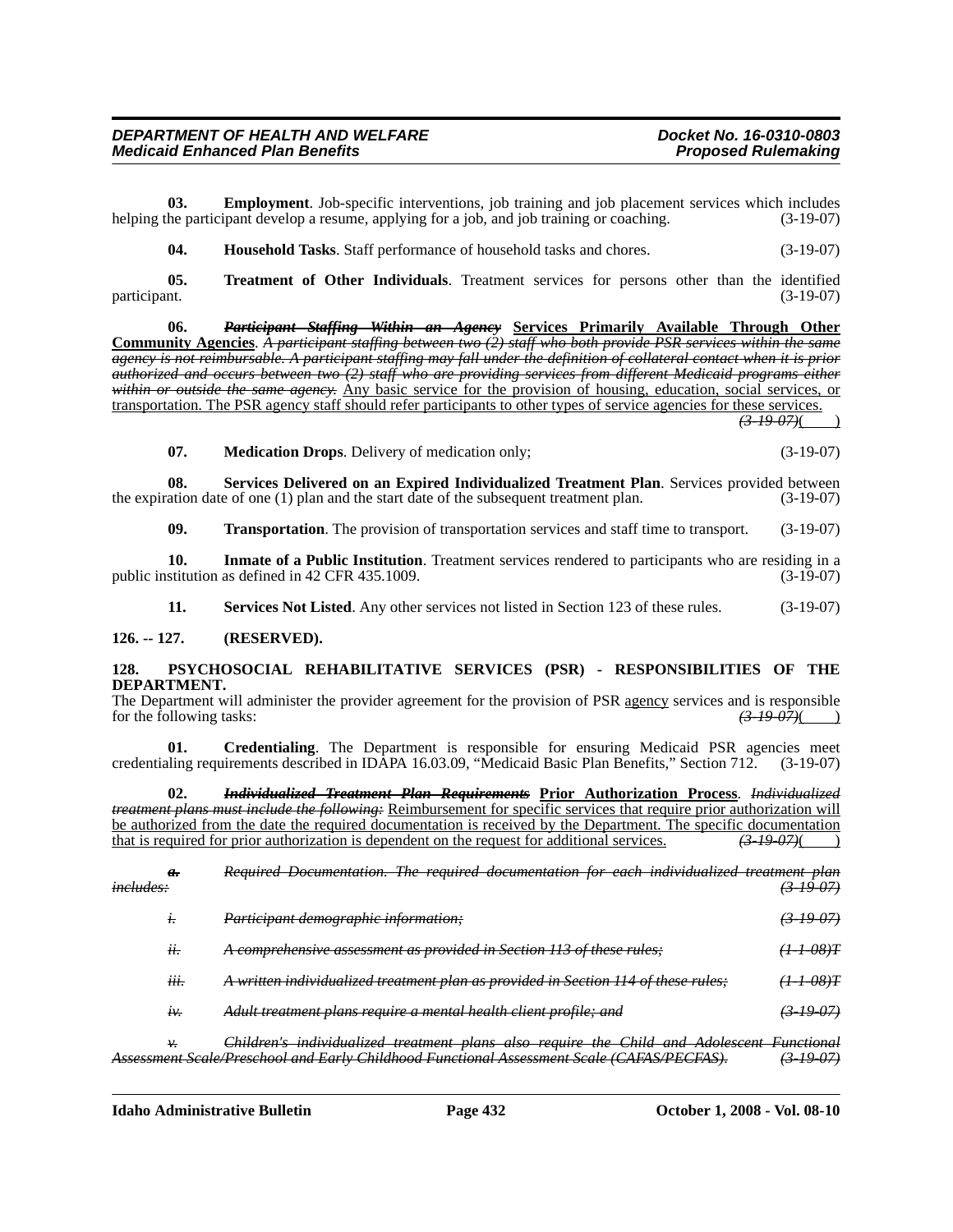*b. Receipt of Required Documentation. Reimbursement for services will be authorized from the date the individualized treatment plan and other required documentation are received by the Department. For the annual update, all required documentation must be received by the Department before the expiration date of the current assessment and plan. In order for a prior authorization to remain valid throughout the treatment plan year, documentation of the one hundred twenty (120) day reviews must comply with Subsection 136.05 of these rules. (3-19-07)*

*c***a.** Hours and Type of Service. The Department must authorize the number of hours and type of services which could be reasonably expected to lead to achievement of the individualized treatment plan objectives. (3-19-07)

*d***b.** Authorization Time Period. *Service* <u>Prior</u> authorizations are limited to a *twelve* six (*126*) month and must be reviewed and updated *at least annually* to continue. period and must be reviewed and updated *at least annually* to continue.

**03. Notice of Decision**. At the point the Department makes a decision that a participant is ineligible for PSR agency services, a notice of decision citing the reason(s) the participant is ineligible for PSR agency services must be issued by the Department. The notice of decision must be sent to the adult participant and a copy to his legal guardian, if any. When the participant is a minor child, the notice of decision must be sent to the minor child's parent or legal guardian. *(3-19-07)*( )

**04. Increases in Individualized Treatment Plan Hours or Change in Service Type**. When the Department is notified, in writing, by the provider of recommended increases in hours or change in type of service provided, the Department must review the request and either approve or deny the request within *ten* fifteen (1*0*5) working days of receipt. A clear rationale for the increase in hours or change in service type must be included with the request.  $\left(3.19 \times 0.7\right)$  (3.19.07)( )

**05. Changes to Individualized Treatment Plan Objectives or Tasks**. When a provider believes that an individualized treatment plan needs to be revised without increasing hours or changing type of service, the provider should amend the individualized treatment plan at the time of the next one hundred twenty-day (120) review or when substantial changes in the participant's mental status or circumstances require immediate changes in the plan objectives. The amended individualized treatment plan must be retained in the participant's record and submitted to the Department upon request. (3-19-07)

**06. Service System**. The Department is responsible for the development, maintenance and coordination of regional, comprehensive and integrated service systems. (3-19-07)

# **129. PSYCHOSOCIAL REHABILITATIVE SERVICES (PSR) - PROVIDER RESPONSIBILITIES**

**01. Provider Agreement**. Each provider must enter into a provider agreement with the Division of Medicaid for the provision of PSR agency services and also is responsible for the following tasks: *(3-19-07)*( )

**02.** Service Provision. Each provider must have signed additional terms to the general provider nt with the Department. (3-19-07) agreement with the Department.

**03. Service Availability**. Each provider must assure provision of PSR agency services to participants on a twenty-four (24) hour basis. *(3-19-07)*( )

**04. Comprehensive Diagnostic Assessment and Individualized Treatment Plan Development**. The provider agency is responsible to conduct a comprehensive diagnostic assessment and develop an individualized treatment plan for each participant with input from the interdisciplinary team if these services have not already been completed by another provider. In the event the agency makes a determination that it cannot serve the participant, the agency must make appropriate referrals to other agencies to meet the participant's identified needs. *(3-19-07)*( )

**05. Individualized Treatment Plan**. The provider must develop an individualized treatment plan in accordance with Section 11*4*5 of these rules. The signature of a physician, or other licensed practitioner of the healing arts within the scope of his practice under state law is required on the individualized treatment plan indicating the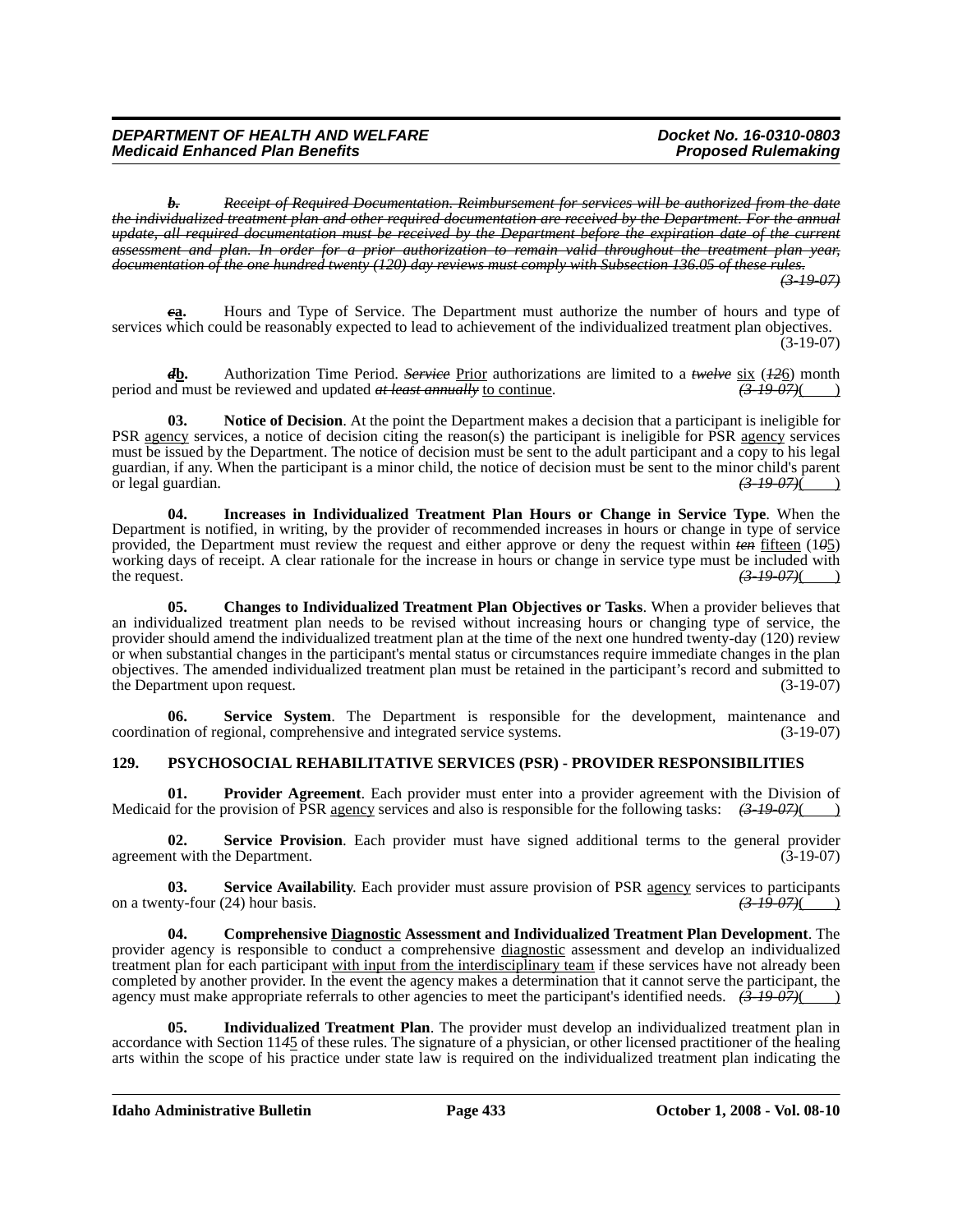services are medically necessary. The date of the initial plan is the date it is signed by the physician. *Reimbursement for services will be authorized according to Subsection 128.02.b. of these rules.* (3.19.07) *for services will be authorized according to Subsection 128.02.b. of these rules.* 

**06. Changes to Individualized Treatment Plan Objectives**. When a provider believes that an individualized treatment plan needs to be revised, the provider should *include that recommendation and rationale in the documentation for the next one hundred twenty (120) day review* make those revisions in collaboration with the participant's interdisciplinary treatment team and obtain authorizing signatures. Amendments and modifications to the treatment plan objectives must be justified and documented in the medical record.  $\left(3\frac{19}{9}\right)$ the treatment plan objectives must be justified and documented in the medical record.  $\left(3\frac{19}{9}\right)$  ( $\left(3\frac{19}{9}\right)$ 

**07. Effectiveness of Services**. Effectiveness of services, as measured by a participant's achievement of his plan objectives, must be monitored by the provider and changes to the individualized treatment plan must be initiated when service needs change or interventions are shown to be ineffective. These measures must be included on the participant's one hundred twenty (120) day review. the participant's one hundred twenty  $(120)$  day review.

**08. Healthy Connections Referral**. Providers must obtain a Healthy Connections referral if the participant is enrolled in the Healthy Connections program. (3-19-07)

### **130. PSYCHOSOCIAL REHABILITATIVE SERVICES (PSR) - PROVIDER AGENCY REQUIREMENTS.**

Each agency that enters into a provider agreement with the Department for the provision of PSR services must meet the following requirements:  $(3-19-07)$ 

**01. Agency**. A PSR agency must be a proprietorship, partnership, corporation, or other entity, employing at least two (2) staff qualified to deliver PSR services under Section 131 of these rules, and offering both *PSR services* direct and administrative services. Administrative services may include such activities as billing, hiring staff, assuring staff qualifications are met and maintained, setting policy and procedure, payroll. staff, assuring staff qualifications are met and maintained, setting policy and procedure, payroll.

#### **02. Criminal History Checks**. (3-19-07)

**a.** The agency must verify that all employees, subcontractors, or agents of the agency providing direct care or PSR services have complied with IDAPA 16.05.06, "Criminal History and Background Checks." (3-19-07)

**b.** Once an employee, subcontractor, or agent of the agency has completed a self-declaration form and has been fingerprinted, he may begin working for the agency on a provisional basis while awaiting the results of the criminal history check. (3-19-07)

**c.** Once an employee, subcontractor, agent of the agency has received a criminal history clearance, any additional criminal convictions must be reported to the Department when the agency learns of the conviction.

(3-19-07)

**03. PSR Agency Staff Qualifications**. The agency must assure that each agency staff person delivering PSR services meets at least one (1) of the qualifications in Section 131 of these rules. (3-19-07)

**04. Additional Terms**. The agency must have signed additional terms to the general provider agreement with the Department. The additional terms must specify what *PSR* direct services must be provided by the agency. The agency's additional terms may be revised or cancelled at any time.  $(3-19-07)()$ agency. The agency's additional terms may be revised or cancelled at any time.

**05. Agency Employees and Subcontractors**. Employees and subcontractors of the agency are subject to the same conditions, restrictions, qualifications and rules as the agency. (3-19-07)

**06. Supervision**. The agency must provide staff with adequate supervision to insure that the tasks on a participant's individualized treatment plan can be implemented effectively in order for the individualized treatment plan objectives to be achieved. Individuals in Subsection 131.08 through 131.121 of these rules must be supervised<br>by individuals in Subsection 131.01 through 131.07 of these rules.  $\frac{(3-19-07)()}{(3-19-07)(}$ by individuals in Subsection 131.01 through 131.07 of these rules.

**a.** Case-specific supervisory contact must be made weekly, at a minimum, with staff for whom supervision is a requirement. Documentation of supervision must be maintained by the agency and be available for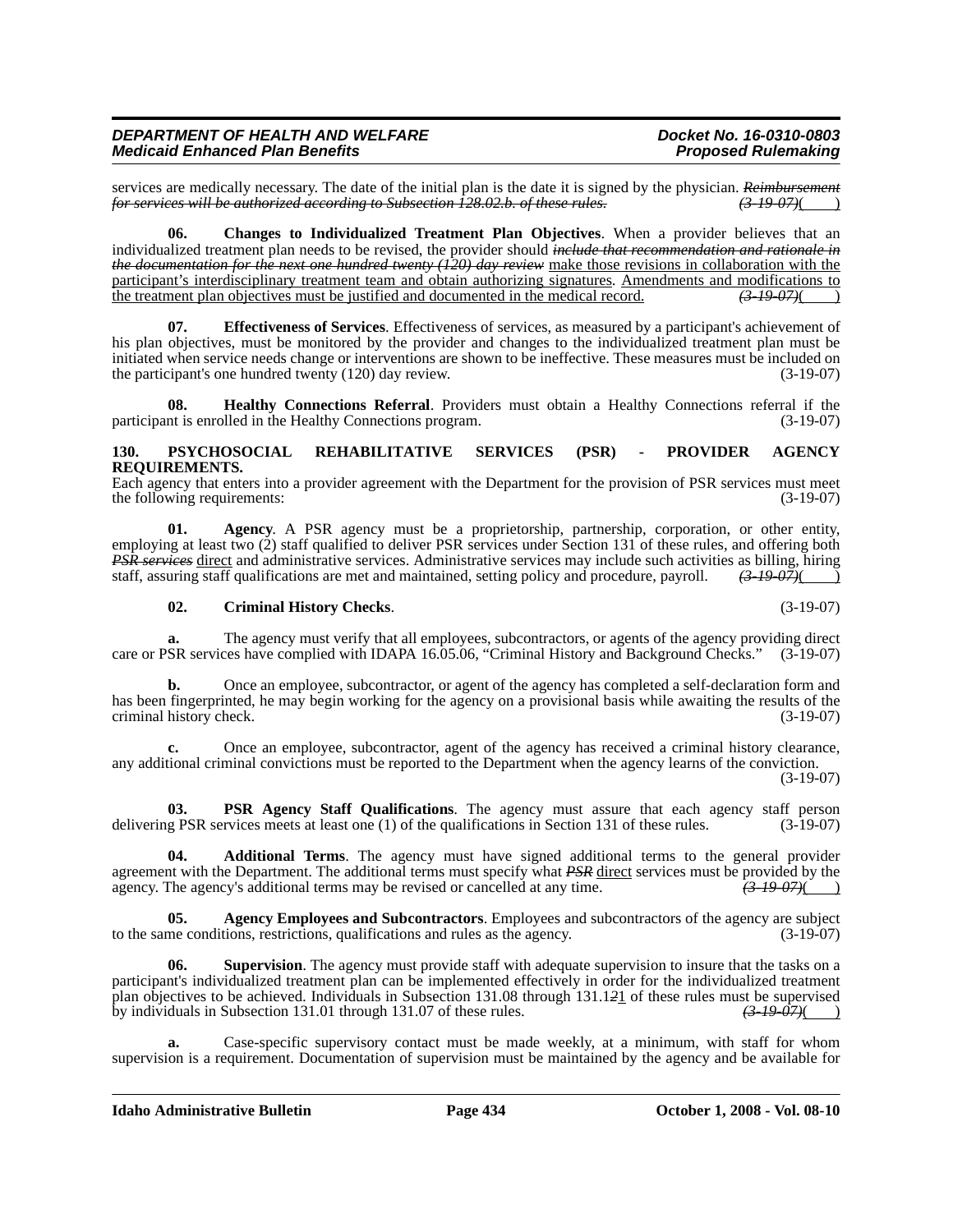review by the Department. (3-19-07)

**b.** An agency must assure clinical supervision is available to all staff that provide psychotherapy. The amount of supervision should be adequate to ensure that the individualized treatment plan objectives are achieved. Documentation of supervision must be maintained by the agency and be available for review by the Department.

(3-19-07)

**c.** The physician must review and sign the individualized treatment plan as an indicator that the services are medically necessary and prescribed; and

**07. Staff-to-Participant Ratio**. The following treatment staff-to-participant ratios for group treatment services must be observed:

**a.** For children under six (6) years of age, the ratio must be 1:1. No group work is allowed.

**b.** For children six (6) to twelve (12) years of age, the ratio must be 1:6 for groups. Group size must not exceed twelve (12) participants.

**c.** For children over age twelve (12) years of age, the ratio must be 1:10 ratio for groups. Group size must not exceed twelve  $(12)$  participants.

**08. Family Participation Requirement**. The following standards must be observed for services provided to children:

For children under six (6) years of age, the participant's legal guardian must be present during the delivery of mental health services. The legal guardian does not have to participate in the treatment session, but must be present and available for consultation with the staff providing the service. Services are to be provided in the home whenever possible.

**b.** For children six (6) to twelve (12) years of age, the participant's legal guardian must be actively involved. The legal guardian does not have to participate in the treatment session but must be present and available for consultation with the staff providing the service;

**c.** For children over age twelve (12) years of age, the participant's legal guardian may participate as appropriate. If the interdisciplinary team recommends that the legal guardian not be involved in any aspect of the treatment, then the reasons for excluding the legal guardian must be documented in the medical record.

**079.** Continuing Education. The agency must assure that all staff complete twenty (20) hours of continuing education annually from the date of hire. Four (4) hours every four (4) years must be in ethics training. Staff who are not licensed must select the discipline closest to their own and use the continuing education standards attached to that professional license. Nothing in these rules will affect professional licensing continuing education standards and requirements set by the Bureau of Occupational Licenses. (3-19-07)

*08***10. Crisis Service Availability**. PSR agencies must provide twenty-four (24) hour crisis response services for their participants or make contractual arrangement for the provision of those services. (3-19-07)

**11. Restraints and Seclusion**. Restraints and seclusion must only be used when the participant's behavior poses a threat of physical harm to himself or others. If an agency intends to use restraints to deal with maladaptive participant behavior the following conditions must be in place:

**a.** Use of physical prompts, restraints, and seclusion to manage maladaptive participant behavior must be incorporated into the participant's individualized treatment plan.

**b.** The agency must develop and implement written policies and procedures outlining:

i. Medical necessity of restraints;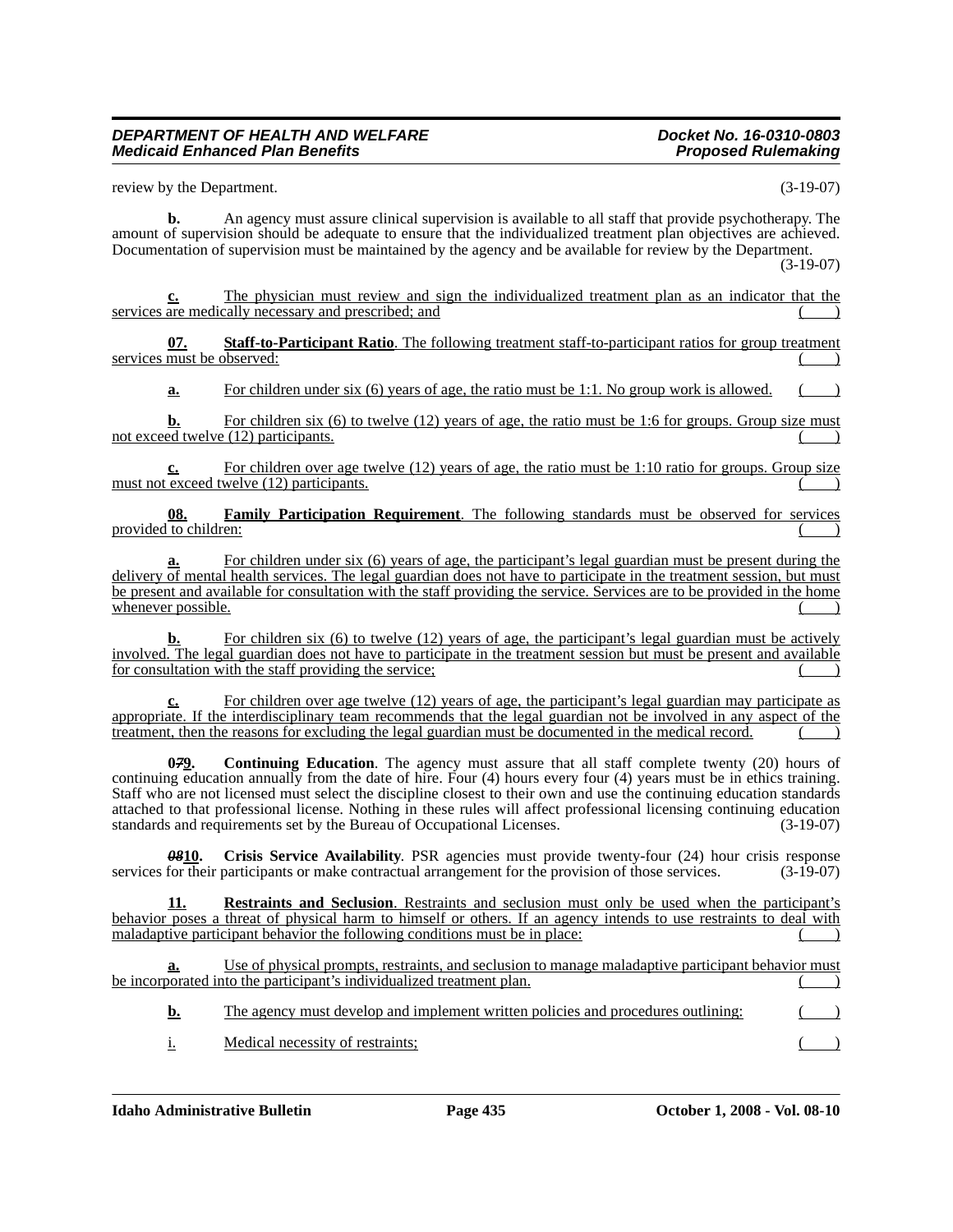- vi. Participant response to the restraint intervention; and
- vii. Alternate methods attempted and results prior to the use of restraints or seclusion. ( )

**d.** Following the use of restraints or seclusion, a behavior modification plan must be developed by a qualified staff person and approved by the interdisciplinary team.

**e.** Restraints or seclusion cannot be used for punishment, staff convenience, or lack of staff's ability to manage the participant's behavior.  $($   $)$ 

**f.** Adversive techniques or interventions are not allowed under any circumstances.

*09***12. Building Standards, Credentialing and Ethics**. PSR agencies whose participants are in the agency building for any reason and any amount of time must follow the rules in IDAPA 16.03.09, "Medicaid Basic<br>Plan Benefits," Sections 712 and 714.  $\left( \frac{3.19 \text{ }07}{4.19 \text{ }07}\right)$ Plan Benefits," Sections 712 and 714.

**131. PSYCHOSOCIAL REHABILITATIVE SERVICES (PSR) - AGENCY STAFF QUALIFICATIONS.** All agency staff delivering *PSR* direct services must meet at least one (1) of the following qualifications:

*(3-19-07)*( )

**01. Licensed Physician or Psychiatrist**. A physician, psychiatrist, or other licensed practitioners of the healing arts within the scope of his practice under state law must be licensed in accordance with Title 54, Chapter 18, Idaho Code, to practice medicine. A licensed practitioner of the healing arts in Idaho may include Physician Assistants and Nurse Practitioners. (3-19-07) Assistants and Nurse Practitioners.

**02. Licensed Master's Level Psychiatric Nurse**. A certified psychiatric nurse, Clinical Nurse Specialist or Psychiatric Nurse Practitioner, must be licensed in accordance with Title 54, Chapter 14, Idaho Code, or certified by a recognized national certification organization, and have a minimum of a master's degree. (3-19-07)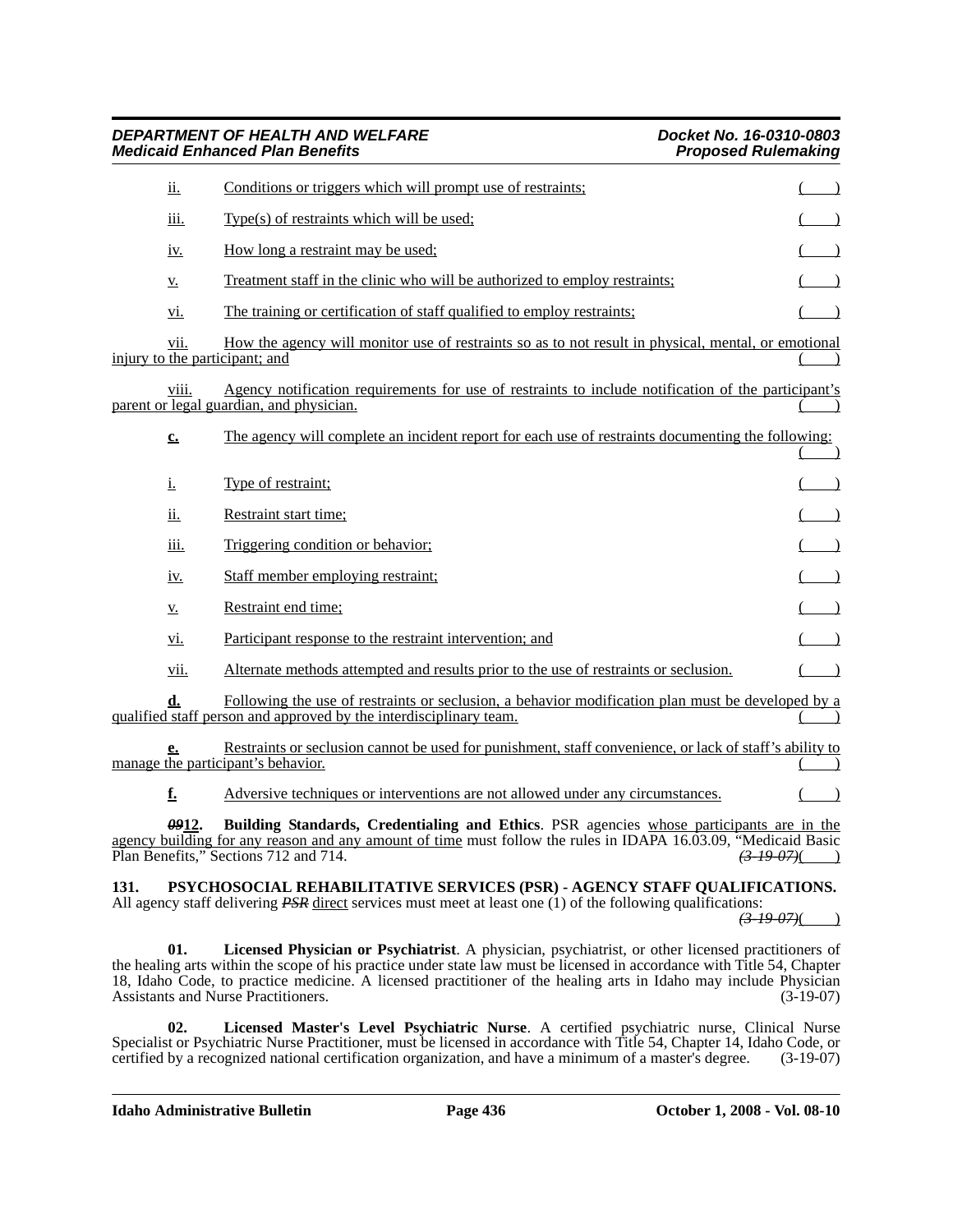**03. Licensed Psychologist**. A psychologist must be licensed in accordance with Title 54, Chapter 23, Idaho Code. (3-19-07)

**04. Licensed Clinical Professional Counselor or Licensed Professional Counselor**. A clinical professional counselor or professional counselor must be licensed in accordance with Title 54, Chapter 34, Idaho Code and IDAPA 24.15.01, "Rules of the Idaho Licensing Board of Professional Counselors and Marriage and Family Therapists."

**05. Licensed Marriage and Family Therapist or Licensed Associate Marriage and Family Therapist**. A marriage and family therapist must be licensed in accordance with Title 54, Chapter 34, Idaho Code and IDAPA 24.15.01, "Rules of the Idaho Licensing Board of Professional Counselors and Marriage and Family<br>Therapists."<br> $\left(3-19-07\right)$ Therapists." *(3-19-07)*( )

**06. Licensed Masters Social Worker or Licensed Clinical Social Worker**. A masters social worker (LMSW) or clinical social worker (LCSW), must hold a license in accordance with Title 54, Chapter 32, Idaho Code and IDAPA 24.14.01, "Rules of the State Board of Social Work Examiners." (3-19-07) and IDAPA 24.14.01, "Rules of the State Board of Social Work Examiners."

**07. Clinician**. A clinician must hold a master's degree, be employed by a state agency and meet the minimum standards established by the Idaho State Division of Human Resources and the Idaho Department of Health and Welfare Division of Human Resources. (3-19-07)

**08. Licensed Social Worker**. A social worker must hold a license in accordance with Title 54, Chapter 32, Idaho Code and IDAPA 24.14.01, "Rules of the State Board of Social Work Examiners." (3-19-07)

**09. Licensed Professional Nurse (RN)**. A licensed professional nurse or RN, must be licensed in accordance with Title 54, Chapter 14, Idaho Code. (3-19-07)

*10. Psychosocial Rehabilitation (PSR) Specialist. A PSR specialist must hold at least a bachelor's degree from a nationally accredited university or college in behavioral science, education, or medicine. A PSR specialist must have at least twenty-one (21) semester credit hours (or quarter hour equivalent) in human service fields such as psychology, social work, special education, counseling, and psychosocial rehabilitation. An individual who has been denied licensure, or who is qualified to apply for licensure to the State of Idaho, Bureau of Occupational Licenses in the professions identified in Subsections 131.01 through 131.10 of this rule, is not eligible to provide services under the designation of Psychosocial Rehabilitation Specialist. Individuals approved as PSR specialists under previous rules in this section will be able to continue as qualified PSR specialists as long as they continue to work in the same agency as they did prior to the effective date of this rule. (3-19-07)*

*11. Licensed Occupational Therapist. An occupational therapist must be licensed in accordance with Title 54, Chapter 37, Idaho Code, and IDAPA 22.01.09, "Rules for the Licensing of Occupational Therapists and Occupational Therapist Assistants." Training and experience in a mental health setting are required. (3-19-07)*

**1***2***0. Psychologist Extender**. A psychologist extender must work under the supervision of a licensed psychologist and be registered with the Bureau of Occupational Licenses. A copy of that registration must be retained in the extender's personnel file. (3-19-07)

# **11. Psychosocial Rehabilitation (PSR) Specialist.**

**a.** As of June 30, 2009, persons who are working as PSR Specialists delivering Medicaidreimbursable mental health services may continue to do so until January 1, 2012, at which time they must be certified as PSR Specialists in accordance with USPRA requirements.

**b.** As of July 1, 2009, applicants to become PSR Specialists delivering Medicaid-reimbursable mental health services must either have:

i. The training, education, and experience required to sit for the USPRA PSR Specialist certification examination; or

**Idaho Administrative Bulletin Page 437 October 1, 2008 - Vol. 08-10**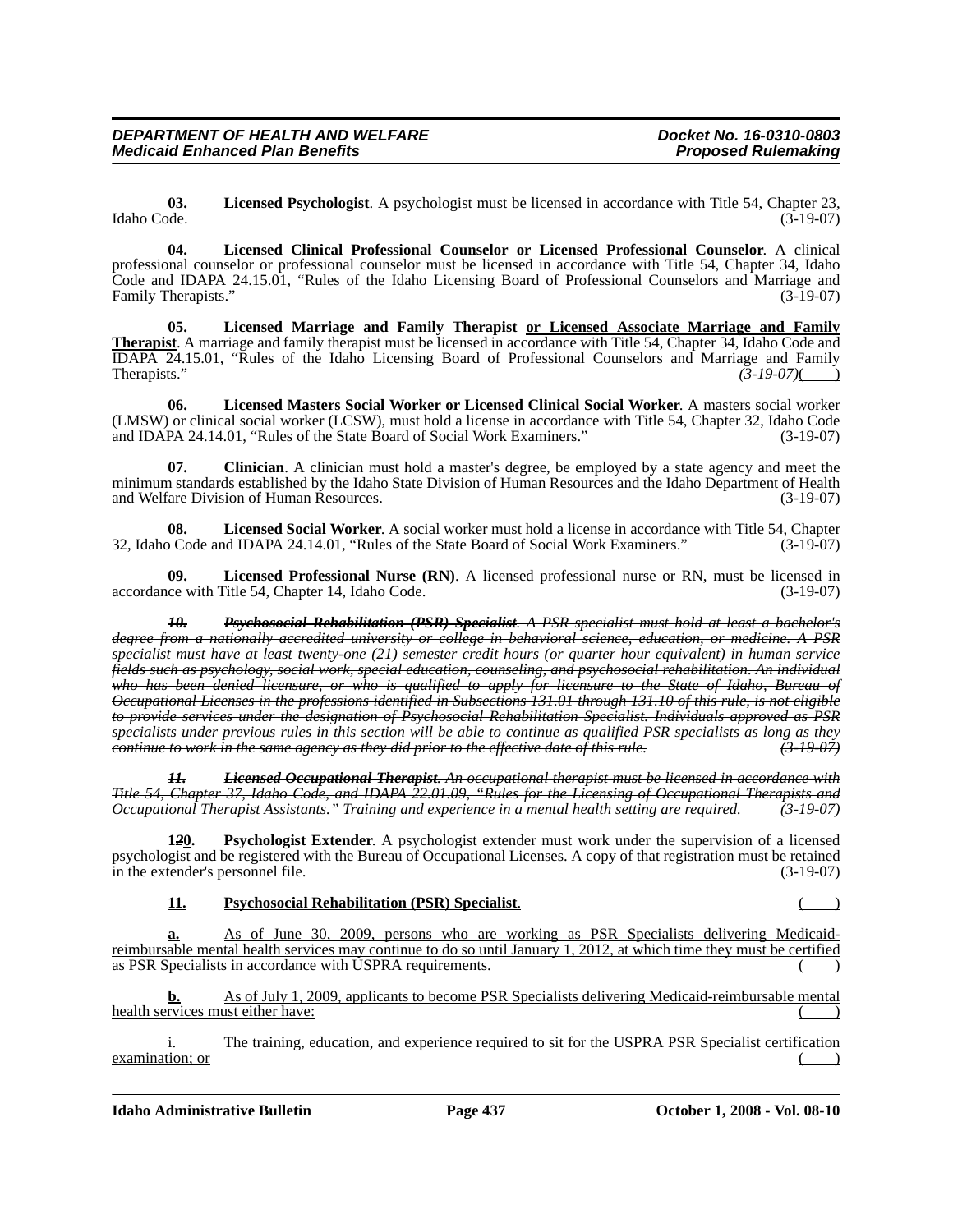ii. A bachelor's degree from a nationally-accredited university in Primary Education, Special Education, Adult Education, Counseling, Human Services, Early Childhood Development, School Psychology, or a Masters degree in Psychology.

**c.** As of January 1, 2012, all PSR Specialists delivering Medicaid-reimbursable mental health services must be certified in accordance with USPRA requirements.

# **132. -- 135. (RESERVED).**

### **136. PSYCHOSOCIAL REHABILITATIVE SERVICES (PSR) - RECORD REQUIREMENTS FOR PROVIDERS.**

In addition to the development and maintenance of the individualized treatment plan, the following documentation must be maintained by the provider of PSR services: (3-19-07)

**01.** Name. Name of participant. (3-19-07)

**02.** Provider. Name of the provider agency and the agency staff person delivering the service.

(3-19-07)

**03. Date, Time, Duration of Service, and Justification**. Documentation of the date, time, and duration of service, and the justification for the length of time which is billed must be included in the record. (3-19-07)

**04. Documentation of Progress**. The written description of the service provided, the place of service, and the response of the participant must be included in the progress note. A separate progress note is required for each contact with a participant. (3-19-07)

**05.** *One Hundred Twenty Day* **Treatment Plan Review**. A documented review of progress toward each individualized treatment plan goal and objective must be kept in the participant's file. These reviews should occur intermittently, but not more than one hundred twenty (120) days apart. occur intermittently, but not more than one hundred twenty (120) days apart.

**a.** A copy of the review must be sent to the Department upon request. Failure to do so may result in the loss of a prior authorization or result in a recoupment of reimbursement provided for services delivered after the one hundred twenty (120) day intermittent staffing review due date.  $\overline{(3.19.07)()}$ *one hundred twenty (120) day intermittent staffing review due date.* 

**b.** The review must also include a reassessment of the participant's continued need for services. The review must occur at least every one hundred twenty (120) days and be conducted in visual contact with the participant. For children, the review must include a new CAFAS/PECFAS for the purpose of measuring changes in the participant's functional impairment. the participant's functional impairment.

**c.** After eligibility has been determined, subsequent CAFAS/PECFAS scores are used to measure progress and functional impairment and should not be used to terminate services. (3-19-07)

**06.** Signature of Staff Delivering Service. The legible, dated signature, with degree credentials listed, eff person delivering the service. of the staff person delivering the service.

**07. Choice of Provide**r. Documentation of the participant's choice of provider must be maintained in the participant's file prior to the implementation of the individualized treatment plan. (3-19-07)

**08. Closure of Services**. A discharge summary must be included in the participant's record and submitted to the Department identifying the date of closure, reason for ending services, progress on objectives, and referrals to supports and other services. (3-19-07)

**09. Payment Limitations**. Reimbursement is not allowed for missed appointments, attempted contacts, travel to provide the service, leaving messages, scheduling appointments *with the Medicaid service coordinator* for any purpose, transporting participants, or documenting services. For services paid at the fifteen (15)